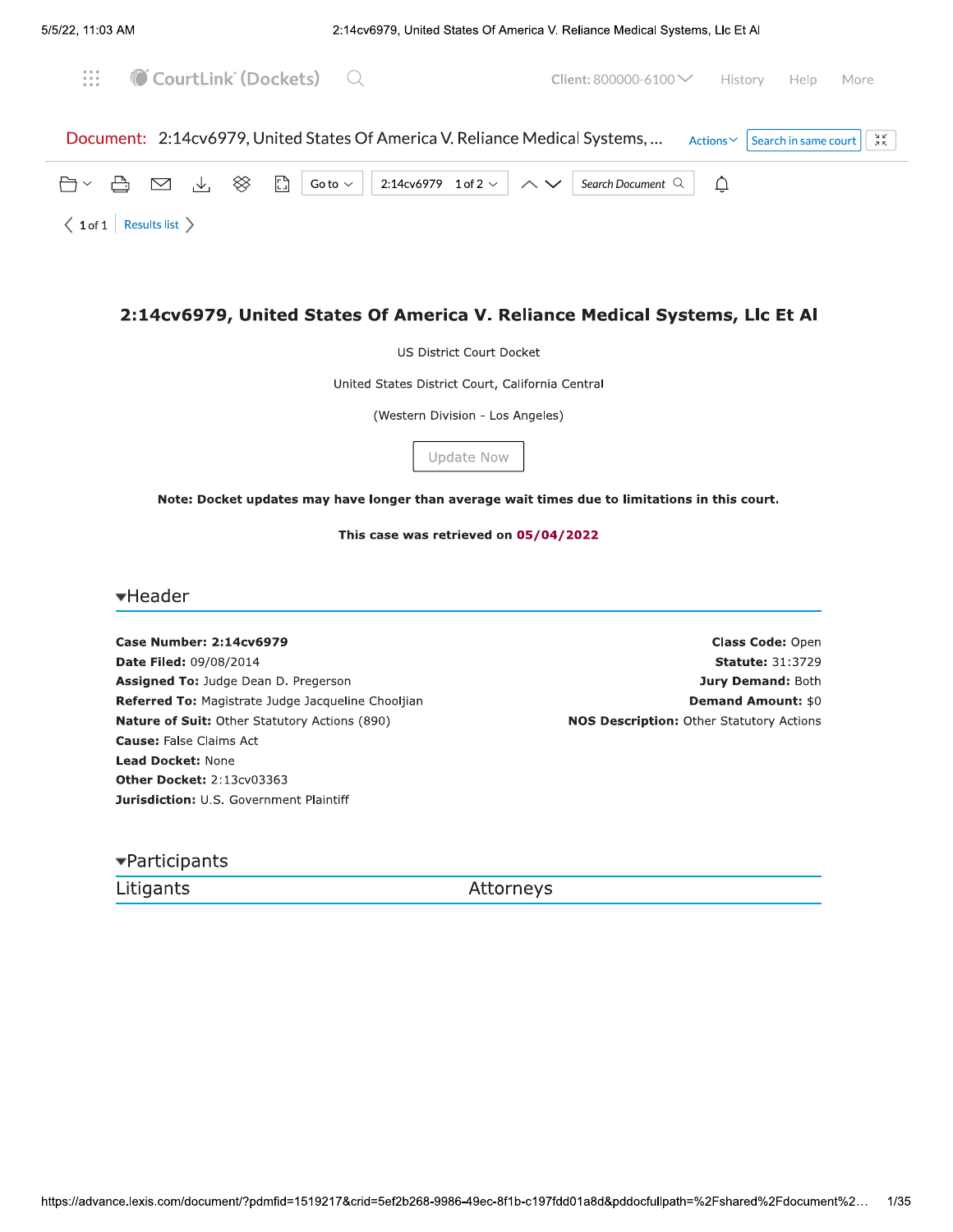| Litigants                | Attorneys                                                   |
|--------------------------|-------------------------------------------------------------|
| United States of America | David M Finkelstein                                         |
| <b>Plaintiff</b>         | LEAD ATTORNEY; ATTORNEY TO BE NOTICED                       |
|                          | US Department of Justice                                    |
|                          | Ben Franklin Station P O Box 261                            |
|                          | Washington, DC 20044                                        |
|                          | <b>USA</b>                                                  |
|                          | 202-616-2971 Fax: 202-515-7346                              |
|                          | Email: David.M.Finkelstein@usdoj.Gov                        |
|                          |                                                             |
|                          | Arthur Di Dio                                               |
|                          | ATTORNEY TO BE NOTICED                                      |
|                          | US Department of Justice                                    |
|                          | Ben Franklin Station P O Box 261                            |
|                          | Washington, DC 20044                                        |
|                          | <b>USA</b>                                                  |
|                          | 202-307-0275 Fax: 202-307-3852                              |
|                          | Email: Arthur. Di. Dio@usdoj. Gov                           |
|                          | Claire L Norsetter                                          |
|                          | ATTORNEY TO BE NOTICED                                      |
|                          | US Department of Justice                                    |
|                          | Civil Division - Fraud Section 175 N Street Ne Suite 10-    |
|                          | 1304                                                        |
|                          | Washington, DC 20002                                        |
|                          | <b>USA</b>                                                  |
|                          | 202-307-1112 Fax: 202-616-3085                              |
|                          | Email: Claire.L. Norsetter@usdoj. Gov                       |
|                          |                                                             |
|                          | Robert E Chandler                                           |
|                          | ATTORNEY TO BE NOTICED                                      |
|                          | US Department of Justice                                    |
|                          | 175 N Street Ne                                             |
|                          | Washington, DC 20530                                        |
|                          | <b>USA</b>                                                  |
|                          | 202-514-4678 Email: Robert. Chandler@usdoj. Gov             |
|                          | Rohith Vikram Srinivas                                      |
|                          | ATTORNEY TO BE NOTICED                                      |
|                          | US Department of Justice                                    |
|                          | Fraud Section - Civil Division Ben Franklin Station P O Box |
|                          | 261                                                         |
|                          | Washington, DC 20044                                        |
|                          | <b>USA</b>                                                  |
|                          | 202-307-6604 Email: Rohith. V. Srinivas@usdoj. Gov          |
|                          |                                                             |
|                          |                                                             |
|                          |                                                             |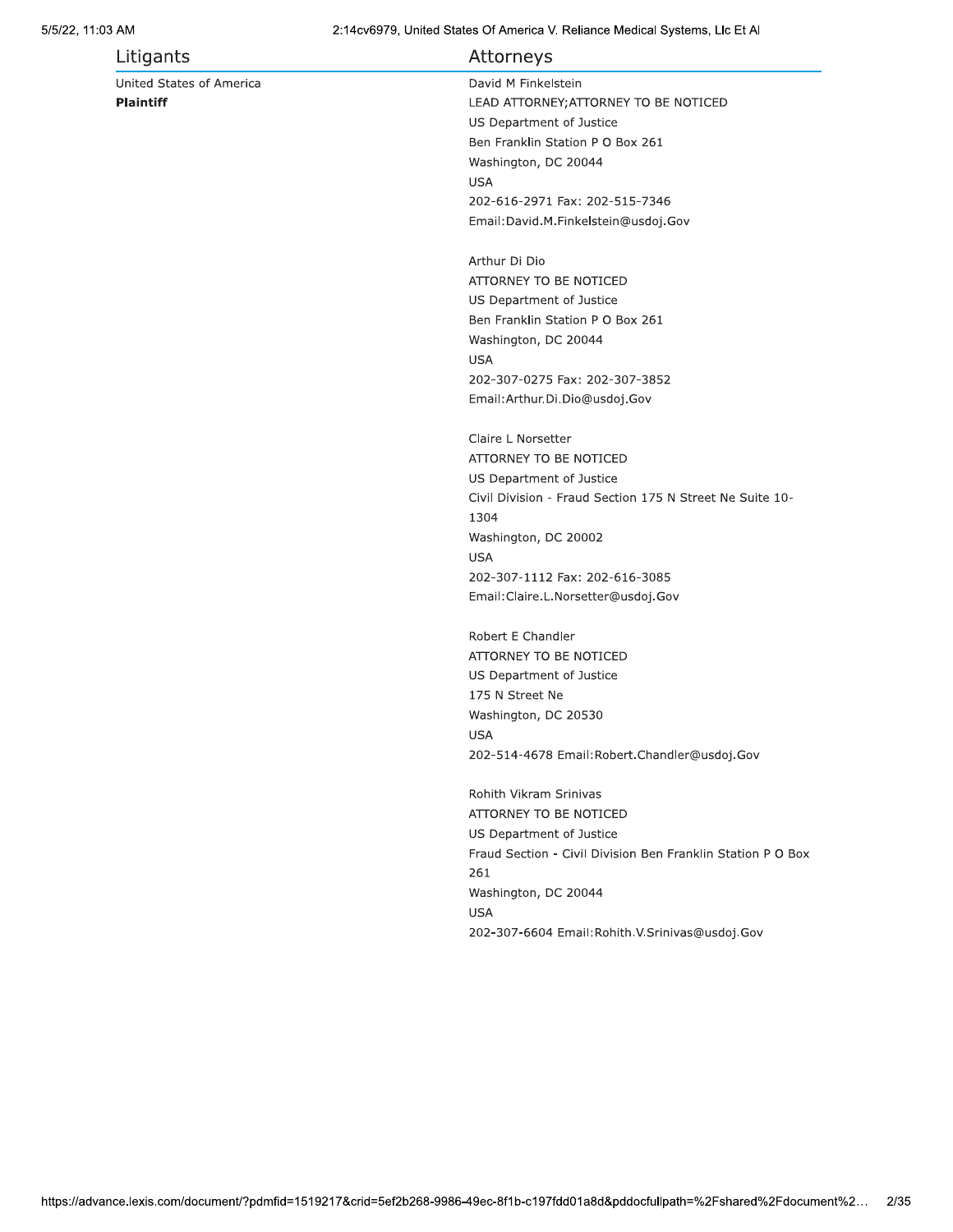## 5/5/22, 11:03 AM

| Litigants                                           | Attorneys                                                        |
|-----------------------------------------------------|------------------------------------------------------------------|
| Reliance Medical Systems, LLC                       | Patric Hooper                                                    |
| <b>Defendant</b>                                    | LEAD ATTORNEY; ATTORNEY TO BE NOTICED                            |
|                                                     | Hooper Lundy and Bookman PC                                      |
|                                                     | 1875 Century Park East Suite 1600                                |
|                                                     | Los Angeles, CA 90067-2799                                       |
|                                                     | <b>USA</b>                                                       |
|                                                     | 310-551-8111 Fax: 310-551-8181 Email: Phooper@health-            |
|                                                     | Law.Com                                                          |
|                                                     | Bridget A Gordon                                                 |
|                                                     | ATTORNEY TO BE NOTICED                                           |
|                                                     | Hooper Lundy and Bookman PC                                      |
|                                                     | 1875 Century Park East Suite 1600                                |
|                                                     | Los Angeles, CA 90067                                            |
|                                                     | <b>USA</b>                                                       |
|                                                     | 310-551-8175 Fax: 310-551-8181 Email: Bgordon@health-            |
|                                                     | Law.Com                                                          |
| Apex Medical Technologies, LLC                      | Patric Hooper                                                    |
| <b>Defendant</b>                                    | LEAD ATTORNEY; ATTORNEY TO BE NOTICED                            |
|                                                     | Hooper Lundy and Bookman PC                                      |
|                                                     | 1875 Century Park East Suite 1600                                |
|                                                     | Los Angeles, CA 90067-2799                                       |
|                                                     | <b>USA</b>                                                       |
|                                                     | 310-551-8111 Fax: 310-551-8181 Email: Phooper@health-            |
|                                                     | Law.Com                                                          |
|                                                     | Bridget A Gordon                                                 |
|                                                     | ATTORNEY TO BE NOTICED                                           |
|                                                     | Hooper Lundy and Bookman PC                                      |
|                                                     | 1875 Century Park East Suite 1600                                |
|                                                     | Los Angeles, CA 90067                                            |
|                                                     | <b>USA</b>                                                       |
|                                                     | 310-551-8175 Fax: 310-551-8181 Email: Bgordon@health-<br>Law.Com |
|                                                     |                                                                  |
| Kronos Spinal Technologies, LLC<br><b>Defendant</b> | Patric Hooper                                                    |
|                                                     | LEAD ATTORNEY; ATTORNEY TO BE NOTICED                            |
|                                                     | Hooper Lundy and Bookman PC                                      |
|                                                     | 1875 Century Park East Suite 1600                                |
|                                                     | Los Angeles, CA 90067-2799                                       |
|                                                     | <b>USA</b>                                                       |
|                                                     | 310-551-8111 Fax: 310-551-8181 Email: Phooper@health-            |
|                                                     | Law.Com                                                          |
|                                                     | Bridget A Gordon                                                 |
|                                                     | ATTORNEY TO BE NOTICED                                           |
|                                                     | Hooper Lundy and Bookman PC                                      |
|                                                     | 1875 Century Park East Suite 1600                                |
|                                                     | Los Angeles, CA 90067                                            |
|                                                     | <b>USA</b>                                                       |
|                                                     | 310-551-8175 Fax: 310-551-8181 Email: Bgordon@health-            |
|                                                     | Law.Com                                                          |
|                                                     |                                                                  |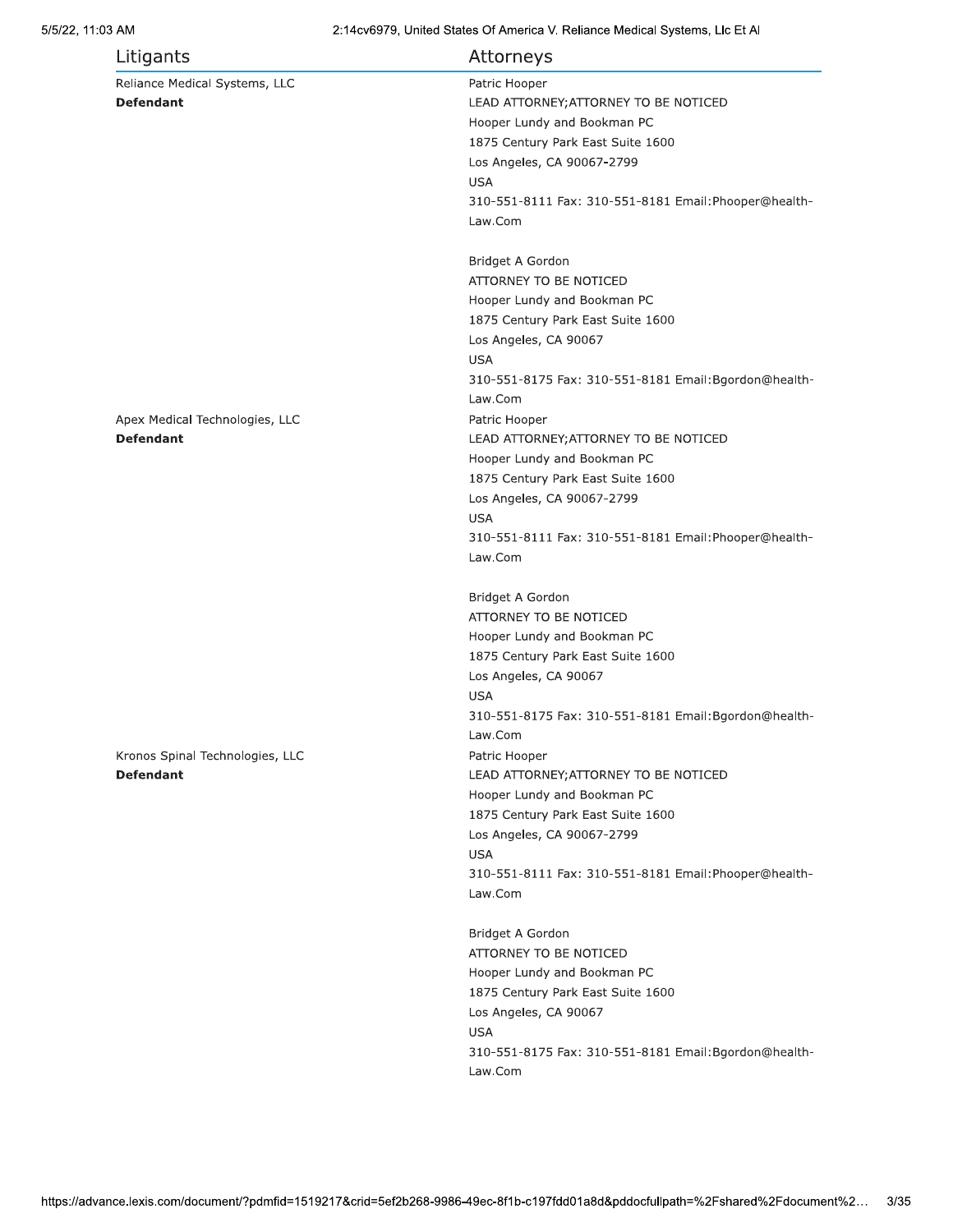| Litigants                | Attorneys                                             |
|--------------------------|-------------------------------------------------------|
| <b>Bret Berry</b>        | Patric Hooper                                         |
| <b>Defendant</b>         | LEAD ATTORNEY; ATTORNEY TO BE NOTICED                 |
|                          | Hooper Lundy and Bookman PC                           |
|                          | 1875 Century Park East Suite 1600                     |
|                          | Los Angeles, CA 90067-2799                            |
|                          | <b>USA</b>                                            |
|                          | 310-551-8111 Fax: 310-551-8181 Email: Phooper@health- |
|                          | Law.Com                                               |
|                          | Bridget A Gordon                                      |
|                          | ATTORNEY TO BE NOTICED                                |
|                          | Hooper Lundy and Bookman PC                           |
|                          | 1875 Century Park East Suite 1600                     |
|                          | Los Angeles, CA 90067                                 |
|                          | <b>USA</b>                                            |
|                          | 310-551-8175 Fax: 310-551-8181 Email: Bgordon@health- |
|                          | Law.Com                                               |
| John Hoffmann            | Patric Hooper                                         |
| [Terminated: 04/20/2022] | LEAD ATTORNEY; ATTORNEY TO BE NOTICED                 |
| <b>Defendant</b>         | Hooper Lundy and Bookman PC                           |
|                          | 1875 Century Park East Suite 1600                     |
|                          | Los Angeles, CA 90067-2799                            |
|                          | <b>USA</b>                                            |
|                          | 310-551-8111 Fax: 310-551-8181 Email: Phooper@health- |
|                          | Law.Com                                               |
| Adam Pike                | Patric Hooper                                         |
| <b>Defendant</b>         | LEAD ATTORNEY; ATTORNEY TO BE NOTICED                 |
|                          | Hooper Lundy and Bookman PC                           |
|                          | 1875 Century Park East Suite 1600                     |
|                          | Los Angeles, CA 90067-2799                            |
|                          | <b>USA</b>                                            |
|                          | 310-551-8111 Fax: 310-551-8181 Email: Phooper@health- |
|                          | Law.Com                                               |
|                          | Bridget A Gordon                                      |
|                          | ATTORNEY TO BE NOTICED                                |
|                          | Hooper Lundy and Bookman PC                           |
|                          | 1875 Century Park East Suite 1600                     |
|                          | Los Angeles, CA 90067                                 |
|                          | <b>USA</b>                                            |
|                          | 310-551-8175 Fax: 310-551-8181 Email: Bgordon@health- |
|                          | Law.Com                                               |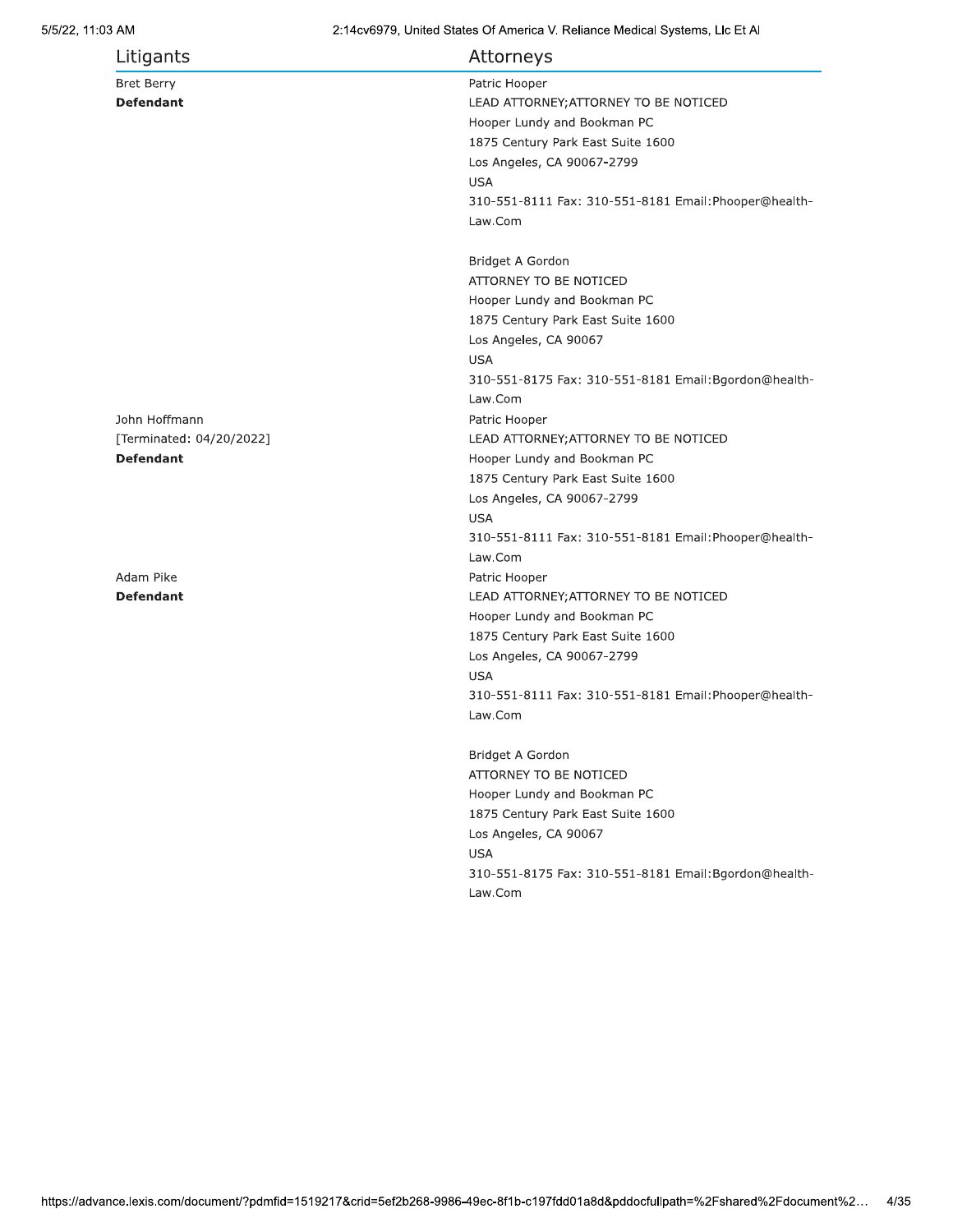| Litigants                | Attorneys                                            |
|--------------------------|------------------------------------------------------|
| Aria O. Sabit            | Louis H De Haas                                      |
| M.D.                     | LEAD ATTORNEY; ATTORNEY TO BE NOTICED                |
| [Terminated: 03/08/2019] | La Follette Johnson De Haas Fesler Silberberg & Ames |
| <b>Defendant</b>         | 865 S Figueroa St, 32nd Floor                        |
|                          | Los Angeles, CA 90017-5431                           |
|                          | <b>USA</b>                                           |
|                          | 213-426-3600 Fax: 213-426-3650                       |
|                          | Email:Ldehaas@ljdfa.Com                              |
|                          |                                                      |
|                          | Jonathan B Frank                                     |
|                          | PRO HAC VICE                                         |
|                          | [Terminated: 05/15/2020]                             |
|                          | Maddin, Hauser, Roth & Heller, P.C.                  |
|                          | 28400 Northwestern Highway Second Floor              |
|                          | Southfield, MI 48034                                 |
|                          | <b>USA</b>                                           |
|                          | 248-208-0715 Fax: 248-359-6186                       |
|                          | Email:Jonfrank@frankandfranklaw.Com                  |

Does 1-100 **Defendant** 

# $\blacktriangledown$ Proceedings

| <b>Retrieve Document(s)</b> |                         |                |               |                                                                                                                                                                                                                                                                                                                                                                                                                                                                                                                                                                                                                                                                                                                        |                   |
|-----------------------------|-------------------------|----------------|---------------|------------------------------------------------------------------------------------------------------------------------------------------------------------------------------------------------------------------------------------------------------------------------------------------------------------------------------------------------------------------------------------------------------------------------------------------------------------------------------------------------------------------------------------------------------------------------------------------------------------------------------------------------------------------------------------------------------------------------|-------------------|
| O                           | Availability $\Diamond$ | # $\Diamond$   | Date $\wedge$ | Proceeding Text $\Diamond$                                                                                                                                                                                                                                                                                                                                                                                                                                                                                                                                                                                                                                                                                             | Source $\Diamond$ |
| □                           | <b>Free</b>             | $\mathbf{1}$   | 09/08/2014    | COMPLAINT against defendants Apex Medical Technologies, LLC,<br>Bret Berry, John Hoffmann, Kronos Spinal Technologies, LLC, Adam<br>Pike, Reliance Medical Systems, LLC, Aria O. Sabit.Case assigned<br>to Judge Christina A. Snyder for all further proceedings; Discovery<br>referred to Magistrate Judge Patrick J. Walsh; (Filing fee no<br>required); Jury Demand; filed by plaintiff United States of America.<br>(esa) (mg). (Entered: 09/11/2014)                                                                                                                                                                                                                                                              |                   |
|                             | Free                    | $\overline{2}$ | 09/08/2014    | 21 DAY Summons issued re Complaint 1 as to defendants Apex<br>Medical Technologies, LLC, Bret Berry, John Hoffmann, Kronos<br>Spinal Technologies, LLC, Adam Pike, Reliance Medical Systems,<br>LLC, Aria O. Sabit. (esa) (Entered: 09/11/2014)                                                                                                                                                                                                                                                                                                                                                                                                                                                                        |                   |
|                             | Free                    | 3              | 09/08/2014    | NOTICE OF RELATED CASES filed by plaintiff United States of<br>America. Related Case(s): CV 13-3363 DDP(PJWx), CV 13-7451<br>RGK(ASx). (esa) Modified on 9/11/2014 (esa). (mg). (Entered:<br>09/11/2014)                                                                                                                                                                                                                                                                                                                                                                                                                                                                                                               |                   |
| □                           | Free                    | $\overline{4}$ | 09/08/2014    | NOTICE OF ASSIGNMENT to District Judge Christina A. Snyder<br>and Magistrate Judge Patrick J. Walsh. (esa) (Entered: 09/11/2014)                                                                                                                                                                                                                                                                                                                                                                                                                                                                                                                                                                                       |                   |
|                             | Free                    | 5              | 09/08/2014    | NOTICE TO PARTIES OF COURT-DIRECTED ADR PROGRAM<br>filed. (esa) (Entered: 09/11/2014)                                                                                                                                                                                                                                                                                                                                                                                                                                                                                                                                                                                                                                  |                   |
| $\Box$                      | Free                    | 6              | 09/12/2014    | ORDER RE TRANSFER PURSUANT TO GENERAL ORDER 14-03<br>-Related Case- filed. Related Case No: CV 13-03363 DDP(PJWx).<br>Case transferred from Judge Christina A. Snyder to Judge Dean D.<br>Pregerson for all further proceedings. The case number will now<br>reflect the initials of the transferee Judge CV 14-06979 DDP(PJWx).<br>Signed by Judge Dean D. Pregerson (rn) (Entered: 09/12/2014)                                                                                                                                                                                                                                                                                                                       |                   |
| П                           | <b>Free</b>             | $\overline{7}$ | 09/12/2014    | NOTICE of Appearance filed by attorney Patric Hooper on behalf of<br>Defendants Apex Medical Technologies, LLC, Bret Berry, John<br>Hoffmann, Kronos Spinal Technologies, LLC, Adam Pike, Reliance<br>Medical Systems, LLC (Attorney Patric Hooper added to party Apex<br>Medical Technologies, LLC(pty:dft), Attorney Patric Hooper added to<br>party Bret Berry(pty:dft), Attorney Patric Hooper added to party John<br>Hoffmann(pty:dft), Attorney Patric Hooper added to party Kronos<br>Spinal Technologies, LLC(pty:dft), Attorney Patric Hooper added to<br>party Adam Pike(pty:dft), Attorney Patric Hooper added to party<br>Reliance Medical Systems, LLC(pty:dft))(Hooper, Patric) (Entered:<br>09/12/2014) |                   |

https://advance.lexis.com/document/?pdmfid=1519217&crid=5ef2b268-9986-49ec-8f1b-c197fdd01a8d&pddocfullpath=%2Fshared%2Fdocument%2...  $5/35$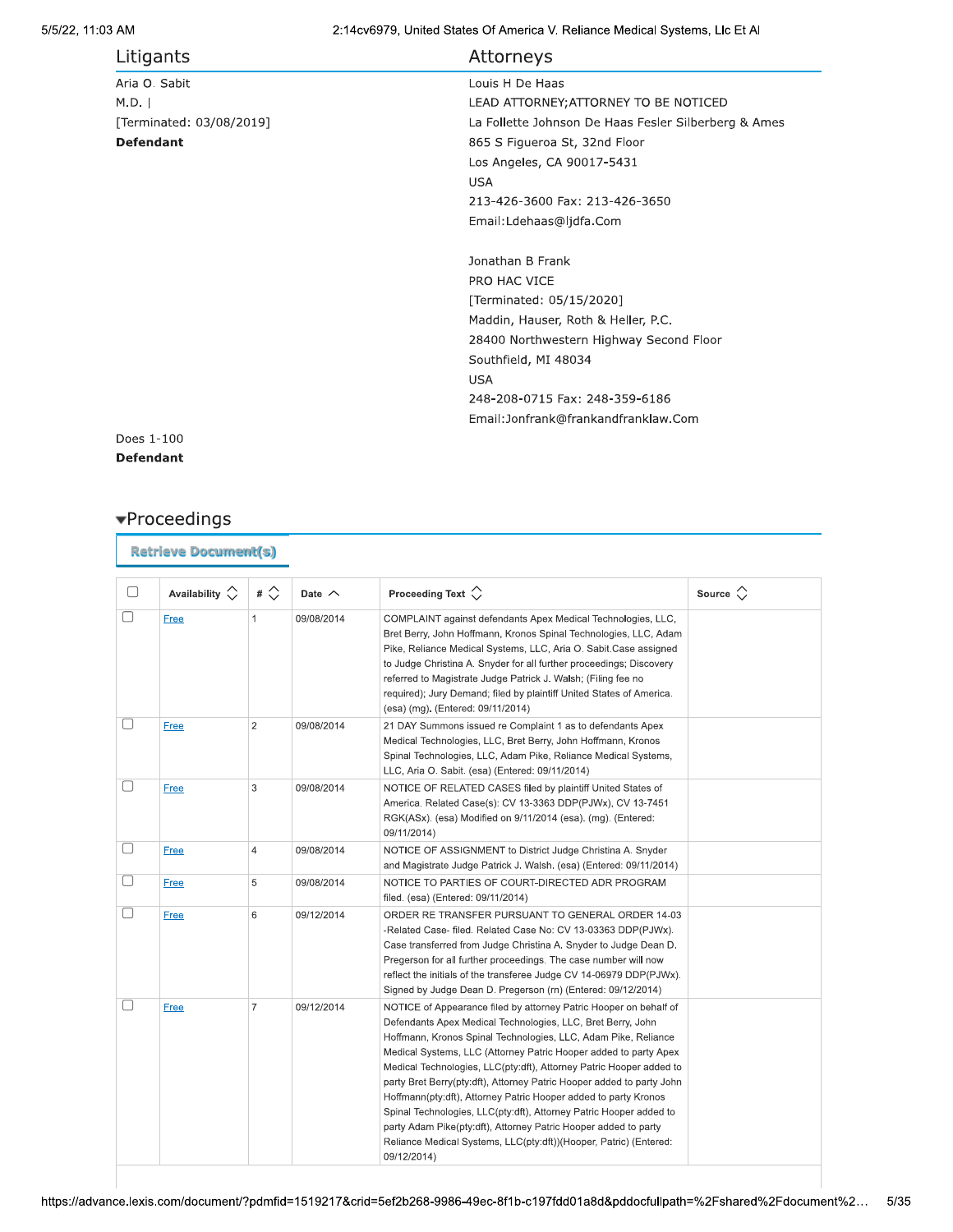| 0           | Availability $\Diamond$    | # $\Diamond$ | Date $\wedge$            | Proceeding Text $\left\langle \right\rangle$                                                                                                                                                                                                                                                                                                                                                                                                                                                                                                                                                                                                                                                                                                         | Source $\langle \rangle$ |
|-------------|----------------------------|--------------|--------------------------|------------------------------------------------------------------------------------------------------------------------------------------------------------------------------------------------------------------------------------------------------------------------------------------------------------------------------------------------------------------------------------------------------------------------------------------------------------------------------------------------------------------------------------------------------------------------------------------------------------------------------------------------------------------------------------------------------------------------------------------------------|--------------------------|
| ∩           | <b>Free</b>                | 8            | 09/12/2014               | NOTICE of Interested Parties filed by Defendants Apex Medical<br>Technologies, LLC, Bret Berry, John Hoffmann, Kronos Spinal<br>Technologies, LLC, Adam Pike, Reliance Medical Systems, LLC,<br>(Hooper, Patric) (Entered: 09/12/2014)                                                                                                                                                                                                                                                                                                                                                                                                                                                                                                               |                          |
|             | <b>Free</b>                | 9            | 09/15/2014               | WAIVER OF SERVICE Returned Executed filed by plaintiff United<br>States of America. upon Apex Medical Technologies, LLC waiver<br>sent by Plaintiff on 9/8/2014, answer due 11/7/2014; Bret Berry<br>waiver sent by Plaintiff on 9/8/2014, answer due 11/7/2014; John<br>Hoffmann waiver sent by Plaintiff on 9/8/2014, answer due<br>11/7/2014; Kronos Spinal Technologies, LLC waiver sent by Plaintiff<br>on 9/8/2014, answer due 11/7/2014; Adam Pike waiver sent by<br>Plaintiff on 9/8/2014, answer due 11/7/2014; Reliance Medical<br>Systems, LLC waiver sent by Plaintiff on 9/8/2014, answer due<br>11/7/2014. Waiver of Service signed by Pat Hooper, on behalf of the<br>Reliance Defendants. (Finkelstein, David) (Entered: 09/15/2014) |                          |
|             | Free                       | 10           | 09/15/2014               | WAIVER OF SERVICE Returned Executed filed by plaintiff United<br>States of America. upon Aria O. Sabit waiver sent by Plaintiff on<br>9/8/2014, answer due 11/7/2014. Waiver of Service signed by Jon<br>Frank, on behalf of Aria Sabit. (Finkelstein, David) (Entered:<br>09/15/2014)                                                                                                                                                                                                                                                                                                                                                                                                                                                               |                          |
| $\Box$      | <b>Free</b>                | 11           | 09/16/2014               | PROOF OF SERVICE filed by Defendants Apex Medical<br>Technologies, LLC, Bret Berry, John Hoffmann, Kronos Spinal<br>Technologies, LLC, Adam Pike, Reliance Medical Systems, LLC, re<br>Notice of Appearance,, 7, Certificate/Notice of Interested Parties 8<br>served on September 16, 2014. (Hooper, Patric) (Entered:<br>09/16/2014)                                                                                                                                                                                                                                                                                                                                                                                                               |                          |
|             | <b>Free</b>                | 12           | 09/19/2014               | NOTICE OF MOTION AND MOTION to Dismiss Case filed by<br>Defendants Apex Medical Technologies, LLC, Bret Berry, John<br>Hoffmann, Kronos Spinal Technologies, LLC, Adam Pike, Reliance<br>Medical Systems, LLC. Motion set for hearing on 11/3/2014 at 10:00<br>AM before Judge Dean D. Pregerson. (Attachments: #1<br>Memorandum, #2 Declaration of Patric Hooper, #3 Exhibit, #4<br>Proposed Order)(Hooper, Patric) (Entered: 09/19/2014)                                                                                                                                                                                                                                                                                                           |                          |
|             | <b>Free</b>                | 13           | 09/19/2014               | PROOF OF SERVICE filed by Defendants Apex Medical<br>Technologies, LLC, Bret Berry, John Hoffmann, Kronos Spinal<br>Technologies, LLC, Adam Pike, Reliance Medical Systems, LLC, re<br>MOTION to Dismiss Case 12 served on September 19, 2014.<br>(Hooper, Patric) (Entered: 09/19/2014)                                                                                                                                                                                                                                                                                                                                                                                                                                                             |                          |
| $\Box$      | <b>Free</b>                | 14           | 09/19/2014               | MINUTE ORDER IN CHAMBERS by Judge Dean D. Pregerson:<br>This action has been assigned to the calendar of Judge Dean D<br>Pregerson. Counsel are referred to the courts website for additional<br>information. (SEE DOCUMENT FOR SPECIFIC FILING<br>REQUIREMENTS AND INSTRUCTIONS). (Ic) (Entered:<br>09/19/2014)                                                                                                                                                                                                                                                                                                                                                                                                                                     |                          |
| $\Box$      | <b>Free</b>                | 15           | 09/24/2014               | NOTICE of Appearance filed by attorney Arthur Di Dio on behalf of<br>Plaintiff United States of America (Attorney Arthur Di Dio added to<br>party United States of America(pty:pla))(Di Dio, Arthur) (Entered:<br>09/24/2014)                                                                                                                                                                                                                                                                                                                                                                                                                                                                                                                        |                          |
| $\Box$      | <b>Free</b>                | 16           | 10/10/2014               | MEMORANDUM in Opposition to MOTION to Dismiss Case 12 filed<br>by Plaintiff United States of America. (Attachments: #1 Declaration<br>of David Finkelstein, # 2 Exhibit A, # 3 Exhibit B, # 4 Exhibit C, # 5<br>Exhibit D, # 6 Exhibit E, # 7 Exhibit F, # 8 Exhibit G, # 9 Exhibit H, #<br>10 Exhibit I, # 11 Exhibit J, # 12 Declaration of Service) (Finkelstein,<br>David) (Entered: 10/10/2014)                                                                                                                                                                                                                                                                                                                                                 |                          |
| $[ \quad ]$ | <b>Free</b><br><b>Free</b> | 17<br>18     | 10/20/2014<br>11/03/2014 | REPLY in support of MOTION to Dismiss Case 12 filed by<br>Defendants Apex Medical Technologies, LLC, Bret Berry, John<br>Hoffmann, Kronos Spinal Technologies, LLC, Adam Pike, Reliance<br>Medical Systems, LLC. (Attachments: #1 Declaration of Patric<br>Hooper)(Hooper, Patric) (Entered: 10/20/2014)<br>MINUTES OF Motion Hearing held before Judge Dean D.<br>Pregerson: RE MOTION TO DISMISS CASE FILED BY<br>DEFENDANTS APEX MEDICAL TECHNOLOGIES, LLC, BRET<br>BERRY, JOHN HOFFMANN, KRONOS SPINAL TECHNOLOGIES,<br>LLC, ADAM PIKE, RELIANCE MEDICAL SYSTEMS, LLC 12 . Court<br>hears oral argument and takes the matter under submission.Court                                                                                              |                          |
|             | <b>Free</b>                | 20           | 11/03/2014               | Reporter: Maria Bustillos. (Ic) (Entered: 11/03/2014)<br>APPLICATION for attorney Jonathan B. Frank to Appear Pro Hac<br>Vice on behalf of Defendant Aria O. Sabit (PHV FEE PAID.)(vv)<br>Modified on 11/5/2014 (vv). (Entered: 11/05/2014)                                                                                                                                                                                                                                                                                                                                                                                                                                                                                                          |                          |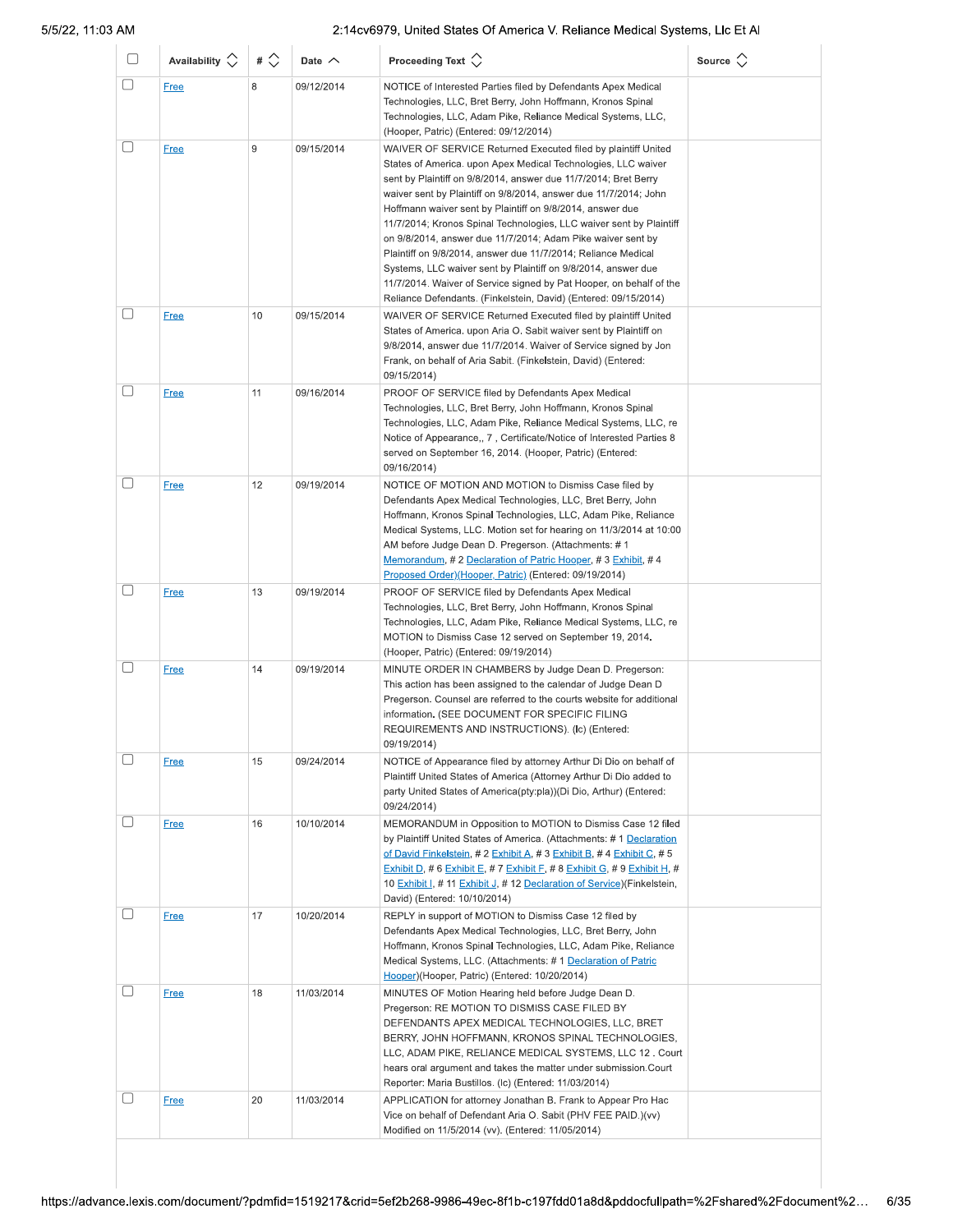| U      | Availability $\Diamond$ | # $\Diamond$ | Date $\wedge$ | Proceeding Text $\left\langle \right\rangle$                                                                                                                                                                                                                                                                                                                                                                                                                                                                                                                     | Source $\Diamond$ |
|--------|-------------------------|--------------|---------------|------------------------------------------------------------------------------------------------------------------------------------------------------------------------------------------------------------------------------------------------------------------------------------------------------------------------------------------------------------------------------------------------------------------------------------------------------------------------------------------------------------------------------------------------------------------|-------------------|
| O      | <b>Free</b>             | 22           | 11/04/2014    | ORDER by Judge Dean D. Pregerson: granting 20 Application to<br>Appear Pro Hac Vice by Attorney Jonathan B. Frank on behalf of<br>Defendant Aria O. Sabit, M.D., designating Louis H. De Haas as<br>local counsel. (It) (Entered: 11/06/2014)                                                                                                                                                                                                                                                                                                                    |                   |
| u      | Free                    | 19           | 11/05/2014    | ORDER DENYING DEFENDANTS MOTION TO DISMISS CASE 12<br>by Judge Dean D. Pregerson. (Ic). Modified on 11/5/2014 (Ic).<br>(Entered: 11/05/2014)                                                                                                                                                                                                                                                                                                                                                                                                                     |                   |
|        | <b>Free</b>             | 21           | 11/06/2014    | Amendment to APPLICATION for attorney Jonathan B. Frank to<br>Appear Pro Hac Vice. (PHV FEE PAID.) 20 with Certificates of Good<br>Standing from California and Michigan Bar filed by Defendant Aria<br>O. Sabit. (Frank, Jonathan) (Entered: 11/06/2014)                                                                                                                                                                                                                                                                                                        |                   |
| u      | <b>Free</b>             | 23           | 11/10/2014    | ANSWER to Complaint - (Discovery), 1 with JURY DEMAND filed by<br>Defendants Apex Medical Technologies, LLC, Bret Berry, John<br>Hoffmann, Kronos Spinal Technologies, LLC, Adam Pike, Reliance<br>Medical Systems, LLC.(Hooper, Patric) (Entered: 11/10/2014)                                                                                                                                                                                                                                                                                                   |                   |
| U      | <b>Free</b>             | 24           | 11/10/2014    | ANSWER to Complaint - (Discovery), 1 (including Affirmative<br>Defenses) filed by Defendant Aria O. Sabit. (Frank, Jonathan)<br>(Entered: 11/10/2014)                                                                                                                                                                                                                                                                                                                                                                                                            |                   |
| U      | <b>Free</b>             | 25           | 11/13/2014    | NOTICE TO FILER OF DEFICIENCIES in Electronically Filed<br>Documents RE:Sabit Answer to Complaint (Discovery) 24. The<br>following error(s) was found: Local Rule 7.1-1 No Notice of<br>Interested Parties and/or no copies. In response to this notice the<br>court may order (1) an amended or correct document to be filed (2)<br>the document stricken or (3) take other action as the court deems<br>appropriate. You need not take any action in response to this notice<br>unless and until the court directs you to do so. (Ic) (Entered:<br>11/13/2014) |                   |
| U      | <b>Free</b>             | 26           | 11/17/2014    | Certification and NOTICE of Interested Parties identifying Aria O.<br>Sabit, M.D (Frank, Jonathan) (Entered: 11/17/2014)                                                                                                                                                                                                                                                                                                                                                                                                                                         |                   |
|        | <b>Free</b>             | 27           | 11/25/2014    | NOTICE OF MOTION AND MOTION to Strike Affirmative Defenses<br>filed by Plaintiff United States of America. Motion set for hearing on<br>1/26/2015 at 10:00 AM before Judge Dean D. Pregerson.<br>(Attachments: #1 Memorandum of Law in Support of Motion to<br>Strike)(Finkelstein, David) (Entered: 11/25/2014)                                                                                                                                                                                                                                                 |                   |
| $\Box$ | <b>Free</b>             | 28           | 12/22/2014    | NOTICE OF MOTION AND MOTION to Stay Case pending the<br>outcome of the criminal investigation filed by plaintiff United States of<br>America. Motion set for hearing on 1/26/2015 at 10:00 AM before<br>Judge Dean D. Pregerson. (Attachments: # 1 Memorandum of law in<br>support of Motion)(Finkelstein, David) (Entered: 12/22/2014)                                                                                                                                                                                                                          |                   |
|        | <b>Free</b>             | 29           | 12/22/2014    | EX PARTE APPLICATION for Order for to file Declaration in camera<br>and under seal filed by plaintiff United States of America.<br>(Attachments: #1 Memorandum in support of motion, #2 Proposed<br>Order)(Finkelstein, David) (Entered: 12/22/2014)                                                                                                                                                                                                                                                                                                             |                   |
| □      | <b>Free</b>             | 30           | 12/22/2014    | MEMORANDUM in Opposition to EX PARTE APPLICATION for<br>Order for to file Declaration in camera and under seal 29 filed by<br>Defendants Apex Medical Technologies, LLC, Bret Berry, John<br>Hoffmann, Kronos Spinal Technologies, LLC, Adam Pike, Reliance<br>Medical Systems, LLC. (Attachments: #1 Declaration OF PATRIC<br>HOOPER)(Hooper, Patric) (Entered: 12/22/2014)                                                                                                                                                                                     |                   |
| $\Box$ | <b>Free</b>             | 31           | 12/22/2014    | NOTICE OF MOTION AND MOTION to Dismiss Case filed by<br>Defendants Apex Medical Technologies, LLC, Bret Berry, John<br>Hoffmann, Kronos Spinal Technologies, LLC, Adam Pike, Reliance<br>Medical Systems, LLC. Motion set for hearing on 1/26/2015 at 10:00<br>AM before Judge Dean D. Pregerson. (Attachments: #1<br>Memorandum, #2 Declaration OF PATRIC HOOPER, #3<br>Declaration OF ADAM PIKE, #4 Exhibit, #5 Proposed Order)<br>(Hooper, Patric) (Entered: 12/22/2014)                                                                                      |                   |
| U      | <b>Free</b>             | 32           | 12/22/2014    | NOTICE OF MOTION AND MOTION to Sever Aria O. Sabit, M.D.<br>from case filed by Defendants Apex Medical Technologies, LLC, Bret<br>Berry, John Hoffmann, Kronos Spinal Technologies, LLC, Adam<br>Pike, Reliance Medical Systems, LLC. Motion set for hearing on<br>1/26/2015 at 10:00 AM before Judge Dean D. Pregerson.<br>(Attachments: #1 Memorandum, #2 Proposed Order) (Hooper,<br>Patric) (Entered: 12/22/2014)                                                                                                                                            |                   |
| $\Box$ | <b>Free</b>             | 33           | 12/22/2014    | MEMORANDUM in Opposition to MOTION to Strike Affirmative<br>Defenses 27 filed by Defendants Apex Medical Technologies, LLC,<br>Bret Berry, John Hoffmann, Kronos Spinal Technologies, LLC, Adam<br>Pike, Reliance Medical Systems, LLC. (Hooper, Patric) (Entered:<br>12/22/2014)                                                                                                                                                                                                                                                                                |                   |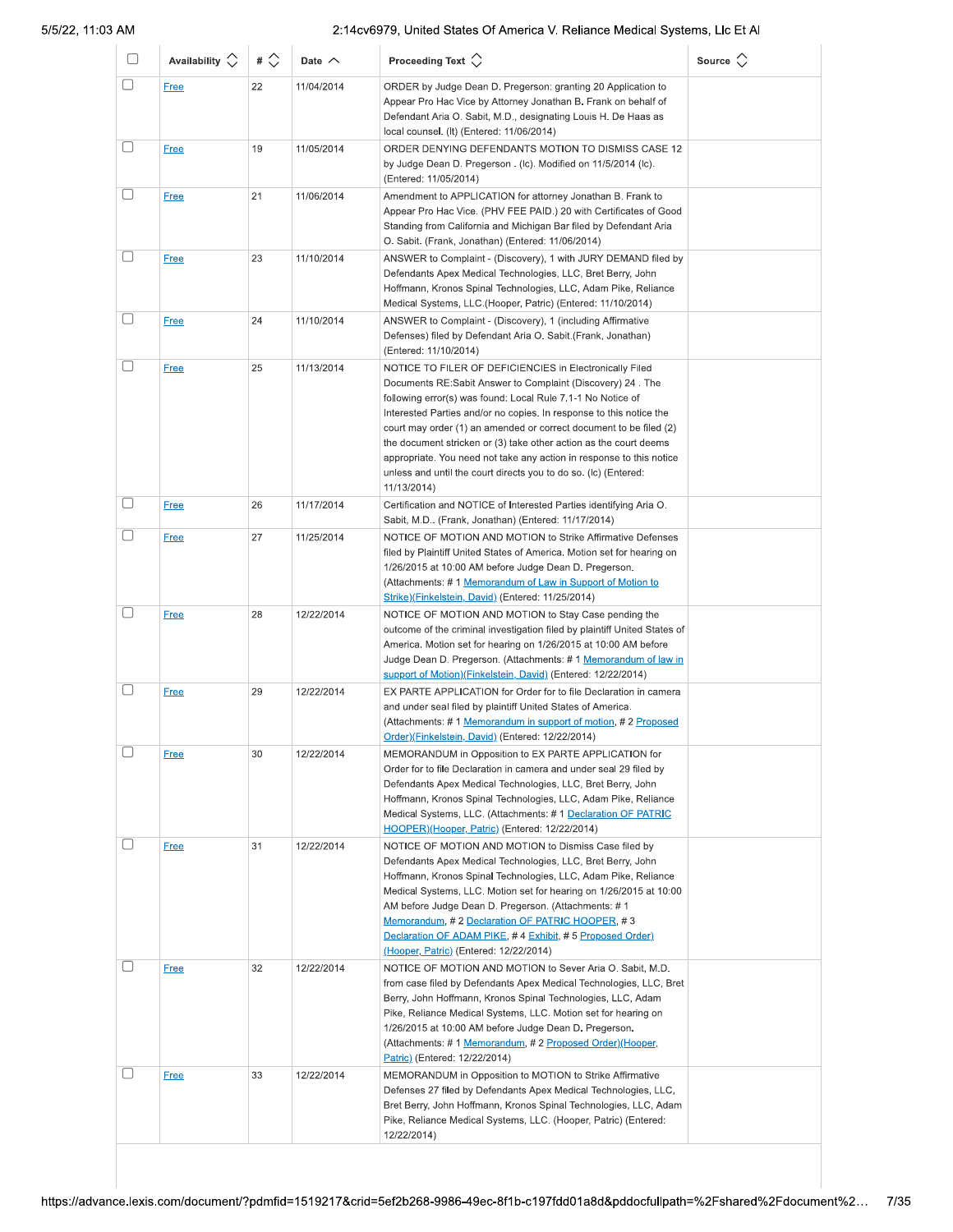| u      | Availability $\Diamond$    | # $\Diamond$ | Date $\wedge$            | Proceeding Text $\left\langle \right\rangle$                                                                                                                                                                                                                                                                                                                                                                                                                                                                                                                                                                                                                                                                                                                                                                                                                                                                                                                       | Source $\langle \rangle$ |
|--------|----------------------------|--------------|--------------------------|--------------------------------------------------------------------------------------------------------------------------------------------------------------------------------------------------------------------------------------------------------------------------------------------------------------------------------------------------------------------------------------------------------------------------------------------------------------------------------------------------------------------------------------------------------------------------------------------------------------------------------------------------------------------------------------------------------------------------------------------------------------------------------------------------------------------------------------------------------------------------------------------------------------------------------------------------------------------|--------------------------|
| □      | <b>Free</b>                | 34           | 12/23/2014               | REPLY in support of EX PARTE APPLICATION for Order for to file<br>Declaration in camera and under seal 29 filed by Plaintiff United<br>States of America. (Finkelstein, David) (Entered: 12/23/2014)                                                                                                                                                                                                                                                                                                                                                                                                                                                                                                                                                                                                                                                                                                                                                               |                          |
| $\Box$ | <b>Free</b>                | 35           | 12/23/2014               | NOTICE of Manual Filing filed by Plaintiff United States of America<br>of Notice of Manual Filing; Ex Parte Application; Proposed Order;<br>Declaration of Jonathan T. Baum. (Quintero, Blanca) (Entered:<br>12/23/2014)                                                                                                                                                                                                                                                                                                                                                                                                                                                                                                                                                                                                                                                                                                                                           |                          |
|        | <b>Free</b>                | 36           | 12/23/2014               | NOTICE TO FILER OF DEFICIENCIES in Electronically Filed<br>Documents RE: EX PARTE APPLICATION for Order for to file<br>Declaration in camera and under seal 29. Pdf is not an exparte<br>application. The following error(s) was found: Incorrect document is<br>attached to the docket entry. Other error(s) with document(s) are<br>specified below The correct event is: Notice: Manual filing (g-92).:<br>Filer failed to "flatten" pdf form when downloaded and left the "blue"<br>highlighted area for text and left the "clear form" button active,<br>therefore subject to deletion of all text on the form upon touch In<br>response to this notice the court may order (1) an amended or<br>correct document to be filed (2) the document stricken or (3) take<br>other action as the court deems appropriate. You need not take any<br>action in response to this notice unless and until the court directs<br>you to do so. (Ic) (Entered: 12/23/2014) |                          |
|        | <b>Free</b>                | 37           | 12/29/2014               | REQUEST for Extension of Time to File Opposition Papers filed by<br>Plaintiff United States of America. (Attachments: #1 Proposed<br>Order)(Di Dio, Arthur) (Entered: 12/29/2014)                                                                                                                                                                                                                                                                                                                                                                                                                                                                                                                                                                                                                                                                                                                                                                                  |                          |
| u      | <b>Free</b>                | 38           | 12/29/2014               | NOTICE TO FILER OF DEFICIENCIES in Electronically Filed<br>Documents RE: Notice of Manual Filing (G-92) 35. The following<br>error(s) was found: Other error(s) with document(s) are specified<br>below: Filer failed to "flatten" pdf form when downloaded and left the<br>"blue highlighted area for text and left the "clear form" button active,<br>therefore subject to deletion of all text on the form upon touch In<br>response to this notice the court may order (1) an amended or<br>correct document to be filed (2) the document stricken or (3) take<br>other action as the court deems appropriate. You need not take any<br>action in response to this notice unless and until the court directs<br>you to do so. (lc) (Entered: 12/29/2014)                                                                                                                                                                                                       |                          |
|        | <b>Free</b>                | 42           | 01/05/2015               | OPPOSITION to MOTION to Strike Affirmative Defenses 27 filed by<br>Defendant Aria O. Sabit. (Frank, Jonathan) (Entered: 01/05/2015)                                                                                                                                                                                                                                                                                                                                                                                                                                                                                                                                                                                                                                                                                                                                                                                                                                |                          |
|        | <b>Free</b>                | 43           | 01/05/2015               | MEMORANDUM in Opposition to MOTION to Stay Case pending<br>the outcome of the criminal investigation 28 filed by Defendants<br>Apex Medical Technologies, LLC, Bret Berry, John Hoffmann,<br>Kronos Spinal Technologies, LLC, Adam Pike, Reliance Medical<br>Systems, LLC. (Attachments: #1 Declaration of Patric Hooper)<br>(Hooper, Patric) (Entered: 01/05/2015)                                                                                                                                                                                                                                                                                                                                                                                                                                                                                                                                                                                                |                          |
| $\Box$ | <u>Free</u>                | 44           | 01/07/2015               | MEMORANDUM in Opposition to MOTION to Sever Aria O. Sabit,<br>M.D. from case 32 Opposition to Motion to Drop Dr. Sabit filed by<br>Plaintiff United States of America. (Di Dio, Arthur) (Entered:<br>01/07/2015)                                                                                                                                                                                                                                                                                                                                                                                                                                                                                                                                                                                                                                                                                                                                                   |                          |
| U      | <b>Free</b><br><b>Free</b> | 45<br>46     | 01/08/2015<br>01/12/2015 | MEMORANDUM in Opposition to MOTION to Dismiss Case 31 filed<br>by Plaintiff United States of America. (Attachments: #1 Declaration<br>of David M. Finkelstein, # 2 Exhibit 1 (Pike Deposition Excerpts), # 3<br><b>Exhibit 2 (Pike Errata Sheet), #4 Exhibit 3 (email to Patric Hooper))</b><br>(Finkelstein, David) (Entered: 01/08/2015)<br>REPLY in support MOTION to Strike Affirmative Defenses 27 filed by                                                                                                                                                                                                                                                                                                                                                                                                                                                                                                                                                   |                          |
|        |                            |              |                          | Plaintiff United States of America. (Finkelstein, David) (Entered:<br>01/12/2015)                                                                                                                                                                                                                                                                                                                                                                                                                                                                                                                                                                                                                                                                                                                                                                                                                                                                                  |                          |
|        | <b>Free</b>                | 47           | 01/12/2015               | NOTICE of Manual Filing filed by Plaintiff United States of America<br>of Declaration and Exhibits. (Finkelstein, David) (Entered:<br>01/12/2015)                                                                                                                                                                                                                                                                                                                                                                                                                                                                                                                                                                                                                                                                                                                                                                                                                  |                          |
|        | <b>Free</b>                | 48           | 01/12/2015               | REPLY In Support MOTION to Stay Case pending the outcome of<br>the criminal investigation 28 filed by Plaintiff United States of<br>America. (Attachments: #1 Declaration of Arthur S. Di Dio, #2<br><b>Exhibit 1 Pike Interrogatory Responses, #3 Exhibit 2 Berry</b><br>Interrogatory Responses, #4 Exhibit 3 Hoffman Interrogatory<br>Responses, # 5 Exhibit 4 Sabit Order)(Di Dio, Arthur) (Entered:<br>01/12/2015)                                                                                                                                                                                                                                                                                                                                                                                                                                                                                                                                            |                          |
|        | <b>Free</b>                | 49           | 01/12/2015               | MEMORANDUM in Opposition to United States' Unserved Ex Parte<br>Application to File Declaration Under Seal filed by Defendants Apex<br>Medical Technologies, LLC, Bret Berry, John Hoffmann, Kronos<br>Spinal Technologies, LLC, Adam Pike, Reliance Medical Systems,<br>LLC. (Attachments: #1 Declaration of Patric Hooper) (Hooper, Patric)<br>(Entered: 01/12/2015)                                                                                                                                                                                                                                                                                                                                                                                                                                                                                                                                                                                             |                          |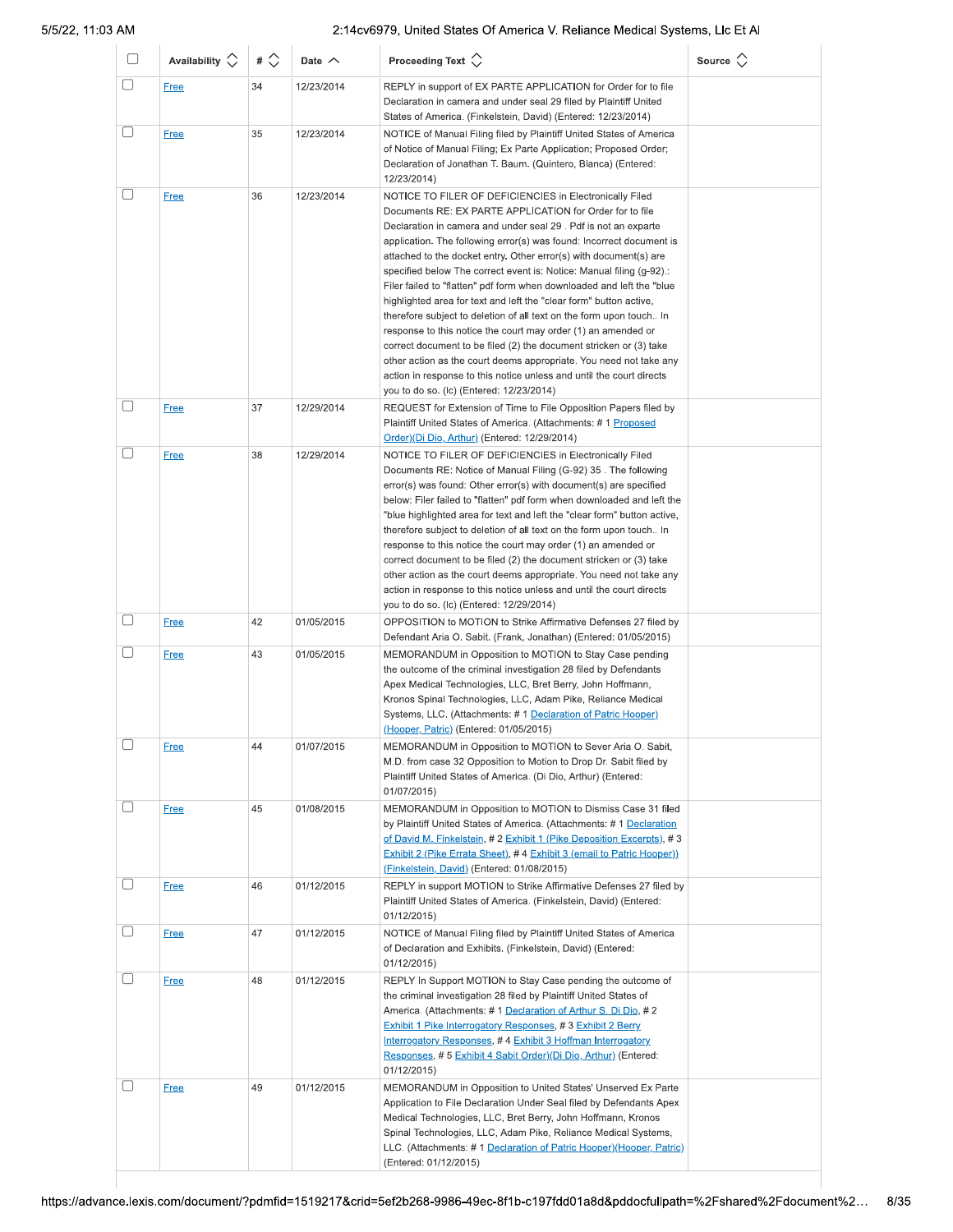| O            | Availability $\Diamond$ | # $\Diamond$ | Date $\wedge$ | Proceeding Text $\Diamond$                                                                                                                                                                                                                                                                                                                                                                                                                                                                                                                                                                                                                                                                                                                                                                                                                                                                                                                      | Source $\langle \rangle$ |
|--------------|-------------------------|--------------|---------------|-------------------------------------------------------------------------------------------------------------------------------------------------------------------------------------------------------------------------------------------------------------------------------------------------------------------------------------------------------------------------------------------------------------------------------------------------------------------------------------------------------------------------------------------------------------------------------------------------------------------------------------------------------------------------------------------------------------------------------------------------------------------------------------------------------------------------------------------------------------------------------------------------------------------------------------------------|--------------------------|
| □            | <b>Free</b>             | 50           | 01/12/2015    | REPLY in Support of MOTION to Dismiss Case 31 filed by<br>Defendants Apex Medical Technologies, LLC, Bret Berry, John<br>Hoffmann, Kronos Spinal Technologies, LLC, Adam Pike, Reliance<br>Medical Systems, LLC. (Hooper, Patric) (Entered: 01/12/2015)                                                                                                                                                                                                                                                                                                                                                                                                                                                                                                                                                                                                                                                                                         |                          |
|              | <b>Free</b>             | 51           | 01/12/2015    | REPLY in Support of MOTION to Sever Aria O. Sabit, M.D. from<br>case 32 filed by Defendants Apex Medical Technologies, LLC, Bret<br>Berry, John Hoffmann, Kronos Spinal Technologies, LLC, Adam<br>Pike, Reliance Medical Systems, LLC. (Hooper, Patric) (Entered:<br>01/12/2015)                                                                                                                                                                                                                                                                                                                                                                                                                                                                                                                                                                                                                                                               |                          |
|              | <b>Free</b>             | 52           | 01/15/2015    | EX PARTE APPLICATION for Leave to File Supplemental<br>Declarations in Support of Motion to Dismiss (Doc. 31) filed by<br>Defendants Apex Medical Technologies, LLC, Bret Berry, John<br>Hoffmann, Kronos Spinal Technologies, LLC, Adam Pike, Reliance<br>Medical Systems, LLC. (Attachments: # 1 Memorandum, # 2<br>Declaration of Patric Hooper, #3 Proposed Order, #4 Declaration of<br>Adam Pike (Supplemental), #5 Declaration of Bret Berry<br>(Supplemental))(Hooper, Patric) (Entered: 01/15/2015)                                                                                                                                                                                                                                                                                                                                                                                                                                     |                          |
|              | <b>Free</b>             | 53           | 01/16/2015    | EX PARTE APPLICATION for Leave to file surreply filed by plaintiff<br>United States of America. (Attachments: #1 Exhibit A (United States'<br>Surreply), # 2 Proposed Order)(Finkelstein, David) (Entered:<br>01/16/2015)                                                                                                                                                                                                                                                                                                                                                                                                                                                                                                                                                                                                                                                                                                                       |                          |
|              | <b>Free</b>             | 54           | 01/20/2015    | REQUEST FOR JUDICIAL NOTICE re MOTION to Dismiss Case 31<br>filed by Defendants Apex Medical Technologies, LLC, Bret Berry,<br>John Hoffmann, Kronos Spinal Technologies, LLC, Adam Pike,<br>Reliance Medical Systems, LLC. (Hooper, Patric) (Entered:<br>01/20/2015)                                                                                                                                                                                                                                                                                                                                                                                                                                                                                                                                                                                                                                                                           |                          |
| U            | <b>Free</b>             | 55           | 01/20/2015    | NOTICE (Jointly Filed) Regarding Discovery Conference United<br>States of America. (filing on behalf of all parties) (Finkelstein, David)<br>(Entered: 01/20/2015)                                                                                                                                                                                                                                                                                                                                                                                                                                                                                                                                                                                                                                                                                                                                                                              |                          |
| $\mathbb{L}$ | <b>Free</b>             | 56           | 01/21/2015    | NOTICE TO FILER OF DEFICIENCIES in Electronically Filed<br>Documents RE: Notice (Other) 55. The following error(s) was found:<br>Incorrect event selected. Proper formatted document Leave of court<br>required, missing proposed order which was not submitted as<br>separate attachment. In response to this notice the court may order<br>(1) an amended or correct document to be filed (2) the document<br>stricken or (3) take other action as the court deems appropriate. You<br>need not take any action in response to this notice unless and until<br>the court directs you to do so. (Ic) (Entered: 01/21/2015)                                                                                                                                                                                                                                                                                                                     |                          |
|              | <b>Free</b>             | 57           | 01/22/2015    | MINUTES (IN CHAMBERS) by Judge Dean D. Pregerson:<br>COUNSEL ARE NOTIFIED that on the Court's own motion the<br>MOTION TO STRIKE AFFIRMATIVE DEFENSES FILED BY<br>PLAINTIFF UNITED STATES OF AMERICA 27, MOTION TO STAY<br>CASE PENDING THEOUTCOME OF THE CRIMINAL<br>INVESTIGATION FILED BY PLAINTIFF UNITED STATES OF<br>AMERICA 28, MOTION TO DISMISS CASE FILED BY<br>DEFENDANTS APEX MEDICAL TECHNOLOGIES, LLC, BRET<br>BERRY, JOHN HOFFMANN, KRONOS SPINAL TECHNOLOGIES,<br>LLC, ADAM PIKE, RELIANCE MEDICAL SYSTEMS, LLC. 31 and<br>the MOTION TO SEVER ARIA O. SABIT, M.D. FROM CASE FILED<br>BY DEFENDANTS APEX MEDICAL TECHNOLOGIES, LLC, BRET<br>BERRY, JOHN HOFFMANN, KRONOS SPINAL TECHNOLOGIES,<br>LLC, ADAM PIKE, RELIANCE MEDICAL SYSTEMS, LLC. 32 set for<br>January 26, 2015 at 10:00 a.m., are herebytaken off calendar, the<br>hearing date vacated and will be decided without oralargument. (Ic)<br>(Entered: 01/22/2015) |                          |
|              | <b>Free</b>             | 58           | 01/23/2015    | NOTICE of Manual Filing filed by Plaintiff United States of America<br>of Notice of Manual Filing. (Di Dio, Arthur) (Entered: 01/23/2015)                                                                                                                                                                                                                                                                                                                                                                                                                                                                                                                                                                                                                                                                                                                                                                                                       |                          |
|              | <b>Free</b>             | 59           | 01/26/2015    | MEMORANDUM in Opposition to Government's January 23, 2015<br>Ex Parte Application for In Camera Review (Doc. 58) of Declarations<br>filed by Defendants Apex Medical Technologies, LLC, Bret Berry,<br>Kronos Spinal Technologies, LLC, Adam Pike, Reliance Medical<br>Systems, LLC. (Hooper, Patric) (Entered: 01/26/2015)                                                                                                                                                                                                                                                                                                                                                                                                                                                                                                                                                                                                                     |                          |
|              | <b>Free</b>             | 63           | 02/06/2015    | DECLARATION of Adam Pike in Support of MOTION to Dismiss<br>Case 31 (Second Supplemental Declaration) filed by Defendants<br>Apex Medical Technologies, LLC, Bret Berry, Kronos Spinal<br>Technologies, LLC, Adam Pike, Reliance Medical Systems, LLC.<br>(Hooper, Patric) (Entered: 02/06/2015)                                                                                                                                                                                                                                                                                                                                                                                                                                                                                                                                                                                                                                                |                          |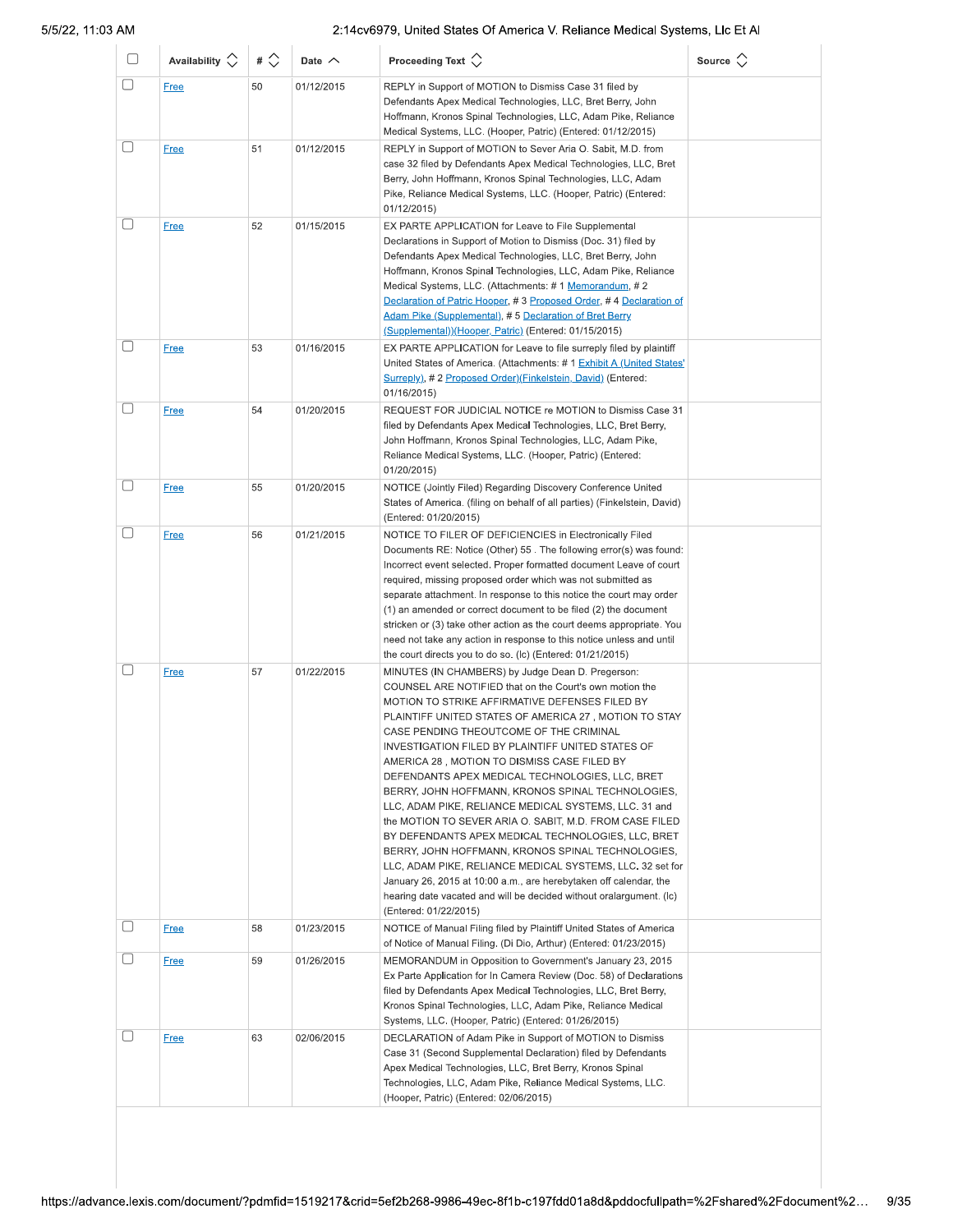| O      | Availability $\Diamond$    | # $\Diamond$ | Date $\wedge$            | Proceeding Text $\left\langle \right\rangle$                                                                                                                                                                                                                                                                                                                                                                                                                                                                                                                                         | Source $\langle \rangle$ |
|--------|----------------------------|--------------|--------------------------|--------------------------------------------------------------------------------------------------------------------------------------------------------------------------------------------------------------------------------------------------------------------------------------------------------------------------------------------------------------------------------------------------------------------------------------------------------------------------------------------------------------------------------------------------------------------------------------|--------------------------|
| $\Box$ | Free                       | 64           | 02/24/2015               | ORDER SETTING SCHEDULING CONFERENCE by Judge Dean<br>D. Pregerson: Scheduling Conference set for 5/7/2015 at 03:00 PM<br>before Judge Dean D. Pregerson. This matter is set for a scheduling<br>conference in Courtroom 3, before the Honorable Dean D.<br>Pregerson, located at 312 North Spring Street, Los Angeles,<br>California 90012. The conference will be held pursuant to Federal<br>Rules of Civil Procedure 16(b). Lead trial counsel shall attend the<br>scheduling conference. (See order for further details). (shb)<br>(Entered: 02/24/2015)                         |                          |
| ∩      | <b>Free</b>                | 65           | 03/30/2015               | JOINT REPORT Rule 26(f) Discovery Plan ; estimated length of trial<br>15 days, filed by Plaintiff United States of America (Attachments: #<br>1 Exhibit A (Stipulated Protective Order), # 2 Exhibit B (Stipulated<br>Order Regarding Privilege Logs), #3 Exhibit C (Stipulated Clawback<br>Order), #4 Exhibit D (Stipulated Order Regarding ESI), #5<br>Appendix 1 to Exhibit D (ESI Specs))(Finkelstein, David) (Entered:<br>03/30/2015)                                                                                                                                           |                          |
| $\Box$ | <b>Free</b>                | 72           | 04/08/2015               | NOTICE of Appearance filed by attorney Rohith Vikram Srinivas on<br>behalf of Plaintiff United States of America (Attorney Rohith Vikram<br>Srinivas added to party United States of America(pty:pla))(Srinivas,<br>Rohith) (Entered: 04/08/2015)                                                                                                                                                                                                                                                                                                                                    |                          |
| П      | <b>Free</b>                | 73           | 04/21/2015               | REQUEST for ADR Procedure No. 3. Parties request for private<br>mediation. Filed by Plaintiff United States of America (Attachments:<br>#1 Proposed Order Order/Referral to ADR)(Srinivas, Rohith)<br>(Entered: 04/21/2015)                                                                                                                                                                                                                                                                                                                                                          |                          |
| L      | <b>Free</b><br><b>Free</b> | 74<br>75     | 04/28/2015<br>04/28/2015 | NOTICE OF MOTION AND MOTION to Compel Production of July<br>26, 2011 Audio Recording filed by Defendants Apex Medical<br>Technologies, LLC, Bret Berry, Kronos Spinal Technologies, LLC,<br>Adam Pike, Reliance Medical Systems, LLC. Motion set for hearing<br>on 5/20/2015 at 11:00 AM before Magistrate Judge Patrick J. Walsh.<br>(Attachments: #1 Joint Stipulation, #2 Exhibit of United States, #3<br>Proposed Order)(Hooper, Patric) (Entered: 04/28/2015)<br>MINUTE ORDER (IN CHAMBERS) by Judge Dean D. Pregerson.<br>COUNSEL ARE NOTIFIED, on the Court's own motion, the |                          |
| □      |                            |              |                          | SCHEDULING CONFERENCE is hereby continued from May 7,<br>2015 to Monday, June 22, 2015 at 3:00 p.m. (lom) (Entered:<br>04/28/2015)                                                                                                                                                                                                                                                                                                                                                                                                                                                   |                          |
|        | <b>Free</b>                | 76           | 04/30/2015               | MINUTES (IN CHAMBERS): by Judge Dean D. Pregerson.<br>COUNSEL ARE NOTIFIED of the following: EX PARTE<br>APPLICATION 29 is GRANTED. The Court notes the documents<br>have previously been filed as requested. Plaintiff's Motion to Stay 28<br>is GRANTED. All pending motions 27, 31, 32, and 74 are<br>VACATED. The REQUEST 37 and the EX PARTE APPLICATION 52<br>are VACATED as moot. The SCHEDULING CONFERENCE set for<br>June 22, 2015 is VACATED. Plaintiff shall file a status report sixty<br>days from the date of this order. (lom) (Entered: 04/30/2015)                  |                          |
|        | <b>Free</b>                | 77           | 05/06/2015               | [DOCUMENT WITHDRAWN PURSUANT TO NOTICE OF<br>WITHDRAWAL E-FILED 5/6/2015] - MEMORANDUM in Support of<br>MOTION to Compel Production of July 26, 2011 Audio Recording 74<br>(Supplemental) filed by Defendants Apex Medical Technologies,<br>LLC, Bret Berry, Kronos Spinal Technologies, LLC, Adam Pike,<br>Reliance Medical Systems, LLC. (Hooper, Patric) Modified on<br>5/7/2015 (shb). (Entered: 05/06/2015)                                                                                                                                                                     |                          |
|        | <b>Free</b>                | 78           | 05/06/2015               | Notice of Withdrawal of Memorandum in Support of Motion, 77 filed<br>by Defendants Apex Medical Technologies, LLC, Bret Berry, Kronos<br>Spinal Technologies, LLC, Adam Pike, Reliance Medical Systems,<br>LLC. (Hooper, Patric) (Entered: 05/06/2015)                                                                                                                                                                                                                                                                                                                               |                          |
|        | <b>Free</b>                | 79           | 05/07/2015               | NOTIFICATION by Circuit Court of Appellate Docket Number 15-<br>71404, 9th Circuit as to petitioners Apex Medical Technologies, LLC,<br>Kronos Spinal Technologies, LLC, Adam Pike, Reliance Medical<br>Systems, LLC. (mat) (Entered: 05/11/2015)                                                                                                                                                                                                                                                                                                                                    |                          |
| H      | <b>Free</b>                | 80           | 06/08/2015               | ORDER from Ninth Circuit Court of Appeals filed. CCA #15-71404.<br>Petitioners have not demonstrated that this case warrants the<br>intervention of this court by means of the extraordinary remedy of<br>mandamus. Accordingly, the petition is denied. (car) (Entered:<br>06/10/2015)                                                                                                                                                                                                                                                                                              |                          |
|        | <b>Free</b>                | 81           | 06/30/2015               | STATUS REPORT filed by Plaintiff United States of America.<br>(Finkelstein, David) (Entered: 06/30/2015)                                                                                                                                                                                                                                                                                                                                                                                                                                                                             |                          |
|        | <b>Free</b>                | 82           | 06/30/2015               | NOTICE of Manual Filing filed by Plaintiff United States of America<br>of declaration of Blanca Quintero. (Finkelstein, David) (Entered:<br>06/30/2015)                                                                                                                                                                                                                                                                                                                                                                                                                              |                          |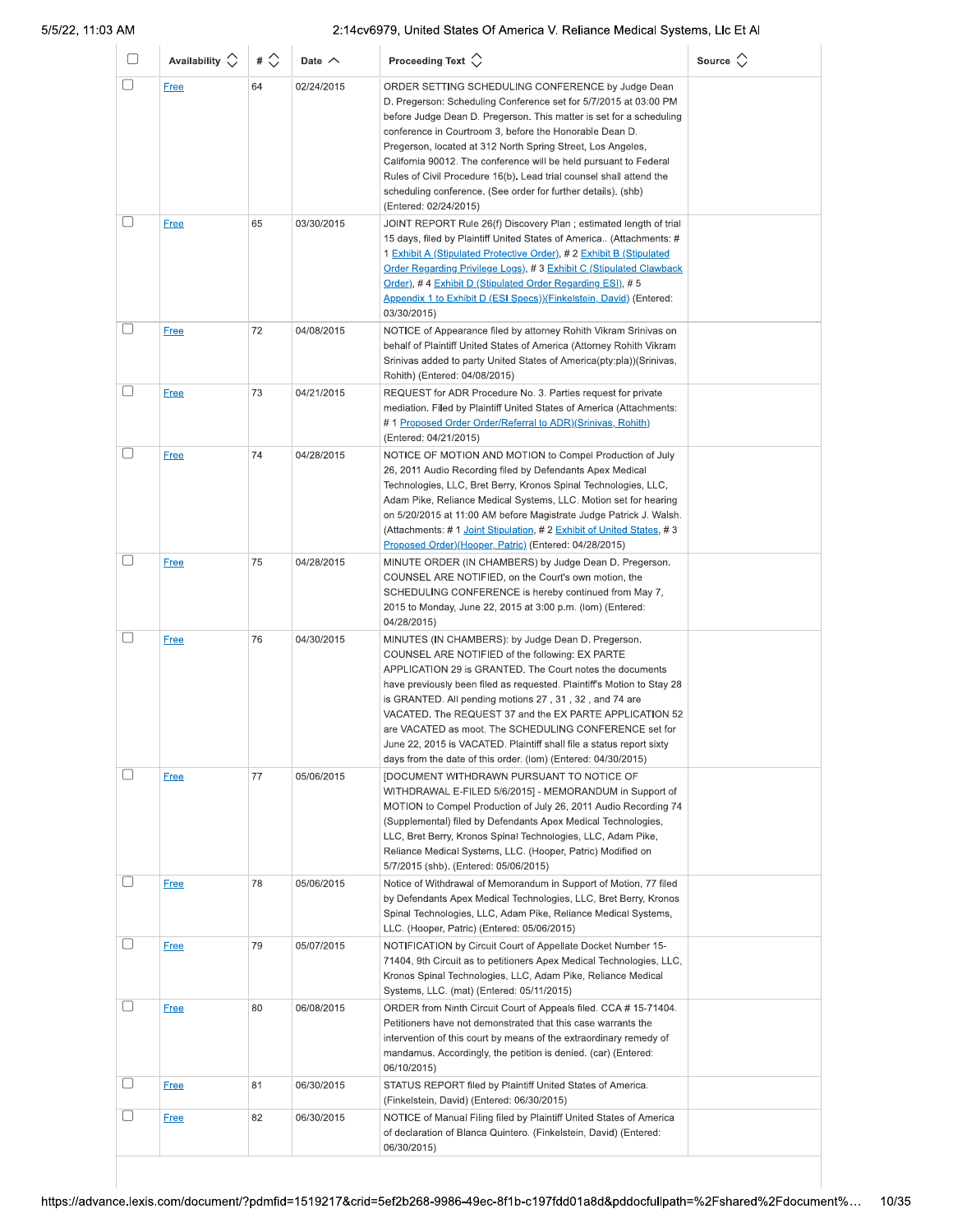| U           | Availability $\Diamond$ | # $\Diamond$ | Date $\wedge$ | Proceeding Text $\left\langle \right\rangle$                                                                                                                                                                                                                                                                                                                                                                                                                                                                                                                                                                                                                                                                        | Source $\Diamond$ |
|-------------|-------------------------|--------------|---------------|---------------------------------------------------------------------------------------------------------------------------------------------------------------------------------------------------------------------------------------------------------------------------------------------------------------------------------------------------------------------------------------------------------------------------------------------------------------------------------------------------------------------------------------------------------------------------------------------------------------------------------------------------------------------------------------------------------------------|-------------------|
| $\Box$      | <b>Free</b>             | 83           | 06/30/2015    | MEMORANDUM of Points and Authorities in Opposition filed by<br>Defendants Apex Medical Technologies, LLC, Bret Berry, Kronos<br>Spinal Technologies, LLC, Adam Pike, Reliance Medical Systems,<br>LLC. Re: Status Report 81, Notice of Manual Filing (G-92) 82<br>(Hooper, Patric) (Entered: 06/30/2015)                                                                                                                                                                                                                                                                                                                                                                                                            |                   |
| $[ \quad ]$ | Free                    | 84           | 07/28/2015    | NOTICE OF MOTION AND MOTION to Dismiss Defendants Bret<br>Berry, Reliance Medical Systems, LLC, Adam Pike, Apex Medical<br>Technologies, LLC, Kronos Spinal Technologies, LLC or in the<br>Alternative, NOTICE OF MOTION AND MOTION to Lift Stay re<br>Proceedings filed by Defendants Bret Berry, Reliance Medical<br>Systems, LLC, Adam Pike, Apex Medical Technologies, LLC, Kronos<br>Spinal Technologies, LLC. Motion set for hearing on 8/31/2015 at<br>10:00 AM before Judge Dean D. Pregerson. (Attachments: #1<br>Memorandum, #2 Declaration of Patric Hooper, #3 Exhibit A<br>through D, #4 Proposed Order) (Hooper, Patric) (Entered:<br>07/28/2015)                                                     |                   |
| U           | <b>Free</b>             | 85           | 08/10/2015    | MEMORANDUM in Opposition to NOTICE OF MOTION AND<br>MOTION to Dismiss Defendants Bret Berry, Reliance Medical<br>Systems, LLC, Adam Pike, Apex Medical Technologies, LLC, Kronos<br>Spinal Technologies, LLC or in the Alternative NOTICE OF MOTION<br>AND MOTION to Lift Stay re Proceedings 84 filed by Plaintiff United<br>States of America. (Srinivas, Rohith) (Entered: 08/10/2015)                                                                                                                                                                                                                                                                                                                           |                   |
| П           | <b>Free</b>             | 86           | 08/13/2015    | REPLY in support of NOTICE OF MOTION AND MOTION to<br>Dismiss Defendants Bret Berry, Reliance Medical Systems, LLC,<br>Adam Pike, Apex Medical Technologies, LLC, Kronos Spinal<br>Technologies, LLC or in the Alternative NOTICE OF MOTION AND<br>MOTION to Lift Stay re Proceedings 84 filed by Defendants Apex<br>Medical Technologies, LLC, Bret Berry, Kronos Spinal Technologies,<br>LLC, Adam Pike, Reliance Medical Systems, LLC. (Hooper, Patric)<br>(Entered: 08/13/2015)                                                                                                                                                                                                                                 |                   |
| □           | <b>Free</b>             | 87           | 08/17/2015    | EX PARTE APPLICATION for Leave to file sur reply filed by plaintiff<br>United States of America. (Attachments: #1 Memorandum in sur<br>reply to the Reliance Defendants' motion to dismiss, #2 Proposed<br>Order) (Finkelstein, David) (Entered: 08/17/2015)                                                                                                                                                                                                                                                                                                                                                                                                                                                        |                   |
| U           | Free                    | 88           | 08/18/2015    | Opposition in opposition to re: EX PARTE APPLICATION for Leave<br>to file sur reply 87 filed by Defendants Apex Medical Technologies,<br>LLC, Bret Berry, Kronos Spinal Technologies, LLC, Adam Pike,<br>Reliance Medical Systems, LLC. (Hooper, Patric) (Entered:<br>08/18/2015)                                                                                                                                                                                                                                                                                                                                                                                                                                   |                   |
| П           | <b>Free</b>             | 89           | 08/31/2015    | MINUTES OF MOTION HEARING held before Judge Dean D.<br>Pregerson re Motion to Dismiss/Motion to Lift Stay 84 : Court hears<br>oral argument and DENIES the motion. Court Reporter: Maria<br>Bustillos. (jre) (Entered: 08/31/2015)                                                                                                                                                                                                                                                                                                                                                                                                                                                                                  |                   |
| $\Box$      | <u>Free</u>             | 90           | 09/09/2015    | TRANSCRIPT ORDER as to Defendants Apex Medical<br>Technologies, LLC, Bret Berry, Kronos Spinal Technologies, LLC,<br>Adam Pike, Reliance Medical Systems, LLC Court Reporter. Court<br>will contact Patti Newler at pnewler@health-law.com with any<br>questions regarding this order. Transcript portion requested: Pre-<br>Trial Proceeding: 8/31/2015. Transcript preparation will not begin<br>until payment has been satisfied with the court reporter/recorder.<br>(Hooper, Patric) (Entered: 09/09/2015)                                                                                                                                                                                                     |                   |
| L           | <b>Free</b>             | 91           | 09/28/2015    | MINUTES (IN CHAMBERS) by Judge Dean D.<br>Pregerson: COUNSEL ARE NOTIFIED 87 EX PARTE APPLICATION<br>for Leave to file surreply is granted. (Ic) (Entered: 09/28/2015)                                                                                                                                                                                                                                                                                                                                                                                                                                                                                                                                              |                   |
|             | <b>Free</b>             | 92           | 10/16/2015    | TRANSCRIPT for proceedings held on 08/31/2015; 10:42 A.M.<br>Court Reporter/Electronic Court Recorder: MARIA BUSTILLOS,<br>phone number MADAMCOURTREPORTER@GMAIL.COM FOR<br>ALL TRANSCRIPT REQUESTS. Transcript may be viewed at the<br>court public terminal or purchased through the Court<br>Reporter/Electronic Court Recorder before the deadline for Release<br>of Transcript Restriction. After that date it may be obtained through<br>MARIA BUSTILLOS. Notice of Intent to Redact due within 7 days of<br>this date. Redaction Request due 11/6/2015. Redacted Transcript<br>Deadline set for 11/16/2015. Release of Transcript Restriction set for<br>1/14/2016. (Bustillos, Maria) (Entered: 10/16/2015) |                   |
|             | <b>Runner</b>           | 93           | 10/16/2015    | NOTICE OF FILING TRANSCRIPT filed for proceedings 08/31/2015;<br>10:42 A.M re Transcript 92 THERE IS NO PDF DOCUMENT<br>ASSOCIATED WITH THIS ENTRY. (Bustillos, Maria) TEXT ONLY<br>ENTRY (Entered: 10/16/2015)                                                                                                                                                                                                                                                                                                                                                                                                                                                                                                     |                   |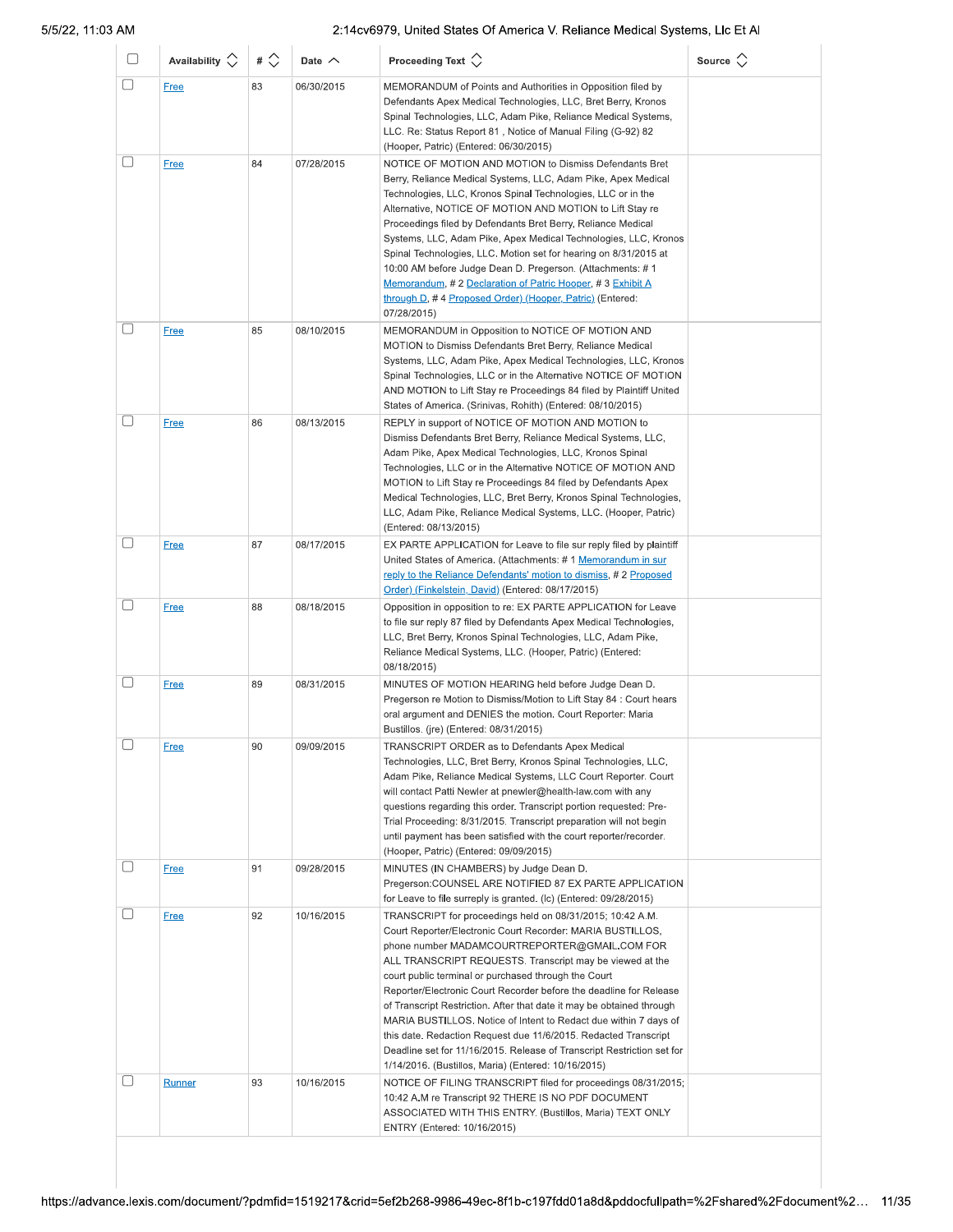| u      | Availability $\circlearrowright$ | # $\Diamond$ | Date $\wedge$ | Proceeding Text $\left\langle \right\rangle$                                                                                                                                                                                                                                                                                                                                                                                                                                                           | Source $\Diamond$ |
|--------|----------------------------------|--------------|---------------|--------------------------------------------------------------------------------------------------------------------------------------------------------------------------------------------------------------------------------------------------------------------------------------------------------------------------------------------------------------------------------------------------------------------------------------------------------------------------------------------------------|-------------------|
| □      | <b>Free</b>                      | 94           | 10/26/2015    | NOTICE OF MOTION AND MOTION to Lift Stay re (Partially) of<br>Action to Allow Hearing on Motion to Compel July 26, 2011 Audio<br>Recording filed by Defendants Apex Medical Technologies, LLC,<br>Bret Berry, Kronos Spinal Technologies, LLC, Adam Pike, Reliance<br>Medical Systems, LLC. Motion set for hearing on 11/30/2015 at<br>10:00 AM before Judge Dean D. Pregerson. (Attachments: # 1<br>Memorandum, #2 Proposed Order) (Hooper, Patric) (Entered:<br>10/26/2015)                          |                   |
|        | <b>Free</b>                      | 95           | 11/09/2015    | MEMORANDUM in Opposition to NOTICE OF MOTION AND<br>MOTION to Lift Stay re (Partially) of Action to Allow Hearing on<br>Motion to Compel July 26, 2011 Audio Recording 94 filed by Plaintiff<br>United States of America. (Attachments: # 1 Exhibit, # 2 Exhibit)<br><u>(Srinivas, Rohith)</u> (Entered: 11/09/2015)                                                                                                                                                                                   |                   |
|        | <b>Free</b>                      | 96           | 11/09/2015    | NOTICE of Manual Filing filed by Plaintiff United States of America<br>of Ex parte application; proposed order for ex parte application;<br>declaration of Blanca Quintero. (Quintero, Blanca) (Entered:<br>11/09/2015)                                                                                                                                                                                                                                                                                |                   |
| $\Box$ | <b>Free</b>                      | 97           | 11/13/2015    | REPLY in support of NOTICE OF MOTION AND MOTION to Lift<br>Stay re (Partially) of Action to Allow Hearing on Motion to Compel<br>July 26, 2011 Audio Recording 94 filed by Defendants Apex Medical<br>Technologies, LLC, Bret Berry, Kronos Spinal Technologies, LLC,<br>Adam Pike, Reliance Medical Systems, LLC. (Hooper, Patric)<br>(Entered: 11/13/2015)                                                                                                                                           |                   |
| П      | <b>Free</b>                      | 98           | 11/24/2015    | EX PARTE APPLICATION for Leave to file Supplemental<br>Memorandum and Sur Reply filed by Plaintiff United States of<br>America. (Attachments: #1 Memorandum, #2 Proposed Order)<br>(Srinivas, Rohith) (Entered: 11/24/2015)                                                                                                                                                                                                                                                                            |                   |
|        | <b>Free</b>                      | 99           | 11/25/2015    | ORDER GRANTING UNITED STATES EX PARTE APPLICATION<br>FOR LEAVE TO FILE SUPPLEMENTAL MEMORANDUM AND SUR<br>REPLY 98 .The United States Supplemental Memorandum and Sur<br>Reply in Opposition to Reliance Defendants Motion to Partially Lift<br>Stay shall be filed forthwith by the moving party. by Judge Dean D.<br>Pregerson (Ic) (Entered: 11/25/2015)                                                                                                                                            |                   |
| □      | <b>Free</b>                      | 100          | 11/25/2015    | OPPOSITION to NOTICE OF MOTION AND MOTION to Lift Stay re<br>(Partially) of Action to Allow Hearing on Motion to Compel July 26,<br>2011 Audio Recording 94 Supplemental Memorandum and Sur<br>Reply filed by Plaintiff United States of America. (Srinivas, Rohith)<br>(Entered: 11/25/2015)                                                                                                                                                                                                          |                   |
|        | <b>Free</b>                      | 101          | 11/25/2015    | MINUTES (IN CHAMBERS) by Judge Dean D. Pregerson:<br>COUNSEL ARE NOTIFIED the MOTION TO LIFT STAY RE<br>(PARTIALLY) OF ACTION TO ALLOW HEARING ON MOTION TO<br>COMPEL JULY 26, 2011 AUDIO RECORDING FILED BY<br>DEFENDANTS APEX MEDICAL TECHNOLOGIES, LLC, BRET<br>BERRY, KRONOS SPINAL TECHNOLOGIES, LLC, ADAM PIKE,<br>RELIANCE MEDICAL SYSTEMS, LLC 94 set for November 30,<br>2015 at 10:00 a.m., is hereby taken off calendar, the hearing date<br>vacated and DENIED. (Ic) (Entered: 11/25/2015) |                   |
| u      | <b>Free</b>                      | 105          | 07/22/2016    | Renewed NOTICE OF MOTION AND MOTION to Dismiss Case<br>filed by Defendants Apex Medical Technologies, LLC, Bret Berry,<br>Kronos Spinal Technologies, LLC, Adam Pike, Reliance Medical<br>Systems, LLC. Motion set for hearing on 8/29/2016 at 10:00 AM<br>before Judge Dean D. Pregerson. (Attachments: #1 Memorandum,<br># 2 Declaration of Patric Hooper, # 3 Proposed Order) (Hooper,<br>Patric) (Entered: 07/22/2016)                                                                             |                   |
|        | <b>Free</b>                      | 106          | 08/08/2016    | MEMORANDUM in Opposition to Renewed NOTICE OF MOTION<br>AND MOTION to Dismiss Case 105 filed by Plaintiff United States of<br>America. (Attachments: #1 Declaration of David Finkelstein, #2<br><b>Exhibit 1, # 3 Exhibit 2, # 4 Exhibit 3, # 5 Exhibit 4, # 6 Exhibit 5, # 7</b><br>Exhibit 6, # 8 Exhibit 7, # 9 Exhibit 8, # 10 Exhibit 9)(Finkelstein,<br>David) (Entered: 08/08/2016)                                                                                                             |                   |
|        | Online                           | 109          | 08/08/2016    | IN CAMERA AND UNDER SEAL DOCUMENT-EX PARTE<br>APPLICATION TO FILE IN CAMERA AND UNDER SEAL<br>DECLARATION OF DOJ TRIAL ATTORNEY NIALL O'DONNELL (Ic)<br>(Entered: 08/24/2016)                                                                                                                                                                                                                                                                                                                          |                   |
| O      | <b>Free</b>                      | 107          | 08/09/2016    | NOTICE of Manual Filing filed by Plaintiff United States of America<br>of Declaration of Niall O'Donnnell, application to file declaration in<br>camera and under seal, and proposed order. (Finkelstein, David)<br>(Entered: 08/09/2016)                                                                                                                                                                                                                                                              |                   |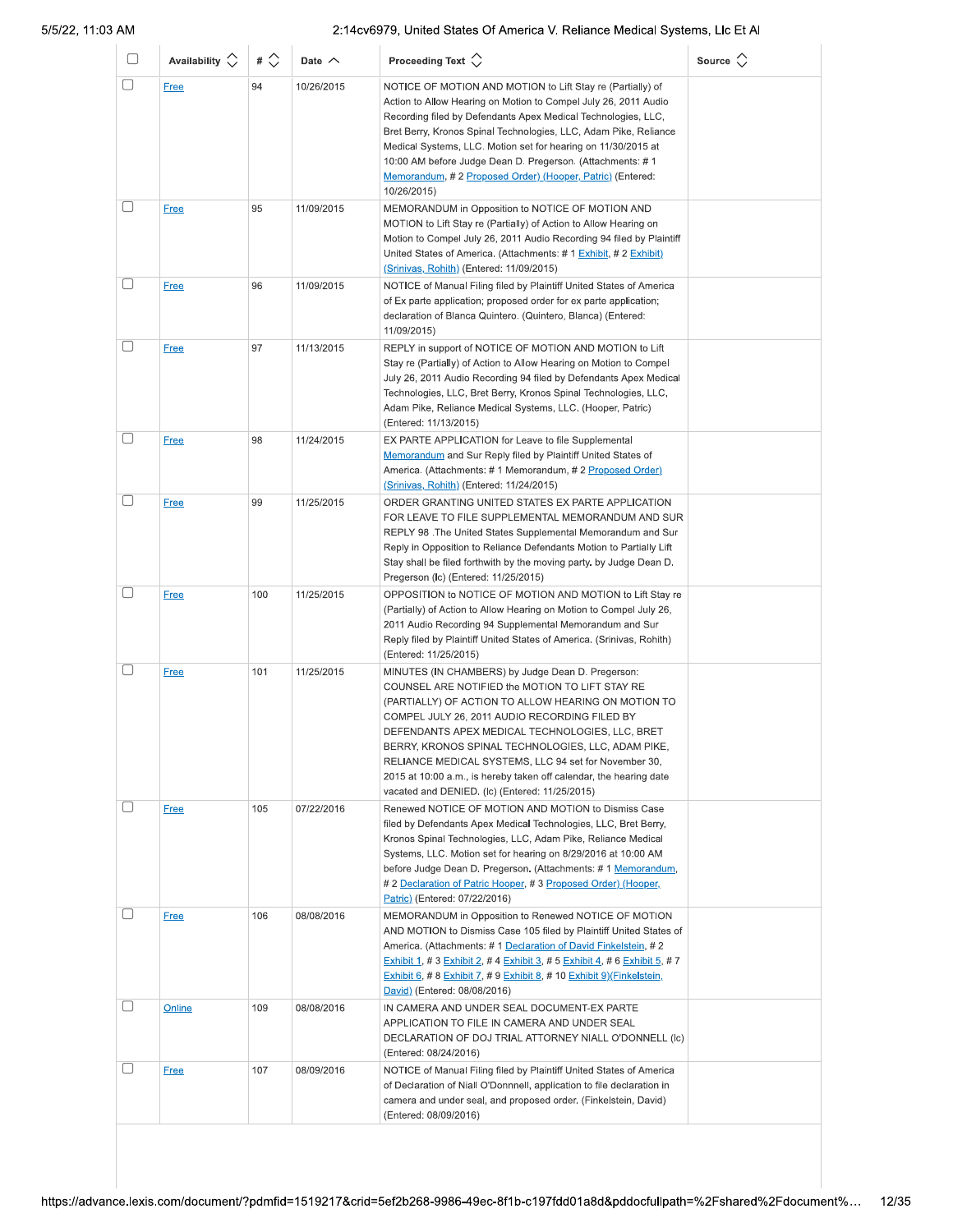| O           | Availability $\circlearrowright$ | # $\Diamond$ | Date $\wedge$ | Proceeding Text $\left\langle \right\rangle$                                                                                                                                                                                                                                                                                                                                                                                                                                                                                                                                                                                                                                                                                                                                                                                                                                                                                                                                                                                                                                                                                       | Source $\Diamond$ |
|-------------|----------------------------------|--------------|---------------|------------------------------------------------------------------------------------------------------------------------------------------------------------------------------------------------------------------------------------------------------------------------------------------------------------------------------------------------------------------------------------------------------------------------------------------------------------------------------------------------------------------------------------------------------------------------------------------------------------------------------------------------------------------------------------------------------------------------------------------------------------------------------------------------------------------------------------------------------------------------------------------------------------------------------------------------------------------------------------------------------------------------------------------------------------------------------------------------------------------------------------|-------------------|
| $\Box$      | <b>Free</b>                      | 108          | 08/09/2016    | REPLY in Support of Renewed NOTICE OF MOTION AND MOTION<br>to Dismiss Case 105 filed by Defendants Apex Medical<br>Technologies, LLC, Bret Berry, Kronos Spinal Technologies, LLC,<br>Adam Pike, Reliance Medical Systems, LLC. (Hooper, Patric)<br>(Entered: 08/09/2016)                                                                                                                                                                                                                                                                                                                                                                                                                                                                                                                                                                                                                                                                                                                                                                                                                                                          |                   |
| O           | Online                           | 110          | 08/11/2016    | IN CAMERA AND UNDER SEAL DOCUMENT-ORDER RE EX<br>PARTE APPLICATION TO FILE DOCUMENT IN CAMERA AND<br>UNDER SEAL (Ic) (Entered: 08/24/2016)                                                                                                                                                                                                                                                                                                                                                                                                                                                                                                                                                                                                                                                                                                                                                                                                                                                                                                                                                                                         |                   |
|             | <b>Free</b>                      | 111          | 08/24/2016    | MINUTE ORDER IN CHAMBERS by Judge Dean D.<br>Pregerson: COUNSEL ARE NOTIFIED, on the Court's own motion,<br>the MOTION to Dismiss Case filed by Defendants 105 is hereby<br>continued from August 29, 2016 to September 26, 2016 at 10:00<br>a.m. (Ic) (Entered: 08/24/2016)                                                                                                                                                                                                                                                                                                                                                                                                                                                                                                                                                                                                                                                                                                                                                                                                                                                       |                   |
| □           | <b>Free</b>                      | 112          | 09/21/2016    | MINUTES (IN CHAMBERS) by Judge Dean D. Pregerson:<br>COUNSEL ARE NOTIFIED that on the Court's own motion the<br>Motion to Dismiss Case filed by Defendants 105 set for September<br>26, 2016 at 10:00 a.m., is hereby taken off calendar, the hearing<br>date vacated and will be decided without oral argument. (Ic)<br>(Entered: 09/21/2016)                                                                                                                                                                                                                                                                                                                                                                                                                                                                                                                                                                                                                                                                                                                                                                                     |                   |
| $[\quad]$   | <b>Free</b>                      | 113          | 09/21/2016    | MINUTES (IN CHAMBERS) by Judge Dean D. Pregerson:<br>Defendants' Motion to Dismiss is DENIED 105. The criminal<br>investigation is ongoing. (Ic) (Entered: 09/21/2016)                                                                                                                                                                                                                                                                                                                                                                                                                                                                                                                                                                                                                                                                                                                                                                                                                                                                                                                                                             |                   |
| O           | Runner                           | 114          | 10/31/2016    | NOTICE TO PARTIES by District Judge Dean D. Pregerson.<br>Effective November 7, 2016, Judge Pregerson will be located at the<br>1st Street Courthouse, COURTROOM 9C on the 9th floor, located at<br>350 W. 1st Street, Los Angeles, California 90012. All Court<br>appearances shall be made in Courtroom 9C of the 1st Street<br>Courthouse, and all mandatory chambers copies shall be hand<br>delivered to the judge's mail box outside the Clerk's Office on the 4th<br>floor of the 1st Street Courthouse. The location for filing civil<br>documents in paper format exempted from electronic filing and for<br>viewing case files and other records services remains at the United<br>States Courthouse, 312 North Spring Street, Room G-8, Los<br>Angeles, California 90012. The location for filing criminal documents<br>in paper format exempted from electronic filing remains at Edward R.<br>Roybal Federal Building and U.S. Courthouse, 255 East Temple<br>Street, Room 178, Los Angeles, California 90012. THERE IS NO<br>PDF DOCUMENT ASSOCIATED WITH THIS ENTRY. (rrp) TEXT<br>ONLY ENTRY (Entered: 10/31/2016) |                   |
| $[ \quad ]$ | <b>Runner</b>                    | 115          | 01/05/2017    | NOTICE TO PARTIES by Chief U.S. Magistrate Judge Patrick J.<br>Walsh. Effective, January 4, 2017, Judge Walsh will be located at the<br>Roybal Federal Building and U.S. Courthouse, COURTROOM 790<br>on the 7th floor, located at 255 East Temple Street, Los Angeles,<br>California 90012. All Court appearances shall be made in Courtroom<br>790 of the Roybal Federal Building and U.S. Courthouse, and all<br>mandatory chambers copies shall be hand delivered to the judge's<br>mail box located outside the Clerk's Office on the 1st floor of the<br>Roybal Federal Building and U.S. Courthouse. Magistrate Judge<br>Walsh's Courtroom Deputy Clerk, Isabel Martinez, may be reached<br>at (213) 894-8958. THERE IS NO PDF DOCUMENT ASSOCIATED<br>WITH THIS ENTRY. (rrp) TEXT ONLY ENTRY (Entered: 01/05/2017)                                                                                                                                                                                                                                                                                                          |                   |
| $\Box$      | <b>Free</b>                      | 116          | 01/10/2017    | NOTICE OF MOTION AND MOTION to Enforce Stay of Discovery<br>Against United States filed by Defendants Apex Medical<br>Technologies, LLC, Bret Berry, Kronos Spinal Technologies, LLC,<br>Adam Pike, Reliance Medical Systems, LLC. Motion set for hearing<br>on 2/13/2017 at 10:00 AM before Judge Dean D. Pregerson.<br>(Attachments: #1 Memorandum, #2 Declaration of Patric Hooper, #<br>3 Proposed Order) (Hooper, Patric) (Entered: 01/10/2017)                                                                                                                                                                                                                                                                                                                                                                                                                                                                                                                                                                                                                                                                               |                   |
|             | <b>Free</b>                      | 117          | 01/23/2017    | MEMORANDUM in Opposition to NOTICE OF MOTION AND<br>MOTION to Enforce Stay of Discovery Against United States 116<br>filed by Plaintiff United States of America. (Attachments: #1<br>Declaration of David Finkelstein, #2 Exhibit A (Sabit Plea<br>Agreement), #3 Exhibit B (Sabit Sentencing Transcript), #4 Exhibit<br>C (email exchange))(Finkelstein, David) (Entered: 01/23/2017)                                                                                                                                                                                                                                                                                                                                                                                                                                                                                                                                                                                                                                                                                                                                            |                   |
|             | <b>Free</b>                      | 118          | 01/23/2017    | NOTICE of Manual Filing filed by Plaintiff United States of America<br>of Declaration of Niall O'Donnell, Declaration of Ken Benson, ex<br>parte Motion to File in camera and under seal, proposed order.<br>(Finkelstein, David) (Entered: 01/23/2017)                                                                                                                                                                                                                                                                                                                                                                                                                                                                                                                                                                                                                                                                                                                                                                                                                                                                            |                   |
| $[\quad]$   | <b>Free</b>                      | 119          | 01/24/2017    | EX PARTE APPLICATION to file document Declarations of Niall<br>O'Donnell and Ken Benson under seal filed by Plaintiff United States<br>of America. (Attachments: #1 Proposed Order)(Finkelstein, David)<br>(Entered: 01/24/2017)                                                                                                                                                                                                                                                                                                                                                                                                                                                                                                                                                                                                                                                                                                                                                                                                                                                                                                   |                   |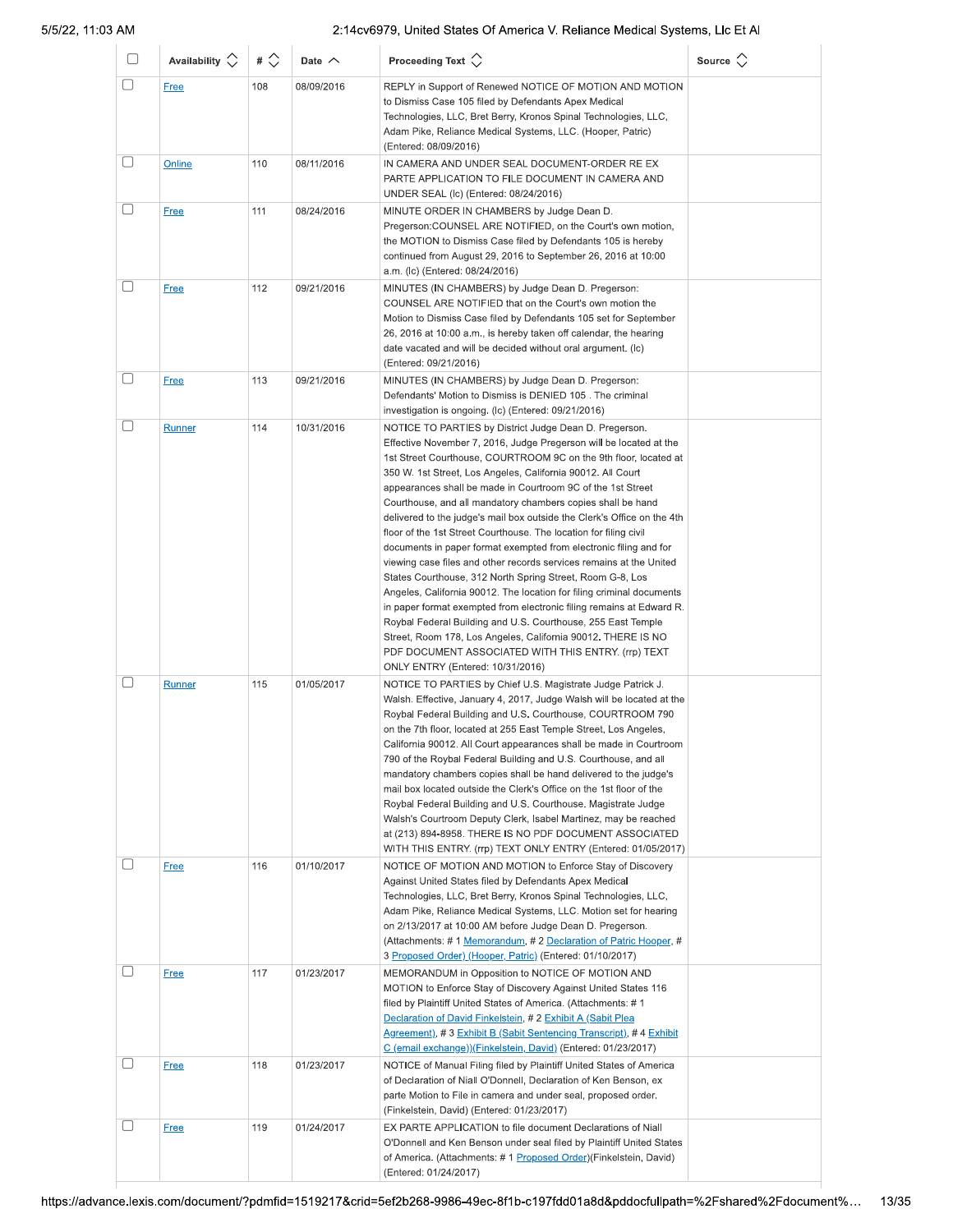| u      | Availability $\circlearrowright$ | # $\Diamond$ | Date $\sim$ | Proceeding Text $\left\langle \right\rangle$                                                                                                                                                                                                                                                                                                                                                                                                                                                                                                                                                                             | Source $\Diamond$ |
|--------|----------------------------------|--------------|-------------|--------------------------------------------------------------------------------------------------------------------------------------------------------------------------------------------------------------------------------------------------------------------------------------------------------------------------------------------------------------------------------------------------------------------------------------------------------------------------------------------------------------------------------------------------------------------------------------------------------------------------|-------------------|
| □      | <b>Free</b>                      | 120          | 01/26/2017  | REPLY in Support of NOTICE OF MOTION AND MOTION to<br>Enforce Stay of Discovery Against United States 116 filed by<br>Defendants Apex Medical Technologies, LLC, Bret Berry, Kronos<br>Spinal Technologies, LLC, Adam Pike, Reliance Medical Systems,<br>LLC. (Attachments: #1 Declaration of Patric Hooper)(Hooper, Patric)<br>(Entered: 01/26/2017)                                                                                                                                                                                                                                                                    |                   |
| $\Box$ | <b>Free</b>                      | 121          | 01/30/2017  | ORDER RE EX PARTE APPLICATION TO FILE DECLARATIONS<br>IN CAMERA AND UNDER SEAL 119 by Judge Dean D. Pregerson<br>(Ic) (Entered: 01/30/2017)                                                                                                                                                                                                                                                                                                                                                                                                                                                                              |                   |
| □      | Online                           | 122          | 01/31/2017  | SEALED DOCUMENT Declaration of Ken Benson re<br>MEMORANDUM in Opposition to Motion, 117, Order on Motion for<br>Leave to File Document Under Seal 121 filed by Plaintiff United<br>States of America. (Finkelstein, David) (Entered: 01/31/2017)                                                                                                                                                                                                                                                                                                                                                                         |                   |
| u      | Online                           | 123          | 01/31/2017  | SEALED DOCUMENT Declaration of Niall O'Donnell re<br>MEMORANDUM in Opposition to Motion, 117, Order on Motion for<br>Leave to File Document Under Seal 121 filed by Plaintiff United<br>States of America. (Finkelstein, David) (Entered: 01/31/2017)                                                                                                                                                                                                                                                                                                                                                                    |                   |
|        | <b>Free</b>                      | 124          | 01/31/2017  | EX PARTE APPLICATION for Leave to file Sur reply filed by United<br>States United States of America. (Attachments: #1 Memorandum<br>Sur reply, # 2 Declaration of Shannon Clarke, # 3 Declaration of Niall<br>O'Donnell, #4 Proposed Order) (Finkelstein, David) (Entered:<br>01/31/2017)                                                                                                                                                                                                                                                                                                                                |                   |
| u      | <b>Free</b>                      | 125          | 02/09/2017  | MINUTES (IN CHAMBERS) by Judge Dean D. Pregerson:<br>COUNSEL ARE NOTIFIED that on the Court's own motion the<br>Motion to Enforce Stay of Discovery 116 set for February 13, 2017 at<br>10:00 a.m., is hereby taken off calendar, the hearing date vacated<br>and will be decided without oral argument. (Ic) (Entered: 02/09/2017)                                                                                                                                                                                                                                                                                      |                   |
|        | <b>Free</b>                      | 126          | 02/13/2017  | MINUTES (IN CHAMBERS) by Judge Dean D. Pregerson:<br>Defendants' Motion to Enforce Stay of Discovery is DENIED.<br>Plaintiff's unopposed Ex Parte Application for Leave to File Surreply<br>is GRANTED. Given Plaintiff's representations that Civil Investigative<br>Demands are not being issued, this Court does not reach the<br>question whether such issuance would constitute discovery. Neither<br>party to this case is precluded from conducting voluntary interviews<br>of witnesses. Plaintiff shall file a status report within ninety days of<br>the date of this Minute Order. (Ic) (Entered: 02/13/2017) |                   |
| 0      | <u>Free</u>                      | 127          | 05/12/2017  | EX PARTE APPLICATION to File Status Report in Camera and<br>Under Seal by United States of America. (Attachments: #1<br>Proposed Order) (Finkelstein, David) (Entered: 05/12/2017)                                                                                                                                                                                                                                                                                                                                                                                                                                       |                   |
| u      | <b>Free</b>                      | 128          | 06/01/2017  | ORDER GRANTING UNITED STATES EX PARTE APPLICATION<br>TO FILE STATUS REPORT IN CAMERA AND UNDER SEAL 127 by<br>Judge Dean D. Pregerson (Ic) (Entered: 06/02/2017)                                                                                                                                                                                                                                                                                                                                                                                                                                                         |                   |
| L      | Online                           | 129          | 06/02/2017  | SEALED DOCUMENT Status Report re Order on Motion to<br>Enforce,,, Order on Motion for Leave to File Document,, 126 filed by<br>Plaintiff United States of America. (Attachments: #1 Declaration)<br>(Finkelstein, David) (Entered: 06/02/2017)                                                                                                                                                                                                                                                                                                                                                                           |                   |
|        | <b>Free</b>                      | 130          | 06/15/2017  | MINUTE ORDER IN CHAMBERS by Judge Dean D. Pregerson:<br>Plaintiff file status report due by 9/11/2017.) (pg) (Entered:<br>06/15/2017)                                                                                                                                                                                                                                                                                                                                                                                                                                                                                    |                   |
| u      | <b>Free</b>                      | 131          | 09/11/2017  | EX PARTE APPLICATION to File Status Report in Camera and<br>Under Seal United States of America. (Attachments: #1 Proposed<br>Order) (Finkelstein, David) (Entered: 09/11/2017)                                                                                                                                                                                                                                                                                                                                                                                                                                          |                   |
| O      | <b>Free</b>                      | 132          | 09/11/2017  | Opposition re: EX PARTE APPLICATION to File Status Report in<br>Camera and Under Seal 131 filed by Defendants Apex Medical<br>Technologies, LLC, Bret Berry, Kronos Spinal Technologies, LLC,<br>Adam Pike, Reliance Medical Systems, LLC. (Attachments: #1<br>Declaration)(Hooper, Patric) (Entered: 09/11/2017)                                                                                                                                                                                                                                                                                                        |                   |
| L      | <b>Free</b>                      | 133          | 09/15/2017  | RESPONSE IN SUPPORT of EX PARTE APPLICATION to File<br>Status Report in Camera and Under Seal 131 filed by Plaintiff United<br>States of America. (Finkelstein, David) (Entered: 09/15/2017)                                                                                                                                                                                                                                                                                                                                                                                                                             |                   |
|        | <b>Free</b>                      | 134          | 09/18/2017  | ORDER by Judge Dean D. Pregerson: GRANTING 131 EX PARTE<br>APPLICATION to File Status Report Under Seal. IT IS HEREBY<br>ORDERED that the Finkelstein and ODonnell declarations be filed in<br>camera and under seal; and ORDERED that Niall ODonnell may file<br>his declaration directly with the Court. (shb) (Entered: 09/18/2017)                                                                                                                                                                                                                                                                                   |                   |
| $\Box$ | Online                           | 135          | 09/18/2017  | SEALED DOCUMENT (Declaration of David M. Finkelstein) re Order<br>on Motion for Leave, 134 filed by Plaintiff United States of America.<br>(Finkelstein, David) (Main Document 135 replaced on 9/28/2017)<br>(shb). (Entered: 09/18/2017)                                                                                                                                                                                                                                                                                                                                                                                |                   |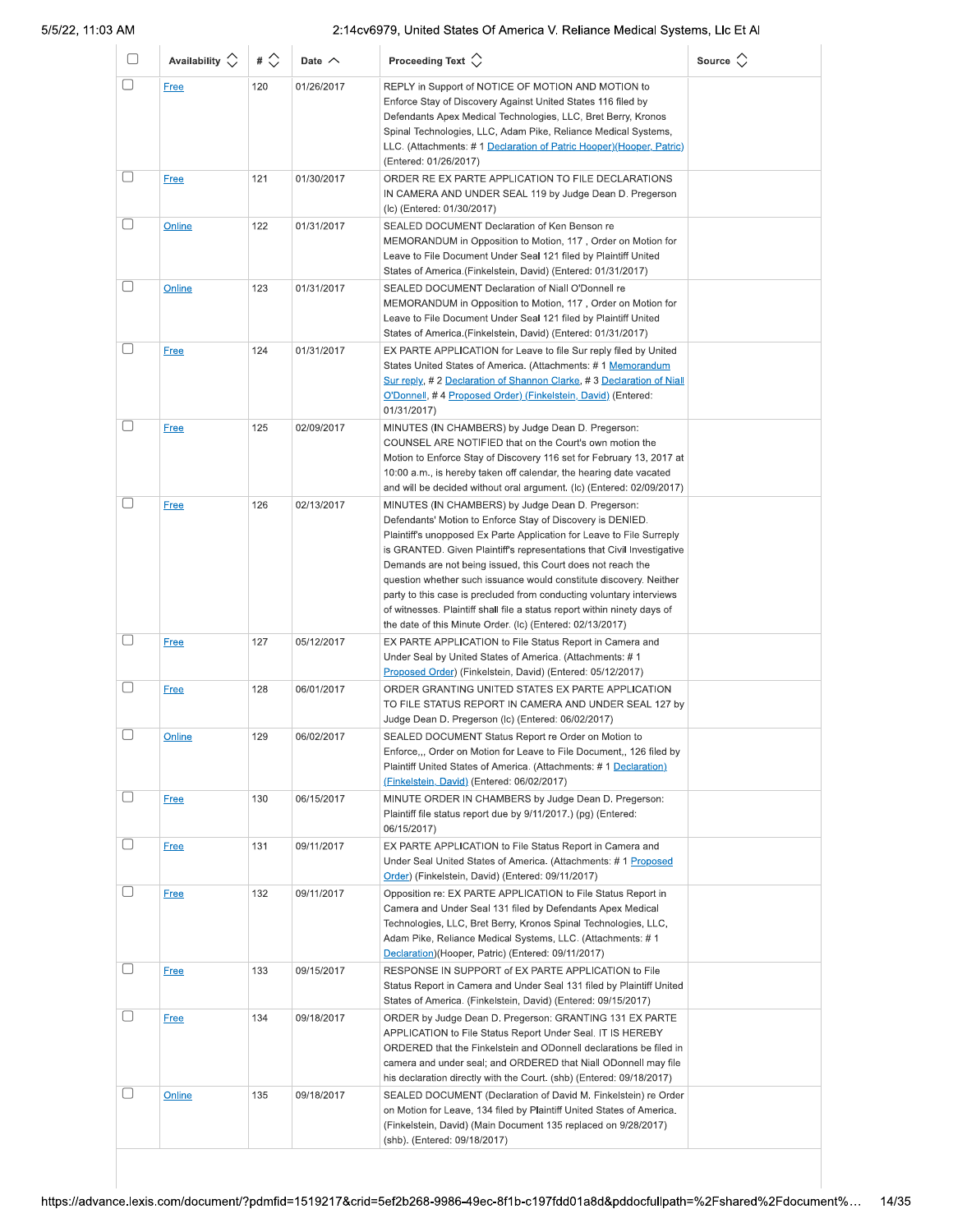| U      | Availability $\Diamond$ | # $\Diamond$ | Date $\wedge$ | Proceeding Text $\left\langle \right\rangle$                                                                                                                                                                                                                                                                                                                                                                                                                                                                                                        | Source $\Diamond$ |
|--------|-------------------------|--------------|---------------|-----------------------------------------------------------------------------------------------------------------------------------------------------------------------------------------------------------------------------------------------------------------------------------------------------------------------------------------------------------------------------------------------------------------------------------------------------------------------------------------------------------------------------------------------------|-------------------|
| $\Box$ | <b>Free</b>             | 136          | 09/20/2017    | NOTICE of Manual Filing filed by Plaintiff United States of America<br>of UNDER SEAL Declaration of Niall M. O'Donnell. (O'Donnell, Niall)<br>(Entered: 09/20/2017)                                                                                                                                                                                                                                                                                                                                                                                 |                   |
| 0      | <b>Free</b>             | 137          | 09/28/2017    | MINUTE ORDER IN CHAMBERS by Judge Dean D. Pregerson: re:<br>Sealed Document 135. The Court orders the image attached to<br>docket no. 135 filed September18, 2017 removed. (shb) (Entered:<br>09/28/2017)                                                                                                                                                                                                                                                                                                                                           |                   |
| └      | Runner                  | 138          | 10/20/2017    | TEXT ONLY ORDER (IN CHAMBERS) by Judge Dean D.<br>Pregerson: Plaintiff shall file a status report no later than January 16,<br>2018. THERE IS NO PDF DOCUMENT ASSOCIATED WITH THIS<br>ENTRY. (pg) TEXT ONLY ENTRY (Entered: 10/20/2017)                                                                                                                                                                                                                                                                                                             |                   |
| $\Box$ | <b>Free</b>             | 139          | 01/16/2018    | EX PARTE APPLICATION for Leave to file Status Report in camera<br>and under seal United States of America. (Attachments: #1<br>Proposed Order) (Finkelstein, David) (Entered: 01/16/2018)                                                                                                                                                                                                                                                                                                                                                           |                   |
| 0      | <b>Free</b>             | 140          | 03/26/2018    | NOTICE OF MOTION AND MOTION to Lift Stay re Case to Allow<br>Limited Discovery filed by Defendants Apex Medical Technologies,<br>LLC, Bret Berry, Kronos Spinal Technologies, LLC, Adam Pike,<br>Reliance Medical Systems, LLC. Motion set for hearing on 4/30/2018<br>at 10:00 AM before Judge Dean D. Pregerson. (Attachments: #1<br>Memorandum, # 2 Proposed Order) (Hooper, Patric) (Entered:<br>03/26/2018)                                                                                                                                    |                   |
| П      | <b>Free</b>             | 141          | 04/02/2018    | Joint STIPULATION for Extension of Time to File Response as to<br>NOTICE OF MOTION AND MOTION to Lift Stay re Case to Allow<br>Limited Discovery 140 filed by Plaintiff United States of America.<br>(Attachments: #1 Proposed Order) (Srinivas, Rohith) (Entered:<br>04/02/2018)                                                                                                                                                                                                                                                                   |                   |
| □      | <b>Free</b>             | 142          | 04/03/2018    | ORDER by Judge Dean D. Pregerson, GRANTING Stipulation for<br>Extension of Time to File Response to Reliance Defendants Motion<br>for Limited Discovery 141. The United States shall have until and<br>including April 13, 2018, to file its brief in opposition to the Reliance<br>Defendants Motion for Order Lifting Stay to Allow Limited Discovery,<br>ECF No. 140. The Reliance Defendants shall have until and<br>including April 16, 2018, to file any brief replying to the United States<br>opposition brief. (shb) (Entered: 04/04/2018) |                   |
| L      | <b>Free</b>             | 143          | 04/13/2018    | MEMORANDUM in Opposition to NOTICE OF MOTION AND<br>MOTION to Lift Stay re Case to Allow Limited Discovery 140 filed by<br>Plaintiff United States of America. (Finkelstein, David) (Entered:<br>04/13/2018)                                                                                                                                                                                                                                                                                                                                        |                   |
| □      | <b>Free</b>             | 144          | 04/13/2018    | EX PARTE APPLICATION for Leave to file Declaration in camera<br>and under seal filed by plaintiff United States of America.<br>(Attachments: #1 Proposed Order) (Finkelstein, David) (Entered:<br>04/13/2018)                                                                                                                                                                                                                                                                                                                                       |                   |
| Г      | <b>Free</b>             | 145          | 04/16/2018    | REPLY in support of NOTICE OF MOTION AND MOTION to Lift<br>Stay re Case to Allow Limited Discovery 140 filed by Defendants<br>Apex Medical Technologies, LLC, Bret Berry, Kronos Spinal<br>Technologies, LLC, Adam Pike, Reliance Medical Systems, LLC.<br>(Hooper, Patric) (Entered: 04/16/2018)                                                                                                                                                                                                                                                   |                   |
| H      | <b>Runner</b>           | 146          | 04/27/2018    | TEXT ONLY ENTRY (IN CHAMBERS) ORDER by Judge Dean D.<br>Pregerson: On the Courts own motion, the Motion to Lift Stay to<br>Allow Limited Discovery [Dkt. No. 140] set for April 30, 2018, is<br>hereby CONTINUED to May 21, 2018 at 10:00 a.m. THERE IS NO<br>PDF DOCUMENT ASSOCIATED WITH THIS ENTRY. (pg) TEXT<br>ONLY ENTRY (Entered: 04/27/2018)                                                                                                                                                                                                |                   |
|        | <b>Runner</b>           | 147          | 05/17/2018    | TEXT ONLY ENTRY (IN CHAMBERS) ORDER by Judge Dean D.<br>Pregerson: On the Court's own motion, the Motion to Lift Stay to<br>Allow Limited Discovery [Dkt. No. 140] set for May 21, 2018 at 10:00<br>a.m., is hereby taken off calendar, the hearing date vacated and will<br>be decided without oral argument. THERE IS NO PDF DOCUMENT<br>ASSOCIATED WITH THIS ENTRY. (pg) TEXT ONLY ENTRY<br>(Entered: 05/17/2018)                                                                                                                                |                   |
|        | <b>Free</b>             | 148          | 08/10/2018    | MINUTE ORDER IN CHAMBERS by Judge Dean D. Pregerson:<br>Defendants' Motion to Lift Stay to Allow Limited Discovery (Dkt. 140)<br>is DENIED. Plaintiff shall file a status report no later than September<br>7, 2018. (bm) (Entered: 08/10/2018)                                                                                                                                                                                                                                                                                                     |                   |
|        | <b>Free</b>             | 149          | 09/06/2018    | EX PARTE APPLICATION for Leave to file Status Report in camera<br>and under seal United States of America. (Attachments: #1<br>Proposed Order) (Finkelstein, David) (Entered: 09/06/2018)                                                                                                                                                                                                                                                                                                                                                           |                   |
|        |                         |              |               |                                                                                                                                                                                                                                                                                                                                                                                                                                                                                                                                                     |                   |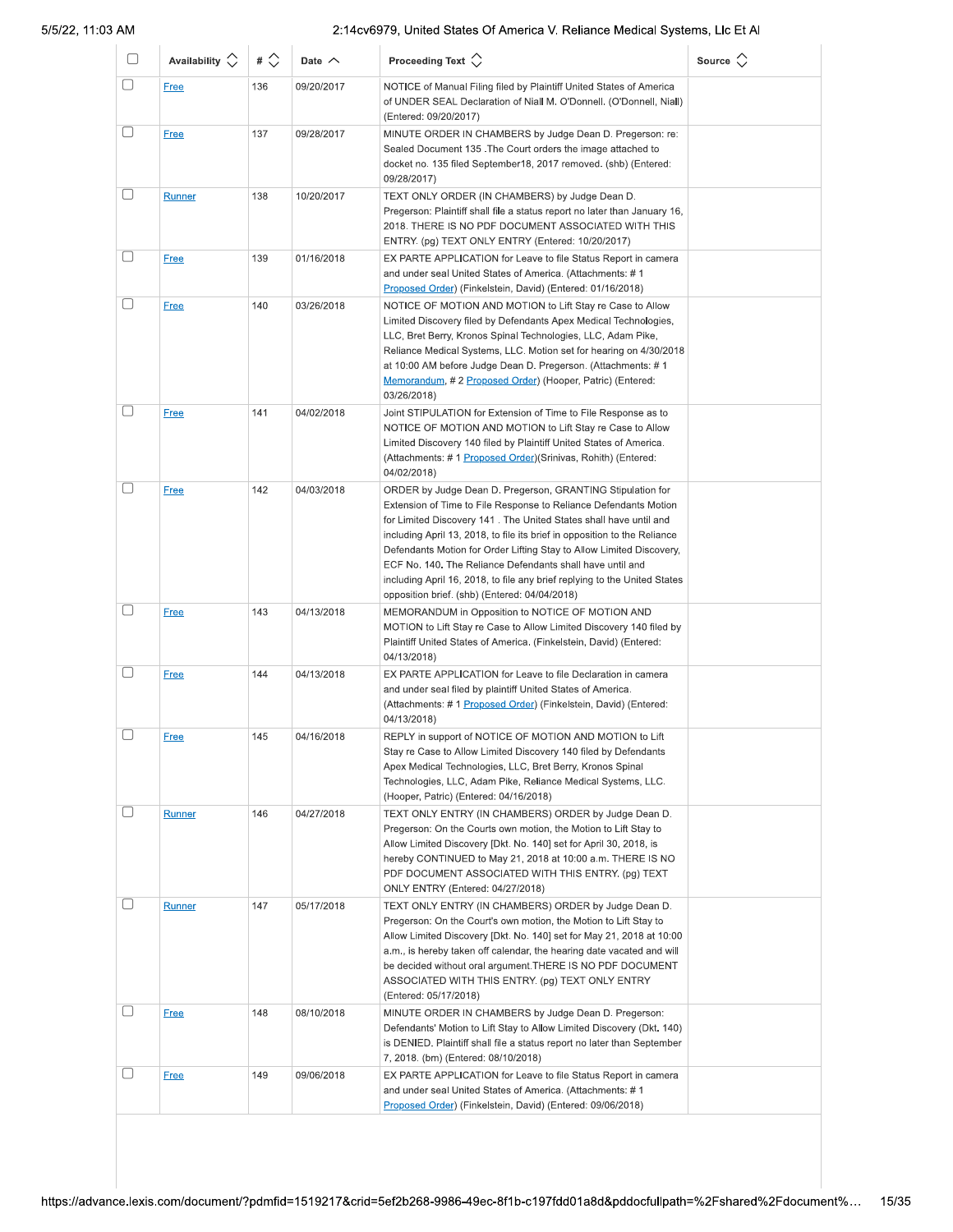|        | Availability $\circlearrowright$ | # $\Diamond$ | Date $\wedge$ | Proceeding Text $\Diamond$                                                                                                                                                                                                                                                                                                                                 | Source $\Diamond$ |
|--------|----------------------------------|--------------|---------------|------------------------------------------------------------------------------------------------------------------------------------------------------------------------------------------------------------------------------------------------------------------------------------------------------------------------------------------------------------|-------------------|
| $\Box$ | <b>Free</b>                      | 150          | 09/18/2018    | ORDER by Judge Dean D. Pregerson: GRANTING 149 EX PARTE<br>APPLICATION TO FILE STATUS REPORT IN CAMERA AND<br>UNDER SEAL. IT IS HEREBY ORDERED that the Finkelstein and<br>ODonnell declarations be filed in camera and under seal;<br>andORDERED that Niall ODonnell may file his declaration directly<br>with the Court. (shb) (Entered: 09/18/2018)     |                   |
| L      | <b>Free</b>                      | 151          | 09/18/2018    | ORDER by Judge Dean D. Pregerson: GRANTING 144 EX PARTE<br>APPLICATION TO FILE DECLARATION IN CAMERA AND UNDER<br>SEAL. IT IS HEREBY ORDERED that the Declaration of Niall<br>ODonnell be filed in camera and under seal. (shb) (Entered:<br>09/18/2018)                                                                                                   |                   |
| O      | Free                             | 152          | 09/24/2018    | NOTICE of Manual Filing filed by Plaintiff United States of America<br>of Under Seal Document. (O'Donnell, Niall) (Entered: 09/24/2018)                                                                                                                                                                                                                    |                   |
| □      | <b>Online</b>                    | 153          | 09/24/2018    | SEALED DOCUMENT filed by Plaintiff United States of America<br>regarding DOCUMENT IN CAMERA AND UNDER SEAL (shb)<br>(Entered: 09/25/2018)                                                                                                                                                                                                                  |                   |
| O      | <b>Free</b>                      | 154          | 10/30/2018    | MINUTE IN CHAMBERS ORDER by Judge Dean D. Pregerson:<br>Plaintiff shall file a status report no later than February 11, 2019.<br>(shb) (Entered: 11/07/2018)                                                                                                                                                                                               |                   |
| □      | <b>Free</b>                      | 155          | 02/11/2019    | STATUS REPORT filed by Plaintiff United States of America.<br>(Attachments: #1 Proposed Order) (Finkelstein, David) (Entered:<br>02/11/2019)                                                                                                                                                                                                               |                   |
|        | <b>Free</b>                      | 156          | 02/11/2019    | RESPONSE filed by Defendants Apex Medical Technologies, LLC,<br>Bret Berry, Kronos Spinal Technologies, LLC, Adam Pike, Reliance<br>Medical Systems, LLCto Status Report 155 (Hooper, Patric)<br>(Entered: 02/11/2019)                                                                                                                                     |                   |
| $\Box$ | <b>Free</b>                      | 157          | 02/11/2019    | STIPULATION to Dismiss defendant Aria O. Sabit United States of<br>America. (Attachments: # 1 Proposed Order)(Finkelstein, David)<br>(Entered: 02/11/2019)                                                                                                                                                                                                 |                   |
| □      | <b>Free</b>                      | 158          | 03/08/2019    | ORDER by Judge Dean D. Pregerson, GRATING Stipulation to<br>Dismiss Party 157. IT IS HEREBY ORDERED THAT counts III, VIII,<br>and IX of the United States compliant, ECF No. 1, are hereby<br>dismissed, and that count IV of the complaint is dismissed only as to<br>Dr. Aria Sabit. Aria O. Sabit (M.D.) terminated. (shb) (Entered:<br>03/08/2019)     |                   |
| $\Box$ | <b>Free</b>                      | 159          | 04/01/2019    | MINUTE IN CHAMBERS ORDERby Judge Dean D. Pregerson: The<br>Court orders the stay lifted. A Status Conference is set for June 17,<br>2019 at 10:00 a.m. (shb) (Entered: 04/01/2019)                                                                                                                                                                         |                   |
| $\Box$ | <b>Free</b>                      | 160          | 05/31/2019    | STATUS REPORT filed by Defendants Apex Medical Technologies,<br>LLC, Bret Berry, Kronos Spinal Technologies, LLC, Adam Pike,<br>Reliance Medical Systems, LLC. (Attachments: #1 Declaration<br>Declaration of Patric Hooper, #2 Declaration Declaration of Bret<br>Berry)(Hooper, Patric) (Entered: 05/31/2019)                                            |                   |
|        | <b>Free</b>                      | 161          | 06/07/2019    | STATUS REPORT filed by Plaintiff United States of America.<br>(Finkelstein, David) (Entered: 06/07/2019)                                                                                                                                                                                                                                                   |                   |
| □      | <b>Free</b>                      | 162          | 06/10/2019    | RESPONSE filed by Defendants Apex Medical Technologies, LLC,<br>Bret Berry, Kronos Spinal Technologies, LLC, Adam Pike, Reliance<br>Medical Systems, LLCto Status Report 161 (Hooper, Patric)<br>(Entered: 06/10/2019)                                                                                                                                     |                   |
|        | <b>Runner</b>                    | 163          | 06/12/2019    | TEXT ONLY ENTRY (IN CHAMBERS) ORDER by Judge Dean D.<br>Pregerson: On the Court's own motion, the Status Conference set<br>for hearing June 17, 2019, is continued to July 8, 2019 at 10:00 a.m.<br>No Appearance necessary on Mon. June 17, 2019. THERE IS NO<br>PDF DOCUMENT ASSOCIATED WITH THIS ENTRY. (pg) TEXT<br>ONLY ENTRY (Entered: 06/12/2019)   |                   |
|        | <b>Free</b>                      | 164          | 07/08/2019    | MINUTES OF Status Conference held before Judge Dean D.<br>Pregerson: Court and counsel confer as reflected on the record. A<br>Further Status Conference /SchedulingConference is set for<br>September 9, 2019 at 10:00 a.m. Court Reporter: Maria Bustillos.<br>(shb) (Entered: 07/09/2019)                                                               |                   |
| O      | <b>Free</b>                      | 165          | 07/12/2019    | MINUTES Order Setting Settlement Conference (In Chambers) by<br>Magistrate Judge Patrick J. Walsh. Each side shall submit a<br>settlement conference statement directly to Judge Walsh's chambers<br>at pjw_chambers@cacd.uscourts.gov not later than two court days<br>before the conference. (See document for details.) (sbou) (Entered:<br>07/12/2019) |                   |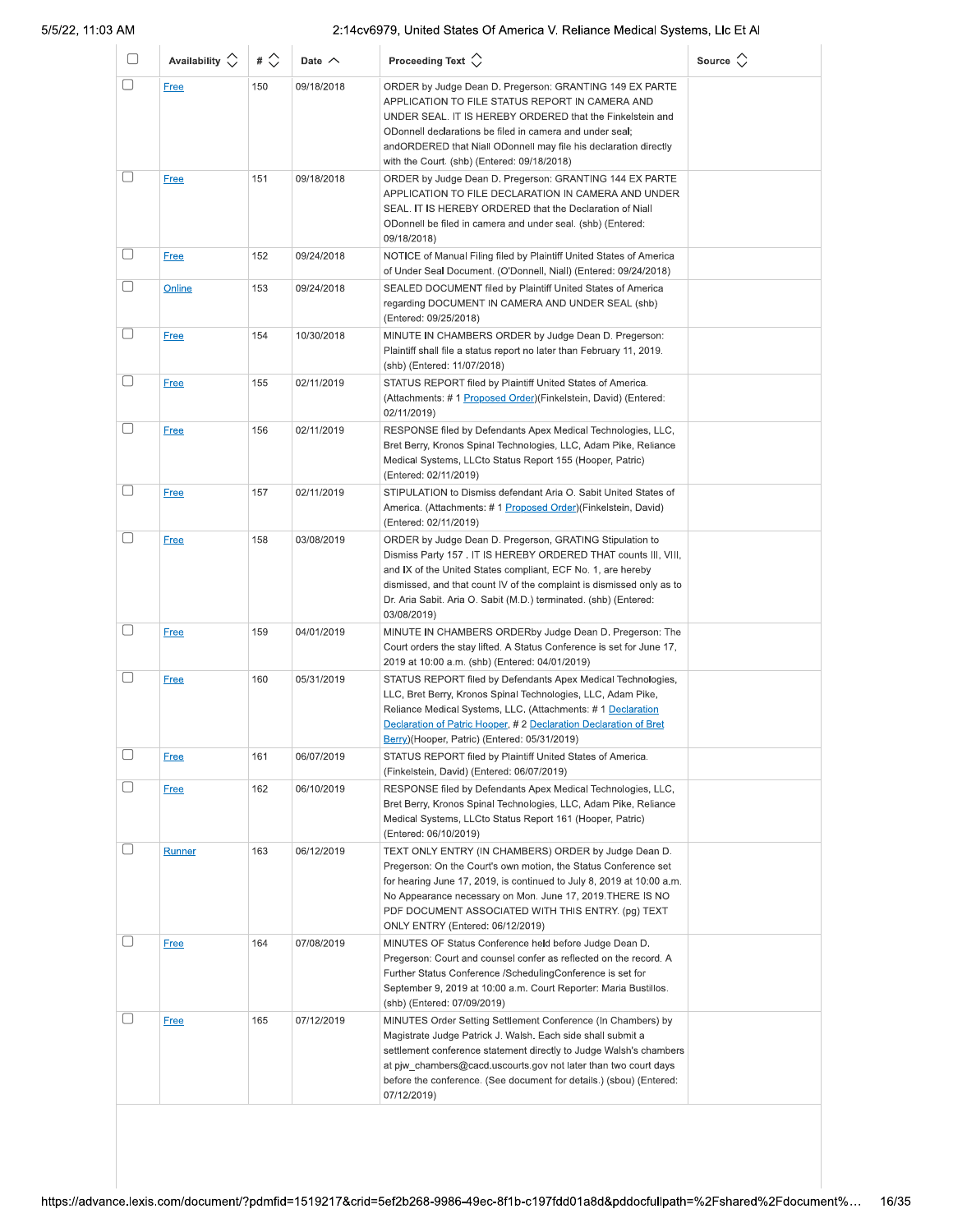| U      | Availability $\Diamond$ | # $\Diamond$ | Date $\wedge$ | Proceeding Text $\left\langle \right\rangle$                                                                                                                                                                                                                                                                                                                                                                                                                                                                                                                                                                                                                                                                                                                                                                                                                                                              | Source $\Diamond$ |
|--------|-------------------------|--------------|---------------|-----------------------------------------------------------------------------------------------------------------------------------------------------------------------------------------------------------------------------------------------------------------------------------------------------------------------------------------------------------------------------------------------------------------------------------------------------------------------------------------------------------------------------------------------------------------------------------------------------------------------------------------------------------------------------------------------------------------------------------------------------------------------------------------------------------------------------------------------------------------------------------------------------------|-------------------|
| $\Box$ | Online                  | 166          | 07/24/2019    | Notice of Appearance or Withdrawal of Counsel: for attorney Claire L<br>Norsetter counsel for Plaintiff United States of America. Adding<br>Claire Louise Norsetter as counsel of record for United States of<br>America for the reason indicated in the G-123 Notice. Filed by<br>Plaintiff Claire Louise Norsetter on behalf of the United States of                                                                                                                                                                                                                                                                                                                                                                                                                                                                                                                                                    |                   |
|        |                         |              |               | America. (Attorney Claire L Norsetter added to party United States of<br>America(pty:pla))(Norsetter, Claire) (Entered: 07/24/2019)                                                                                                                                                                                                                                                                                                                                                                                                                                                                                                                                                                                                                                                                                                                                                                       |                   |
| $\Box$ | Online                  | 169          | 08/27/2019    | MINUTES OF Settlement Conference held before Magistrate Judge<br>Patrick J. Walsh. The case is called and appearances are made. The<br>parties are unable to reach a settlement of the case. Court Recorder:<br>CS 08/27/19. (sbou) (Entered: 08/30/2019)                                                                                                                                                                                                                                                                                                                                                                                                                                                                                                                                                                                                                                                 |                   |
| O      | <b>Free</b>             | 167          | 08/28/2019    | NOTICE OF MOTION AND MOTION for Judgment on the Pleadings<br>as to Counts I, II and IV filed by Defendants Apex Medical<br>Technologies, LLC, Bret Berry, Kronos Spinal Technologies, LLC,<br>Adam Pike, Reliance Medical Systems, LLC. Motion set for hearing<br>on 10/21/2019 at 10:00 AM before Judge Dean D. Pregerson.<br>(Hooper, Patric) (Entered: 08/28/2019)                                                                                                                                                                                                                                                                                                                                                                                                                                                                                                                                     |                   |
| O      | <b>Free</b>             | 168          | 08/28/2019    | MEMORANDUM in Support of NOTICE OF MOTION AND MOTION<br>for Judgment on the Pleadings as to Counts I, II and IV 167 filed by<br>Defendants Apex Medical Technologies, LLC, Bret Berry, Kronos<br>Spinal Technologies, LLC, Adam Pike, Reliance Medical Systems,<br>LLC. (Attachments: # 1 Proposed Order Proposed Order) (Hooper,<br>Patric) (Entered: 08/28/2019)                                                                                                                                                                                                                                                                                                                                                                                                                                                                                                                                        |                   |
| O      | Free                    | 170          | 08/30/2019    | NOTICE OF MOTION AND MOTION for Leave to file First Amended<br>Complaint filed by plaintiff United States of America. Motion set for<br>hearing on 10/21/2019 at 10:00 AM before Judge Dean D.<br>Pregerson. (Attachments: #1 Memorandum of law in support of<br>motion for leave to amend, #2 Exhibit 1 (First Amended Complaint),<br># 3 Proposed Order) (Finkelstein, David) (Entered: 08/30/2019)                                                                                                                                                                                                                                                                                                                                                                                                                                                                                                     |                   |
| U      | <b>Free</b>             | 171          | 09/04/2019    | JOINT RULE 26(f) REPORT filed by Plaintiff United States of<br>America. (Finkelstein, David) (Entered: 09/04/2019)                                                                                                                                                                                                                                                                                                                                                                                                                                                                                                                                                                                                                                                                                                                                                                                        |                   |
| U      | Online                  | 172          | 09/06/2019    | NOTICE TO FILER OF DEFICIENCIES in Electronically Filed<br>Documents RE: Report 171. The following error(s) was/were found:<br>Incorrect event selected. Correct event to be used is: Civil Events<br>Other Filings Pretrial and Trial Documents - select - Joint Report<br>Rule 26(f) Discovery Plan. In response to this notice, the Court may:<br>(1) order an amended or correct document to be filed; (2) order the<br>document stricken; or (3) take other action as the Court deems<br>appropriate. You need not take any action in response to this notice<br>unless and until the Court directs you to do so. (shb) (Entered:<br>09/06/2019)                                                                                                                                                                                                                                                     |                   |
| O      | Online                  | 173          | 09/09/2019    | MINUTES OF STATUS CONFERENCE AND SCHEDULING<br>CONFERENCE held before Judge Dean D. Pregerson. Case called;<br>appearances made. Court and counsel confer as reflected on the<br>record. The parties shall notify the Court of their interest in further<br>settlement discussions by September 13, 2019. Scheduling<br>conference held, the Court sets trial dates. (Refer to the<br>SCHEDULING ORDER to be issued hereafter.) Court Reporter:<br>Maria Bustillos. (shb) (Entered: 09/11/2019)                                                                                                                                                                                                                                                                                                                                                                                                           |                   |
| □      | <b>Free</b>             | 174          | 09/09/2019    | SCHEDULING ORDER by Judge Dean D. Pregerson. Pursuant to<br>the Federal Rules of Civil Procedure 16(b), the Court issues the<br>following Order: Counsel must agree on the date for the disclosure<br>of expert witness reports pursuant to the Federal Rules of Civil<br>Procedure 26(a)2. The agreed-upon disclosure date must precede<br>the discovery cut-off date such that all discovery, including expert<br>depositions, must be completed prior to the discovery cut-off date.<br>All discovery motions must be heard prior to the discovery cut-off<br>date. LAST DAY TO JOIN OTHER PARTIES AND TO AMEND THE<br>PLEADINGS: 12-09-2019; FACT DISCOVERY CUT-OFF: 09-14-<br>2020; EXPERT DISCOVERY CUT-OFF: 12-14-2020; LAST DAY TO<br>FILE MOTIONS: 02-11-2021; FINAL PRE TRIAL CONFERENCE:<br>03-22-2021 at 11:00 a.m.; 8 DAY JURY TRIAL: 03-30-2021 at 9:00<br>a.m. (shb) (Entered: 09/11/2019) |                   |
| O      | Runner                  | 175          | 09/13/2019    | TEXT ONLY ENTRY (IN CHAMBERS) ORDER by Judge Dean D.<br>Pregerson: The Court sets a Settlement Conference October 8,<br>2019 at 9:30 a.m. Lead counsel and parties with unlimited settlement<br>authorization are ordered to be present. Mediation Briefs may be<br>submitted no later then 12:00 noon October 7, 2019, to the courts<br>Email address: DDP_chambers@cacd.uscourts.gov. THERE IS NO<br>PDF DOCUMENT ASSOCIATED WITH THIS ENTRY. (pg) TEXT<br>ONLY ENTRY (Entered: 09/13/2019)                                                                                                                                                                                                                                                                                                                                                                                                             |                   |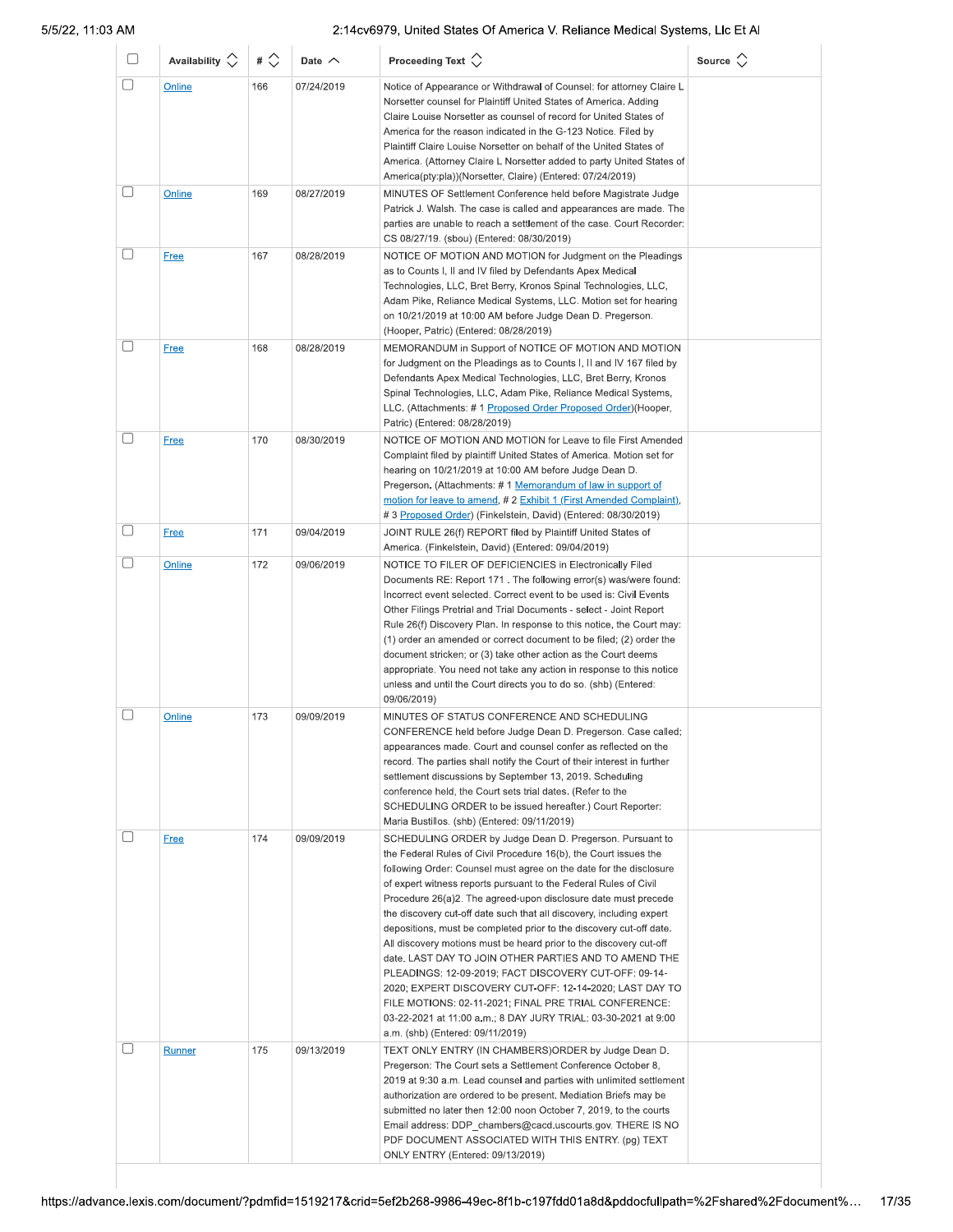| $\Box$    | Availability $\Diamond$ | # $\Diamond$ | Date $\wedge$ | Proceeding Text $\langle \rangle$                                                                                                                                                                                                                                                                                                                                                                                                                                                                                                                                                               | Source $\langle \rangle$ |
|-----------|-------------------------|--------------|---------------|-------------------------------------------------------------------------------------------------------------------------------------------------------------------------------------------------------------------------------------------------------------------------------------------------------------------------------------------------------------------------------------------------------------------------------------------------------------------------------------------------------------------------------------------------------------------------------------------------|--------------------------|
| □         | Online                  | 176          | 09/30/2019    | MEMORANDUM in Opposition to NOTICE OF MOTION AND<br>MOTION for Leave to file First Amended Complaint 170 filed by<br>Defendants Apex Medical Technologies, LLC, Bret Berry, Kronos<br>Spinal Technologies, LLC, Adam Pike, Reliance Medical Systems,<br>LLC. (Hooper, Patric) (Entered: 09/30/2019)                                                                                                                                                                                                                                                                                             |                          |
| □         | Online                  | 177          | 09/30/2019    | DECLARATION of Patric Hooper in opposition to NOTICE OF<br>MOTION AND MOTION for Leave to file First Amended Complaint<br>170 filed by Defendants Apex Medical Technologies, LLC, Bret<br>Berry, Kronos Spinal Technologies, LLC, Adam Pike, Reliance<br>Medical Systems, LLC. (Attachments: # 1 Exhibit) (Hooper, Patric)<br>(Entered: 09/30/2019)                                                                                                                                                                                                                                             |                          |
| $[\quad]$ | <b>Free</b>             | 178          | 09/30/2019    | United States' Opposition to Reliance Defendants' Motion for<br>Judgment on the Pleadings ECF No. 167 re: NOTICE OF MOTION<br>AND MOTION for Judgment on the Pleadings as to Counts I, II and<br>IV 167 filed by Plaintiff United States of America. (Norsetter, Claire)<br>(Entered: 09/30/2019)                                                                                                                                                                                                                                                                                               |                          |
|           | Online                  | 179          | 10/07/2019    | REPLY in support of NOTICE OF MOTION AND MOTION for<br>Judgment on the Pleadings as to Counts I, II and IV 167 filed by<br>Defendants Apex Medical Technologies, LLC, Bret Berry, Kronos<br>Spinal Technologies, LLC, Adam Pike, Reliance Medical Systems,<br>LLC. (Hooper, Patric) (Entered: 10/07/2019)                                                                                                                                                                                                                                                                                       |                          |
| □         | <b>Free</b>             | 180          | 10/07/2019    | REPLY In Support of Motion NOTICE OF MOTION AND MOTION<br>for Leave to file First Amended Complaint 170 United States' Reply<br>to Reliance Defendants' Opposition to the Government's Motion for<br>Leave to Amend filed by Plaintiff United States of America.<br>(Norsetter, Claire) (Entered: 10/07/2019)                                                                                                                                                                                                                                                                                   |                          |
| □         | Online                  | 181          | 10/08/2019    | MINUTES IN CHAMBERS ORDER held before Judge Dean D.<br>Pregerson: Court and parties participate in a settlement conference.<br>No settlement reached. Court Reporter: N/A. (shb) (Entered:<br>10/09/2019)                                                                                                                                                                                                                                                                                                                                                                                       |                          |
|           | <b>Free</b>             | 182          | 10/08/2019    | MINUTE IN CHAMBERS ORDER by Judge Dean D. Pregerson: On<br>the Courts own motion, the Scheduling Order filed 9/9/2019 174 is<br>amended as follows: Fact Discovery cut -off: 08-14-2020. Expert<br>Discovery cut - off: 11-13-2020. Last Day to File Motions: 01-10-<br>2021. Final Pretrial Conference: 02-22-2021 at 11:00 AM. 8 Day Jury<br>Trial: 03-02-2021 at 9:00 AM. (shb) (Entered: 10/09/2019)                                                                                                                                                                                        |                          |
|           | Runner                  | 183          | 10/16/2019    | TEXT ONLY ENTRY (IN CHAMBERS) ORDER by Judge Dean D.<br>Pregerson: On the Court's own motion, the matters [167 and 170]<br>set for hearing October 21, 2019, are hereby continued to November<br>4, 2019 at 10:00 AM. THERE IS NO PDF DOCUMENT<br>ASSOCIATED WITH THIS ENTRY. (pg) TEXT ONLY ENTRY<br>(Entered: 10/16/2019)                                                                                                                                                                                                                                                                     |                          |
|           | Online                  | 184          | 11/04/2019    | MINUTES OF Motion for Judgment on the Pleadings as to Counts I,<br>II and IV 167 Plaintiff's Motion for Leave to File First Amended<br>Complaint 170 AND 167 MOTION for Judgment on the Pleadings<br>Hearing held before Judge Dean D. Pregerson: Case called;<br>appearances made. Court and counsel confer as reflected on the<br>record. The matters are taken under submission. The parties are to<br>meet, confer and submit proposed jury instructions on the core<br>issues of the case no later then November 18, 2019. Court Reporter:<br>Maria Bustillos. (shb) (Entered: 11/04/2019) |                          |
|           | <b>Free</b>             | 185          | 11/04/2019    | STIPULATED PROTECTIVE ORDER by Judge Dean D. Pregerson.                                                                                                                                                                                                                                                                                                                                                                                                                                                                                                                                         |                          |
|           | <b>Free</b>             | 186          | 11/18/2019    | See order for details. (shb) (Entered: 11/04/2019)<br>PROPOSED JURY INSTRUCTIONS (Annotated set) filed by<br>Defendants Apex Medical Technologies, LLC, Bret Berry, Kronos<br>Spinal Technologies, LLC, Adam Pike, Reliance Medical Systems,<br>LLC (Hooper, Patric) (Entered: 11/18/2019)                                                                                                                                                                                                                                                                                                      |                          |
|           | <b>Free</b>             | 187          | 11/18/2019    | PROPOSED JURY INSTRUCTIONS filed by plaintiff United States<br>of America (Finkelstein, David) (Entered: 11/18/2019)                                                                                                                                                                                                                                                                                                                                                                                                                                                                            |                          |
|           | <b>Free</b>             | 188          | 12/10/2019    | MINUTES (IN CHAMBERS) Order re Plaintiff's Deposition of Bret<br>Berry by Magistrate Judge Patrick J. Walsh. Plaintiff may depose Mr.<br>Berry in his individual and 30(b)(6) capacity for seven hours. The<br>Court will make itself available to referee any disputes during the<br>deposition. (See document for details.) (sbou) (Entered: 12/10/2019)                                                                                                                                                                                                                                      |                          |
|           | <b>Runner</b>           | 189          | 01/28/2020    | SCHEDULING NOTICE by Magistrate Judge Patrick J. Walsh -<br>Telephonic Discovery Conference set for 1/30/2020 11:00 AM before<br>Magistrate Judge Patrick J. Walsh. Call-in information will be<br>emailed to counsel.THERE IS NO PDF DOCUMENT ASSOCIATED<br>WITH THIS ENTRY. (im) TEXT ONLY ENTRY (Entered: 01/28/2020)                                                                                                                                                                                                                                                                        |                          |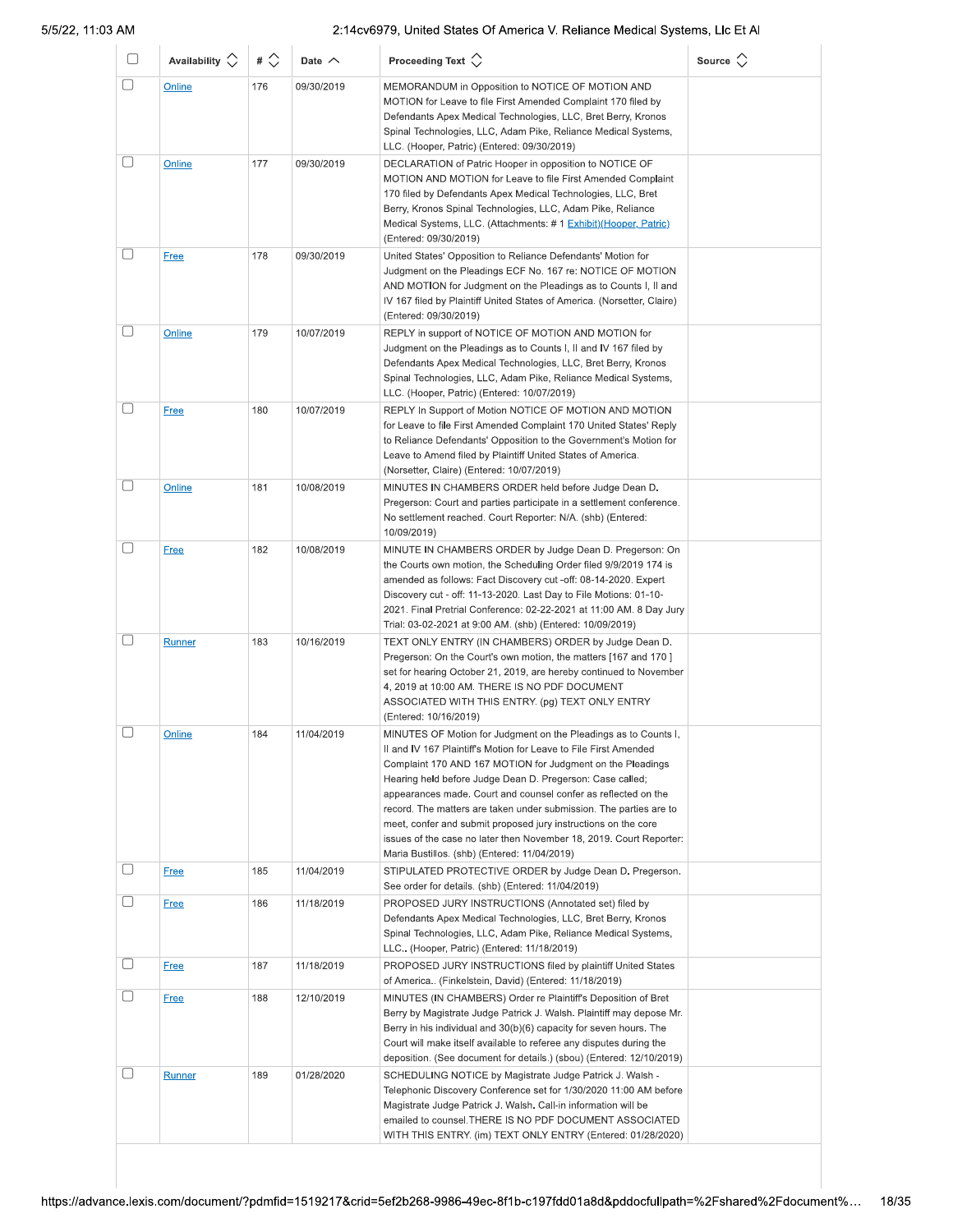| $\Box$ | Availability $\Diamond$ | # $\Diamond$ | Date $\wedge$ | Proceeding Text $\left\langle \right\rangle$                                                                                                                                                                                                                                                                                                                                                                                                                                                                                                                                                                                                                                                                                                     | Source $\Diamond$ |
|--------|-------------------------|--------------|---------------|--------------------------------------------------------------------------------------------------------------------------------------------------------------------------------------------------------------------------------------------------------------------------------------------------------------------------------------------------------------------------------------------------------------------------------------------------------------------------------------------------------------------------------------------------------------------------------------------------------------------------------------------------------------------------------------------------------------------------------------------------|-------------------|
| U      | Online                  | 190          | 01/30/2020    | MINUTES OF Telephonic Discovery Conference held before<br>Magistrate Judge Patrick J. Walsh. The case is called and<br>appearances are made. The Court heard argument on a discovery<br>dispute concerning Plaintiff's request for an independent, third-party<br>computer expert to be appointed to examine and image Defendant<br>Adam Pike's mobile phone. Over Defendant Adam Pike's objections,<br>the Court grants Plaintiff's request for the reasons set forth on the                                                                                                                                                                                                                                                                    |                   |
|        |                         |              |               | record. The expert will, however, be required to provide copies of<br>any data of any type that he or she extracts from the telephone.<br>Court Recorder: CS 01/30/2020. (sbou) (Entered: 01/31/2020)                                                                                                                                                                                                                                                                                                                                                                                                                                                                                                                                            |                   |
| O      | Online                  | 191          | 02/20/2020    | MOTION RE: INFORMAL DISCOVERY DISPUTE. (et) (Entered:<br>02/20/2020)                                                                                                                                                                                                                                                                                                                                                                                                                                                                                                                                                                                                                                                                             |                   |
| 0      | <b>Free</b>             | 192          | 02/20/2020    | MINUTE Discovery Dispute re Mobile Phone (IN CHAMBERS) by<br>Magistrate Judge Patrick J. Walsh. On January 30, 2020, the Court<br>ordered Defendant Adam Pike to allow a third-party computer expert<br>to examine and image his mobile phone no later than March 1, 2020.<br>Now before the Court are emails between counsel from which it<br>appears that Defendant Pike is balking at the prospect of turningover<br>his phone to a government contractor. After reviewing the emails, the<br>Court orders Defendant Pike to turn over his phone to the<br>government's expert no later than March 1. (Attachments: #1<br>Attachment 1, # 2 Attachment 2, # 3 Attachment 3, # 4 Attachment<br>4, # 5 Attachment 5) (et) (Entered: 02/20/2020) |                   |
| $\Box$ | Free                    | 193          | 03/04/2020    | NOTICE OF MOTION AND MOTION for Review of Magistrate's<br>Nondispositive Discovery Order of February 20, 2020 re Minutes of<br>In Chambers Order/Directive - no proceeding held,, 192 filed by<br>Defendant Adam Pike. Motion set for hearing on 4/6/2020 at 10:00<br>AM before Judge Dean D. Pregerson. (Attachments: #1 Proposed<br>Order) (Hooper, Patric) (Entered: 03/04/2020)                                                                                                                                                                                                                                                                                                                                                              |                   |
| U      | <b>Free</b>             | 194          | 03/04/2020    | MEMORANDUM in Support of NOTICE OF MOTION AND MOTION<br>for Review of Magistrate's Nondispositive Discovery Order of<br>February 20, 2020 re Minutes of In Chambers Order/Directive - no<br>proceeding held,, 192 193 filed by Defendant Adam Pike. (Hooper,<br>Patric) (Entered: 03/04/2020)                                                                                                                                                                                                                                                                                                                                                                                                                                                    |                   |
| O      | Online                  | 195          | 03/04/2020    | DECLARATION of Patric Hooper in Support of NOTICE OF MOTION<br>AND MOTION for Review of Magistrate's Nondispositive Discovery<br>Order of February 20, 2020 re Minutes of In Chambers<br>Order/Directive - no proceeding held,, 192 193 filed by Defendant<br>Adam Pike. (Hooper, Patric) (Entered: 03/04/2020)                                                                                                                                                                                                                                                                                                                                                                                                                                  |                   |
| U      | Online                  | 196          | 03/04/2020    | DECLARATION of Adam Pike in Support of NOTICE OF MOTION<br>AND MOTION for Review of Magistrate's Nondispositive Discovery<br>Order of February 20, 2020 re Minutes of In Chambers<br>Order/Directive - no proceeding held,, 192 193 filed by Defendant<br>Adam Pike. (Hooper, Patric) (Entered: 03/04/2020)                                                                                                                                                                                                                                                                                                                                                                                                                                      |                   |
| □      | <b>Free</b>             | 197          | 03/16/2020    | OPPOSITION to NOTICE OF MOTION AND MOTION for Review of<br>Magistrate's Nondispositive Discovery Order of February 20, 2020 re<br>Minutes of In Chambers Order/Directive - no proceeding held,, 192<br>193 filed by Plaintiff United States of America. (Attachments: #1<br>Declaration, # 2 Exhibit 1, # 3 Exhibit 2, # 4 Exhibit 3, # 5 Exhibit 4, #<br>6 Exhibit 5, # 7 Exhibit 6, # 8 Exhibit 7, # 9 Exhibit 8, # 10 Exhibit 9)<br>(Finkelstein, David) (Entered: 03/16/2020)                                                                                                                                                                                                                                                                |                   |
| □      | <b>Free</b>             | 198          | 03/23/2020    | REPLY in support of NOTICE OF MOTION AND MOTION for<br>Review of Magistrate's Nondispositive Discovery Order of February<br>20, 2020 re Minutes of In Chambers Order/Directive - no proceeding<br>held,, 192 193 filed by Defendants Apex Medical Technologies, LLC,<br>Bret Berry, Kronos Spinal Technologies, LLC, Adam Pike, Reliance<br>Medical Systems, LLC. (Hooper, Patric) (Entered: 03/23/2020)                                                                                                                                                                                                                                                                                                                                         |                   |
| $\Box$ | Online                  | 199          | 03/30/2020    | DECLARATION of Patric Hooper in Support of NOTICE OF MOTION<br>AND MOTION for Review of Magistrate's Nondispositive Discovery<br>Order of February 20, 2020 re Minutes of In Chambers<br>Order/Directive - no proceeding held,, 192 193 filed by Defendants<br>Apex Medical Technologies, LLC, Bret Berry, Kronos Spinal<br>Technologies, LLC, Adam Pike, Reliance Medical Systems, LLC.<br>(Hooper, Patric) (Entered: 03/30/2020)                                                                                                                                                                                                                                                                                                               |                   |
| U      | Runner                  | 200          | 04/02/2020    | SCHEDULING NOTICE BY TEXT ONLY ENTRY (IN CHAMBERS)<br>ORDER by Judge Dean D. Pregerson: On the Court's own motion,<br>the Motion for Review of Magistrate Order 193 set for hearing April<br>6, 2020, is hereby continued to May 18, 2020 at 10:00 AM. THERE<br>IS NO PDF DOCUMENT ASSOCIATED WITH THIS ENTRY. (pg)<br>TEXT ONLY ENTRY (Entered: 04/02/2020)                                                                                                                                                                                                                                                                                                                                                                                     |                   |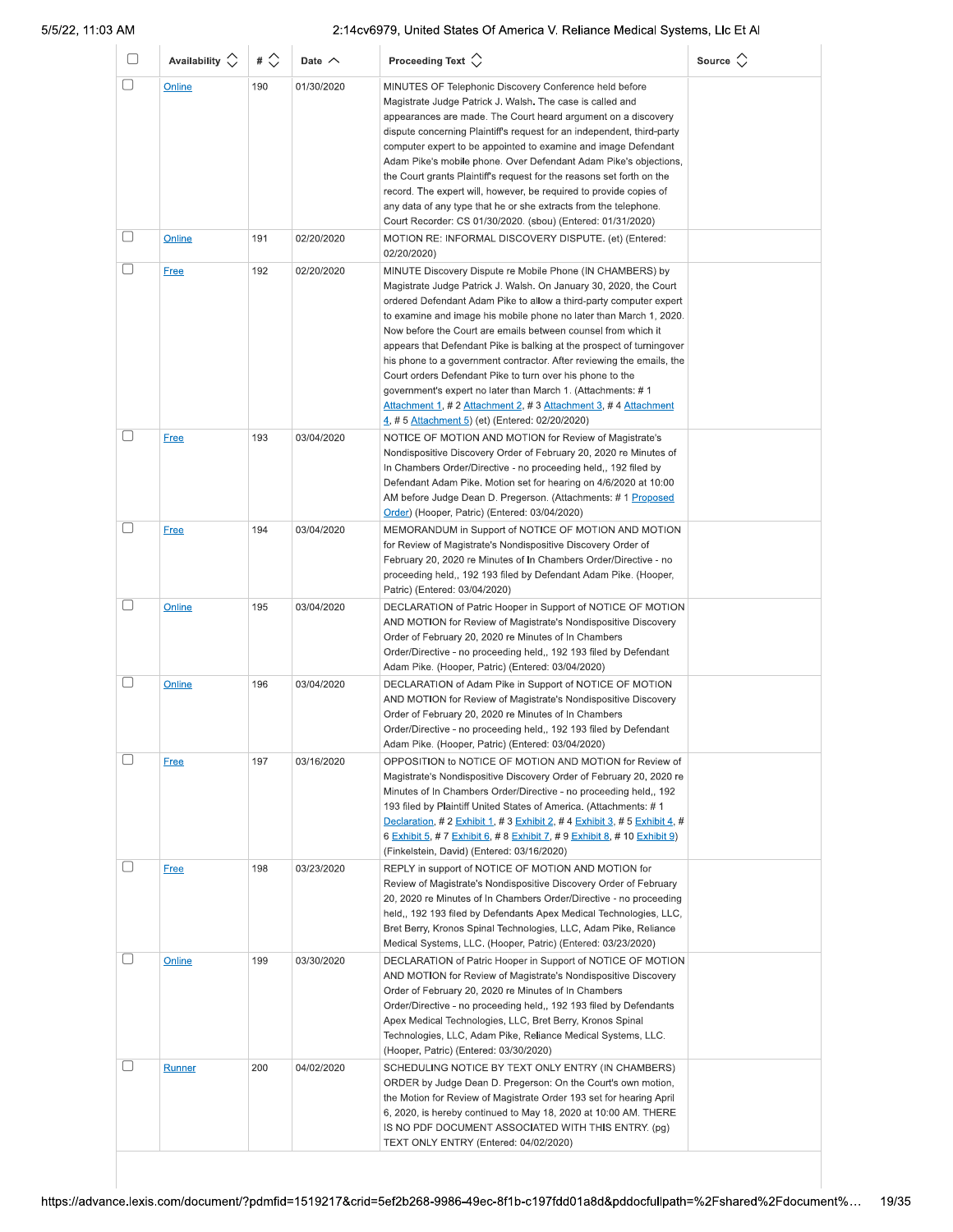| U | Availability $\circlearrowright$ | # $\Diamond$ | Date $\sim$ | Proceeding Text $\left\langle \right\rangle$                                                                                                                                                                                                                                                                                                                                                                                                                | Source $\Diamond$ |
|---|----------------------------------|--------------|-------------|-------------------------------------------------------------------------------------------------------------------------------------------------------------------------------------------------------------------------------------------------------------------------------------------------------------------------------------------------------------------------------------------------------------------------------------------------------------|-------------------|
| □ | <b>Free</b>                      | 201          | 04/10/2020  | EX PARTE APPLICATION for Leave to file sur reply and<br>accompanying declaration filed by plaintiff United States of America.<br>(Attachments: #1 Memorandum (sur reply), #2 Declaration of<br>Michael Rhodes, #3 Proposed Order) (Finkelstein, David) (Entered:<br>04/10/2020)                                                                                                                                                                             |                   |
|   | <b>Free</b>                      | 202          | 04/13/2020  | ORDER RE. EX PARTE APPLICATION TO LEAVE TO FILE SUR<br>REPLY by Judge Dean D. Pregerson: IT IS HEREBY ORDERED<br>that the United States motion is GRANTED, and it is further<br>ORDERED that the United States sur reply and accompanying<br>declaration shall be filed forthwith. (shb) (Entered: 04/14/2020)                                                                                                                                              |                   |
| U | <b>Free</b>                      | 203          | 04/14/2020  | Order Denying Defendant's Motion to Compel Production by<br>Magistrate Judge Patrick J. Walsh: *See order for details.* (es)<br>(Entered: 04/14/2020)                                                                                                                                                                                                                                                                                                       |                   |
|   | <b>Free</b>                      | 204          | 04/24/2020  | NOTICE OF MOTION AND MOTION for Review of Magistrate's<br>Nondispositive Discovery Order of April 14, 2020 re Minutes of In<br>Chambers Order/Directive - no proceeding held 203 filed by<br>Defendants Apex Medical Technologies, LLC, Bret Berry, Kronos<br>Spinal Technologies, LLC, Adam Pike, Reliance Medical Systems,<br>LLC. (Attachments: # 1 Proposed Order) (Hooper, Patric) (Entered:<br>04/24/2020)                                            |                   |
|   | <b>Free</b>                      | 205          | 04/24/2020  | MEMORANDUM in Support of NOTICE OF MOTION AND MOTION<br>for Review of Magistrate's Nondispositive Discovery Order of April<br>14, 2020 re Minutes of In Chambers Order/Directive - no proceeding<br>held 203 204 filed by Defendants Apex Medical Technologies, LLC,<br>Bret Berry, Kronos Spinal Technologies, LLC, Adam Pike, Reliance<br>Medical Systems, LLC. (Hooper, Patric) (Entered: 04/24/2020)                                                    |                   |
| П | <b>Free</b>                      | 206          | 04/24/2020  | DECLARATION of Patric Hooper in Support of NOTICE OF MOTION<br>AND MOTION for Review of Magistrate's Nondispositive Discovery<br>Order of April 14, 2020 re Minutes of In Chambers Order/Directive -<br>no proceeding held 203 204 filed by Defendants Apex Medical<br>Technologies, LLC, Bret Berry, Kronos Spinal Technologies, LLC,<br>Adam Pike, Reliance Medical Systems, LLC. (Attachments: # 1<br>Exhibit A-H)(Hooper, Patric) (Entered: 04/24/2020) |                   |
| П | <b>Free</b>                      | 207          | 05/08/2020  | MEMORANDUM in Opposition to NOTICE OF MOTION AND<br>MOTION for Review of Magistrate's Nondispositive Discovery Order<br>of April 14, 2020 re Minutes of In Chambers Order/Directive - no<br>proceeding held 203 204 filed by Plaintiff United States of America.<br>(Srinivas, Rohith) (Entered: 05/08/2020)                                                                                                                                                |                   |
|   | <b>Free</b>                      | 208          | 05/12/2020  | REPLY in support of NOTICE OF MOTION AND MOTION for<br>Review of Magistrate's Nondispositive Discovery Order of April 14,<br>2020 re Minutes of In Chambers Order/Directive - no proceeding<br>held 203 204 filed by Defendants Apex Medical Technologies, LLC,<br>Bret Berry, Kronos Spinal Technologies, LLC, Adam Pike, Reliance<br>Medical Systems, LLC. (Attachments: # 1 Exhibit A-E)(Hooper,<br>Patric) (Entered: 05/12/2020)                        |                   |
|   | <b>Free</b>                      | 209          | 05/13/2020  | REQUEST to substitute corrected exhibits previously filed as ECF<br>208-1 filed by Defendants Apex Medical Technologies, LLC, Bret<br>Berry, Kronos Spinal Technologies, LLC, Adam Pike, Reliance<br>Medical Systems, LLC. (Attachments: #1 Declaration Hooper<br>Declaration, #2 Proposed Order) (Hooper, Patric) (Entered:<br>05/13/2020)                                                                                                                 |                   |
|   | Online                           | 210          | 05/13/2020  | REPLY in support of NOTICE OF MOTION AND MOTION for<br>Review of Magistrate's Nondispositive Discovery Order of April 14,<br>2020 re Minutes of In Chambers Order/Directive - no proceeding<br>held 203 204 CORRECTED filed by Defendants Apex Medical<br>Technologies, LLC, Bret Berry, Kronos Spinal Technologies, LLC,<br>Adam Pike, Reliance Medical Systems, LLC. (Attachments: # 1<br>Exhibit Corrected A-E)(Hooper, Patric) (Entered: 05/13/2020)    |                   |
|   | Runner                           | 211          | 05/14/2020  | SCHEDULING NOTICE BY TEXT ONLY ENTRY (IN CHAMBERS)<br>ORDER by Judge Dean D. Pregerson: On the Court's own motion,<br>the Motion For Review of Magistrates Nondispositive Discovery<br>Order of February 20, 2020 193 set for hearing May 18, 2020, is<br>hereby continued to June 15, 2020 at 10:00 AM. THERE IS NO PDF<br>DOCUMENT ASSOCIATED WITH THIS ENTRY. (pg) TEXT ONLY<br>ENTRY (Entered: 05/14/2020)                                              |                   |
| L | Runner                           | 212          | 05/14/2020  | SCEDULING NOTICE BY TEXT ONLY ENTRY (IN CHAMBERS)<br>ORDER by Judge Dean D. Pregerson: On the Courts own motion,<br>The Motion for Review of Magistrates Nondispositive Discovery<br>Order of April 14, 2020 204, is set for hearing June 15, 2020 at<br>10:00 AM. THERE IS NO PDF DOCUMENT ASSOCIATED WITH<br>THIS ENTRY. (pg) TEXT ONLY ENTRY (Entered: 05/14/2020)                                                                                       |                   |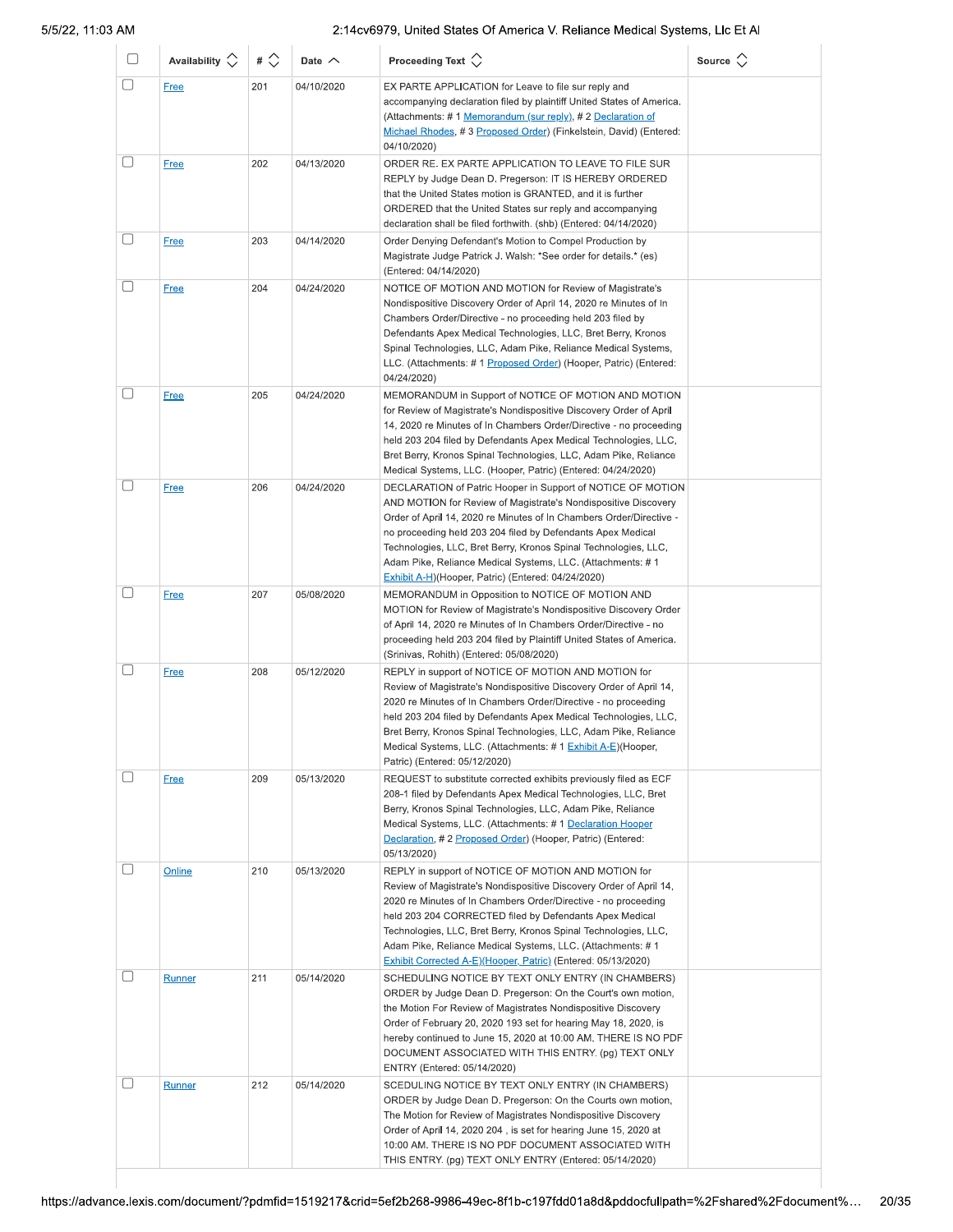| O | Availability $\Diamond$ | # $\Diamond$ | Date $\wedge$ | Proceeding Text $\langle \rangle$                                                                                                                                                                                                                                                                                                                                                                                                                                                                                         | Source $\langle \rangle$ |
|---|-------------------------|--------------|---------------|---------------------------------------------------------------------------------------------------------------------------------------------------------------------------------------------------------------------------------------------------------------------------------------------------------------------------------------------------------------------------------------------------------------------------------------------------------------------------------------------------------------------------|--------------------------|
|   | Online                  | 213          | 05/14/2020    | ORDER GRANTING REQUEST 209 TO SEAL DOCKT NO. 208 by<br>Judge Dean D. Pregerson: The court having considered the<br>Reliance defendants Request to SEAL Reply Memorandum [ECF<br>No. 208]. The Court grants the request, [ECF No. 208] is hereby<br>ordered SEALED. It is further ordered, Defendants shall refile<br>corrected Reply to the United States Opposition to the Motion for<br>Review of Magistrate Judges Non- Dispositive Order of April 14,<br>2020, by the date of this order. (shb) (Entered: 05/14/2020) |                          |
|   | <b>Online</b>           | 214          | 05/14/2020    | REPLY in support of NOTICE OF MOTION AND MOTION for<br>Review of Magistrate's Nondispositive Discovery Order of April 14,<br>2020 re Minutes of In Chambers Order/Directive - no proceeding<br>held 203 204 Corrected Filed Per Order 213 filed by Defendants<br>Apex Medical Technologies, LLC, Bret Berry, Kronos Spinal<br>Technologies, LLC, Adam Pike, Reliance Medical Systems, LLC.<br>(Attachments: # 1 Exhibit Corrected A-E)(Hooper, Patric) (Entered:<br>05/14/2020)                                           |                          |
|   | Online                  | 215          | 05/15/2020    | Notice of Appearance or Withdrawal of Counsel: for attorney<br>Jonathan B Frank counsel for Defendant Aria O. Sabit. Jonathan B.<br>Frank will no longer receive service of documents from the Clerks<br>Office for the reason indicated in the G-123 Notice. Jonathan B.<br>Frank is no longer counsel of record for the aforementioned party in<br>this case for the reason indicated in the G-123 Notice. Filed by<br>Attorney Jonathan B. Frank. (Frank, Jonathan) (Entered:<br>05/15/2020)                           |                          |
|   | Runner                  | 216          | 06/10/2020    | SCHEDULING NOTICE BY TEXT ONLY ENTRY (IN CHAMBERS)<br>ORDER by Judge Dean D. Pregerson: On the Court's own motion,<br>the matters [193, 204] set for hearing June 15, 2020, are hereby<br>continued to July 13, 2020, at 10:00 am. THERE IS NO PDF<br>DOCUMENT ASSOCIATED WITH THIS ENTRY. (pg) TEXT ONLY<br>ENTRY (Entered: 06/10/2020)                                                                                                                                                                                  |                          |
|   | <b>Runner</b>           | 217          | 06/18/2020    | SCHEDULING NOTICE TEXT ONLY-IN CHAMBERS by Magistrate<br>Judge Patrick J. Walsh Telephone Conference set for 6/24/2020 at<br>11:00 AM before Magistrate Judge Patrick J. Walsh. Call-in<br>information emailed to the parties. THERE IS NO PDF DOCUMENT<br>ASSOCIATED WITH THIS ENTRY. (ev) TEXT ONLY ENTRY<br>(Entered: 06/18/2020)                                                                                                                                                                                      |                          |
|   | <b>Free</b>             | 218          | 06/23/2020    | NOTICE OF MOTION AND MOTION to Extend Discovery Cut-Off<br>Date to 5/14/2021 filed by plaintiff United States of America. Motion<br>set for hearing on 7/13/2020 at 10:00 AM before Judge Dean D.<br>Pregerson. (Attachments: #1 Memorandum in support of motion to<br>amend scheduling order, # 2 Declaration of Claire Norsetter, # 3<br><b>Exhibit 1 to Norsetter Declaration, #4 Proposed Order) (Finkelstein,</b><br>David) (Entered: 06/23/2020)                                                                    |                          |
|   | <u>Free</u>             | 219          | 06/24/2020    | MINUTES OF Telephonic Hearing re Plaintiff's Motion for Production<br>held before Magistrate Judge Patrick J. Walsh: The case is called<br>and counsel made their appearances. The Court denied plaintiff's<br>motion to compel production for the reasons given on the record.<br>Court Reporter: AT&T 6/24/20. (es) (Entered: 06/25/2020)                                                                                                                                                                               |                          |
|   | <b>Free</b>             | 220          | 06/29/2020    | MEMORANDUM in Opposition to NOTICE OF MOTION AND<br>MOTION to Extend Discovery Cut-Off Date to 5/14/2021 218 filed by<br>Defendants Apex Medical Technologies, LLC, Bret Berry, Kronos<br>Spinal Technologies, LLC, Adam Pike, Reliance Medical Systems,<br>LLC. (Hooper, Patric) (Entered: 06/29/2020)                                                                                                                                                                                                                   |                          |
|   | Free                    | 221          | 06/29/2020    | DECLARATION of Patric Hooper in opposition to NOTICE OF<br>MOTION AND MOTION to Extend Discovery Cut-Off Date to<br>5/14/2021 218 filed by Defendants Apex Medical Technologies, LLC,<br>Bret Berry, Kronos Spinal Technologies, LLC, Adam Pike, Reliance<br>Medical Systems, LLC. (Hooper, Patric) (Entered: 06/29/2020)                                                                                                                                                                                                 |                          |
|   | <b>Free</b>             | 222          | 07/06/2020    | REPLY in support of NOTICE OF MOTION AND MOTION to Extend<br>Discovery Cut-Off Date to 5/14/2021 218 filed by Plaintiff United<br>States of America. (Finkelstein, David) (Entered: 07/06/2020)                                                                                                                                                                                                                                                                                                                           |                          |
|   | Runner                  | 223          | 07/09/2020    | SCHEDULING NOTICE BY TEXT ONLY ENTRY (IN CHAMBERS)<br>ORDER by Judge Dean D. Pregerson: On the Court's own motion,<br>the matters [193, 204 and 218] set for hearing July 13, 2020, are<br>hereby continued to August 10, 2020, at 10:00 am. THERE IS NO<br>PDF DOCUMENT ASSOCIATED WITH THIS ENTRY. (pg) TEXT<br>ONLY ENTRY (Entered: 07/09/2020)                                                                                                                                                                        |                          |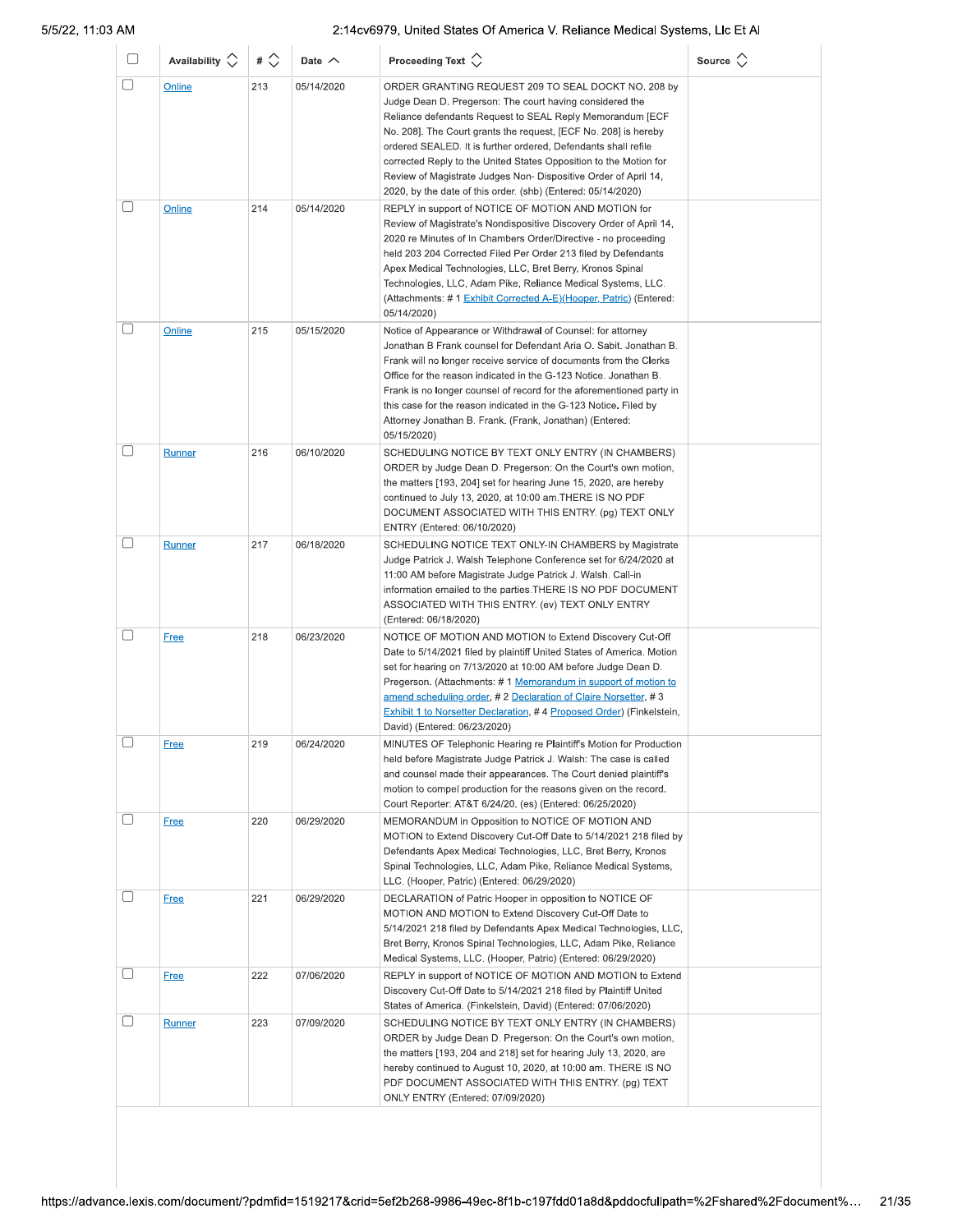| O            | Availability $\circlearrowright$ | # $\Diamond$ | Date $\wedge$ | Proceeding Text $\left\langle \right\rangle$                                                                                                                                                                                                                                                                                                                                                                                                                                                                                                                                                                                                                                                                                                                              | Source $\Diamond$ |
|--------------|----------------------------------|--------------|---------------|---------------------------------------------------------------------------------------------------------------------------------------------------------------------------------------------------------------------------------------------------------------------------------------------------------------------------------------------------------------------------------------------------------------------------------------------------------------------------------------------------------------------------------------------------------------------------------------------------------------------------------------------------------------------------------------------------------------------------------------------------------------------------|-------------------|
| □            | Runner                           | 224          | 08/05/2020    | SCHEDULING NOTICE BY TEXT ONLY ENTRY (IN CHAMBERS)<br>ORDER by Judge Dean D. Pregerson: On the Court's own motion,<br>the matters [193, 204 and 218] set for hearing August 10, 2020, are<br>hereby taken off calendar, hearing dates are vacated and will be<br>decided without oral argument. No appearances necessary. THERE<br>IS NO PDF DOCUMENT ASSOCIATED WITH THIS ENTRY. (pg)<br>TEXT ONLY ENTRY (Entered: 08/05/2020)                                                                                                                                                                                                                                                                                                                                           |                   |
|              | <b>Free</b>                      | 225          | 09/08/2020    | ORDER AMENDING SCHEDULING ORDER by Judge Dean D.<br>Pregerson. The deadlines in this case are hereby extended as<br>follows: Fact Discovery cut-off 2/12/21; Expert Discovery cut-off<br>5/14/21; Last Day to File Motions 7/9/21; Final Pretrial Conference<br>8/20/21 at 11:00 AM; Jury Trial 9/7/21 at 9:00 AM. (lom) (Entered:<br>09/08/2020)                                                                                                                                                                                                                                                                                                                                                                                                                         |                   |
| O            | <b>Free</b>                      | 226          | 09/10/2020    | NOTICE of Supplemental Authority in Support of Defendants' Motion<br>for Review of Magistrate's Order of April 14, 2020 (ECF 204) filed by<br>Defendants Apex Medical Technologies, LLC, Bret Berry, Kronos<br>Spinal Technologies, LLC, Adam Pike, Reliance Medical Systems,<br>LLC. (Hooper, Patric) (Entered: 09/10/2020)                                                                                                                                                                                                                                                                                                                                                                                                                                              |                   |
| u            | <b>Free</b>                      | 227          | 10/28/2020    | NOTICE OF REASSIGNMENT OF CASE due to Unavailability of<br>Judicial Officer filed. The previously assigned Magistrate Judge is no<br>longer available. Pursuant to directive of the Chief Magistrate Judge<br>and in accordance with the rules of this Court, the case has been<br>returned to the Clerk for reassignment. This case has been<br>reassigned to Magistrate Judge Jacqueline Chooljian for any<br>discovery and/or post-judgment matters that may be referred. Case<br>number will now read as 2:14-cv-06979 DDP(JCx). (rn) (Entered:<br>10/28/2020)                                                                                                                                                                                                        |                   |
| С            | Online                           | 228          | 01/15/2021    | Second NOTICE OF MOTION AND MOTION to Extend Discovery<br>Cut-Off Date to 8/12/2021 filed by plaintiff United States of America.<br>Motion set for hearing on 2/22/2021 at 10:00 AM before Judge Dean<br>D. Pregerson. (Attachments: # 1 Memorandum, # 2 Proposed Order)<br>(Finkelstein, David) (Entered: 01/15/2021)                                                                                                                                                                                                                                                                                                                                                                                                                                                    |                   |
| $\mathbf{L}$ | <b>Free</b>                      | 229          | 01/19/2021    | REQUEST for Hearing Status Conference, re NOTICE OF MOTION<br>AND MOTION for Judgment on the Pleadings as to Counts I, II and<br>IV 167, NOTICE OF MOTION AND MOTION for Review of<br>Magistrate's Nondispositive Discovery Order of April 14, 2020 re<br>Minutes of In Chambers Order/Directive - no proceeding held 203<br>204, NOTICE OF MOTION AND MOTION for Review of<br>Magistrate's Nondispositive Discovery Order of February 20, 2020 re<br>Minutes of In Chambers Order/Directive - no proceeding held., 192<br>193, NOTICE OF MOTION AND MOTION for Leave to file First<br>Amended Complaint 170, United States of America. Request set for<br>hearing on 1/25/2021 at 10:00 AM before Judge Dean D. Pregerson.<br>(Finkelstein, David) (Entered: 01/19/2021) |                   |
|              | <b>Free</b>                      | 230          | 01/20/2021    | MINUTES (IN CHAMBERS) by Judge Dean D. Pregerson: The<br>Governments Motion for Leave to File First Amended Complaint<br>(Dkt. 170) is GRANTED. Defendants Motion for Judgment on the<br>Pleadings (Dkt. 167) is VACATED. The First Amended Complaint<br>shall be filed within ten days of the date of this Minute Order. A<br>status conference regarding Defendants Motions for Review of the<br>Magistrate Judges Orders (Dkts. 193, 204) is hereby set for March<br>22,2021. (shb) (Entered: 01/20/2021)                                                                                                                                                                                                                                                              |                   |
|              | <b>Free</b>                      | 231          | 01/22/2021    | First AMENDED COMPLAINT against defendants Apex Medical<br>Technologies, LLC, Bret Berry, John Hoffmann, Kronos Spinal<br>Technologies, LLC, Adam Pike, Reliance Medical Systems, LLC<br>amending Complaint - (Discovery), 1, filed by plaintiff United States<br>of America(Finkelstein, David) (Entered: 01/22/2021)                                                                                                                                                                                                                                                                                                                                                                                                                                                    |                   |
| П            | Online                           | 232          | 01/26/2021    | NOTICE OF MOTION AND MOTION to Dismiss First Amended<br>Complaint filed by Defendants Apex Medical Technologies, LLC,<br>Bret Berry, Kronos Spinal Technologies, LLC, Adam Pike, Reliance<br>Medical Systems, LLC. Motion set for hearing on 3/8/2021 at 10:00<br>AM before Judge Dean D. Pregerson. (Attachments: #1 Proposed<br>Order) (Hooper, Patric) (Entered: 01/26/2021)                                                                                                                                                                                                                                                                                                                                                                                           |                   |
| □            | <b>Free</b>                      | 233          | 01/26/2021    | MEMORANDUM in Support of NOTICE OF MOTION AND MOTION<br>to Dismiss First Amended Complaint 232 filed by Defendants Apex<br>Medical Technologies, LLC, Bret Berry, Kronos Spinal Technologies,<br>LLC, Adam Pike, Reliance Medical Systems, LLC. (Hooper, Patric)<br>(Entered: 01/26/2021)                                                                                                                                                                                                                                                                                                                                                                                                                                                                                 |                   |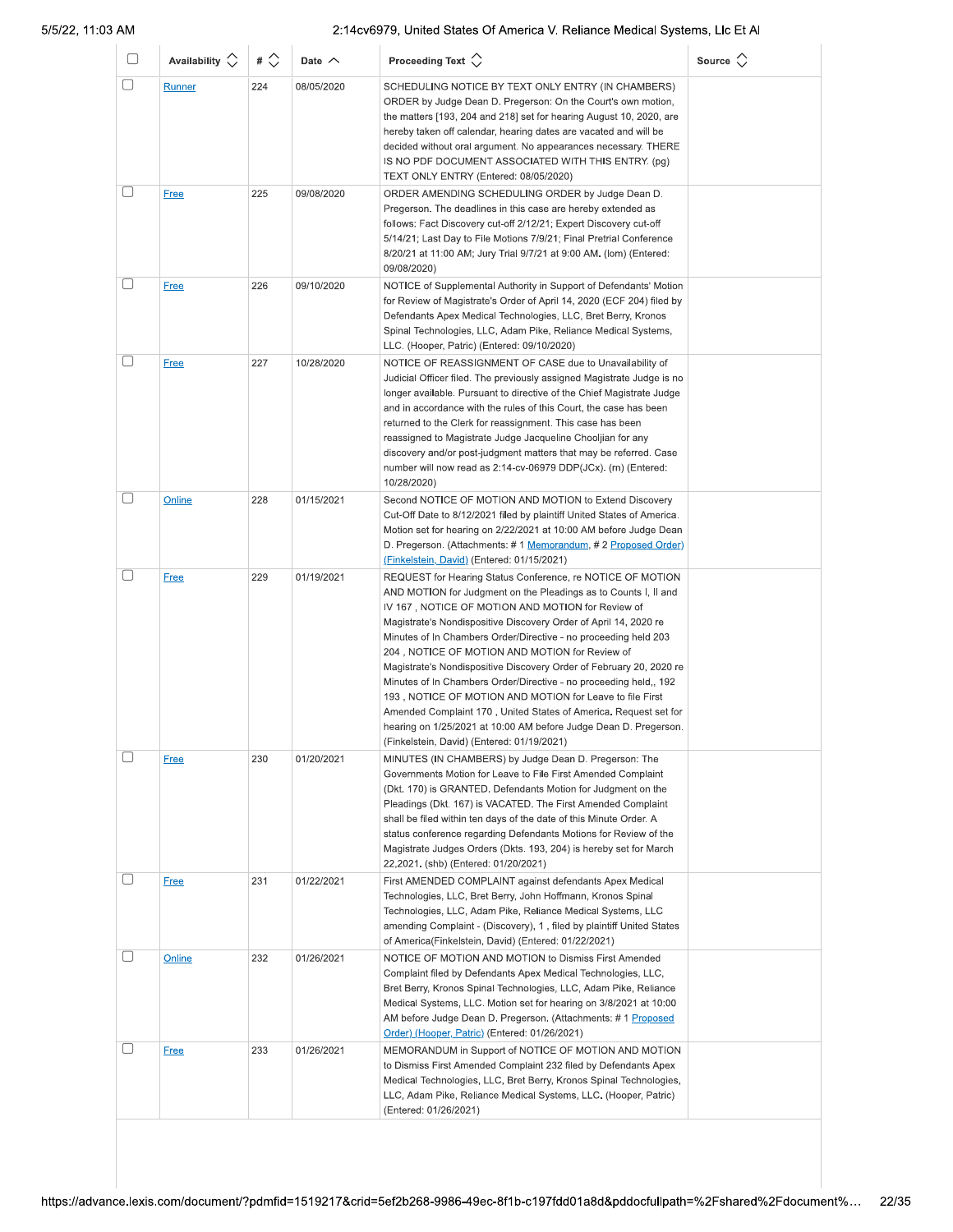| O            | Availability $\Diamond$ | # $\Diamond$ | Date $\wedge$ | Proceeding Text $\langle \rangle$                                                                                                                                                                                                                                                                                                                                                                                                                                                                                                                                                                                                                                                                                                                                                                                                                                                                                                                                                                                                                                                                                                                                                                                                                                                                                                                                                                                                                                                                                                                                                                                                                                                                                                             | Source $\langle \rangle$ |
|--------------|-------------------------|--------------|---------------|-----------------------------------------------------------------------------------------------------------------------------------------------------------------------------------------------------------------------------------------------------------------------------------------------------------------------------------------------------------------------------------------------------------------------------------------------------------------------------------------------------------------------------------------------------------------------------------------------------------------------------------------------------------------------------------------------------------------------------------------------------------------------------------------------------------------------------------------------------------------------------------------------------------------------------------------------------------------------------------------------------------------------------------------------------------------------------------------------------------------------------------------------------------------------------------------------------------------------------------------------------------------------------------------------------------------------------------------------------------------------------------------------------------------------------------------------------------------------------------------------------------------------------------------------------------------------------------------------------------------------------------------------------------------------------------------------------------------------------------------------|--------------------------|
| □            | Free                    | 234          | 02/01/2021    | MEMORANDUM in Opposition to Second NOTICE OF MOTION<br>AND MOTION to Extend Discovery Cut-Off Date to 8/12/2021 228<br>filed by Defendants Apex Medical Technologies, LLC, Bret Berry,<br>Kronos Spinal Technologies, LLC, Adam Pike, Reliance Medical<br>Systems, LLC. (Hooper, Patric) (Entered: 02/01/2021)                                                                                                                                                                                                                                                                                                                                                                                                                                                                                                                                                                                                                                                                                                                                                                                                                                                                                                                                                                                                                                                                                                                                                                                                                                                                                                                                                                                                                                |                          |
| □            | <b>Free</b>             | 235          | 02/15/2021    | REPLY in support of motion Second NOTICE OF MOTION AND<br>MOTION to Extend Discovery Cut-Off Date to 8/12/2021 228 filed by<br>Plaintiff United States of America. (Finkelstein, David) (Entered:<br>02/15/2021)                                                                                                                                                                                                                                                                                                                                                                                                                                                                                                                                                                                                                                                                                                                                                                                                                                                                                                                                                                                                                                                                                                                                                                                                                                                                                                                                                                                                                                                                                                                              |                          |
| □            | <b>Free</b>             | 236          | 02/16/2021    | OPPOSITION to NOTICE OF MOTION AND MOTION to Dismiss<br>First Amended Complaint 232 filed by Plaintiff United States of<br>America. (Attachments: # 1 Exhibit 1 (Reliance v. OIG)) (Finkelstein,<br>David) (Entered: 02/16/2021)                                                                                                                                                                                                                                                                                                                                                                                                                                                                                                                                                                                                                                                                                                                                                                                                                                                                                                                                                                                                                                                                                                                                                                                                                                                                                                                                                                                                                                                                                                              |                          |
| U            | Runner                  | 237          | 02/17/2021    | SCHEDULING NOTICE BY TEXT ONLY ENTRY (IN CHAMBERS)<br>ORDER by Judge Dean D. Pregerson: On the Court's own motion,<br>the MOTION TO EXTEND DISCOVERY CUT-OFF 228 set for<br>hearing $2/18/2021$ , is hereby continued to $3/22/21$ , at 10:00 AM.<br>THERE IS NO PDF DOCUMENT ASSOCIATED WITH THIS<br>ENTRY. (pg) TEXT ONLY ENTRY (Entered: 02/17/2021)                                                                                                                                                                                                                                                                                                                                                                                                                                                                                                                                                                                                                                                                                                                                                                                                                                                                                                                                                                                                                                                                                                                                                                                                                                                                                                                                                                                       |                          |
| U            | <b>Free</b>             | 238          | 02/22/2021    | REPLY in support of NOTICE OF MOTION AND MOTION to<br>Dismiss First Amended Complaint 232 filed by Defendants Apex<br>Medical Technologies, LLC, Bret Berry, Kronos Spinal Technologies,<br>LLC, Adam Pike, Reliance Medical Systems, LLC. (Hooper, Patric)<br>(Entered: 02/22/2021)                                                                                                                                                                                                                                                                                                                                                                                                                                                                                                                                                                                                                                                                                                                                                                                                                                                                                                                                                                                                                                                                                                                                                                                                                                                                                                                                                                                                                                                          |                          |
| □            | Runner                  | 239          | 03/04/2021    | SCHEDULING NOTICE by Judge Dean D. Pregerson: On the<br>Court's own motion, Defendants Motion to Dismiss First Amended<br>Complaint 232 set for hearing March 8, 2021, is hereby continued to<br>March 22, 2021 at 10:00 am. IT IS SO ORDERED. THERE IS NO<br>PDF DOCUMENT ASSOCIATED WITH THIS ENTRY. (pg) TEXT<br>ONLY ENTRY (Entered: 03/04/2021)                                                                                                                                                                                                                                                                                                                                                                                                                                                                                                                                                                                                                                                                                                                                                                                                                                                                                                                                                                                                                                                                                                                                                                                                                                                                                                                                                                                          |                          |
| $\mathbf{L}$ | <b>Free</b>             | 240          | 03/22/2021    | MINUTES OF MOTION FOR REVIEW OF MAGISTRATE'S NON<br>DISPOSITIVE DISCOVERY 193 DEFENDANT ADAM PIKE'S<br>MOTION FOR REVIEW OF MAGISTRATE'S NON DISPOSITIVE<br>DISCOVERY ORDER APRIL 14, 2020 204; MOTION TO EXTEND<br>DISCOVERY CUT-OFF 228 MOTION TO DISMISS FIRST<br>AMENDED COMPLAINT 232 held before Judge Dean D. Pregerson.<br>Case called, appearances are made. The hearing is held by<br>telephone. The court and counsel confer. The Motion for Review of<br>Magistrates Non Dispositive Discovery 193, Motion for Review of<br>Magistrates Non dispositive Discovery Order 204, and Motion to<br>Dismiss First Amended Complaint 22 are taken under submission.<br>The Court grants the Motion to Extend Discovery setting the<br>following dates, no further continuances to be granted: Fact<br>Discovery cut-off 06-15-2021; Expert Discovery cut-off 09-14-2021;<br>Last date to file motions 11-09-2021; Final Pretrial Conference 01-<br>10-2022 at 11:00 a.m.; Jury Trial 01-18-2022 at 9:00 a.m. The<br>parties are to submit a new set of proposed jury instructions by April<br>22, 2021 taking under advisement 193 MOTION for Review; taking<br>under advisement 204 MOTION for Review; taking under<br>advisement 228 Motion for Extension of Time to Complete<br>Discovery; taking under advisement 232 MOTION to Dismiss;<br>Motion Hearing held before Judge Dean D. Pregerson:; The<br>deadlines and hearings originally scheduled have been rescheduled<br>Discovery cut-off 9/14/2021. Motions due by 11/9/2021. Final Pretrial<br>Conference set for 1/10/2022 11:00 AM before Judge Dean D.<br>Pregerson. Jury Trial set for 1/18/2022 09:00 AM Court Reporter:<br>Maria Bustillos. (shb) (Entered: 03/24/2021) |                          |
|              | Online                  | 241          | 03/23/2021    | MINUTE ORDER IN CHAMBERS by Judge Dean D. Pregerson: As<br>reflected on the record, the parties shall meet and confer and file a<br>stipulation no later than March29, 2021 regarding appropriate query<br>terms to be applied to the duplicated image of Defendant Pike's cell<br>phone. IT IS SO ORDERED. (shb) (Entered: 03/24/2021)                                                                                                                                                                                                                                                                                                                                                                                                                                                                                                                                                                                                                                                                                                                                                                                                                                                                                                                                                                                                                                                                                                                                                                                                                                                                                                                                                                                                       |                          |
| Ι.           | <b>Free</b>             | 242          | 03/23/2021    | MINUTES (IN CHAMBERS) by Judge Dean D. Pregerson:<br>Defendants' Motion for Review (Dkt. 204) is DENIED. Brady is<br>inapplicable, and the Magistrate Judge did not err in denying<br>Defendants' Motion to Compel. (shb) (Entered: 03/25/2021)                                                                                                                                                                                                                                                                                                                                                                                                                                                                                                                                                                                                                                                                                                                                                                                                                                                                                                                                                                                                                                                                                                                                                                                                                                                                                                                                                                                                                                                                                               |                          |
|              | <b>Free</b>             | 243          | 03/29/2021    | JOINT STATEMENT of parties' stipulation regarding NOTICE OF<br>MOTION AND MOTION for Review of Magistrate's Nondispositive<br>Discovery Order of February 20, 2020 re Minutes of In Chambers<br>Order/Directive - no proceeding held,, 192 193 filed by Plaintiff<br>United States of America. (Finkelstein, David) (Entered: 03/29/2021)                                                                                                                                                                                                                                                                                                                                                                                                                                                                                                                                                                                                                                                                                                                                                                                                                                                                                                                                                                                                                                                                                                                                                                                                                                                                                                                                                                                                     |                          |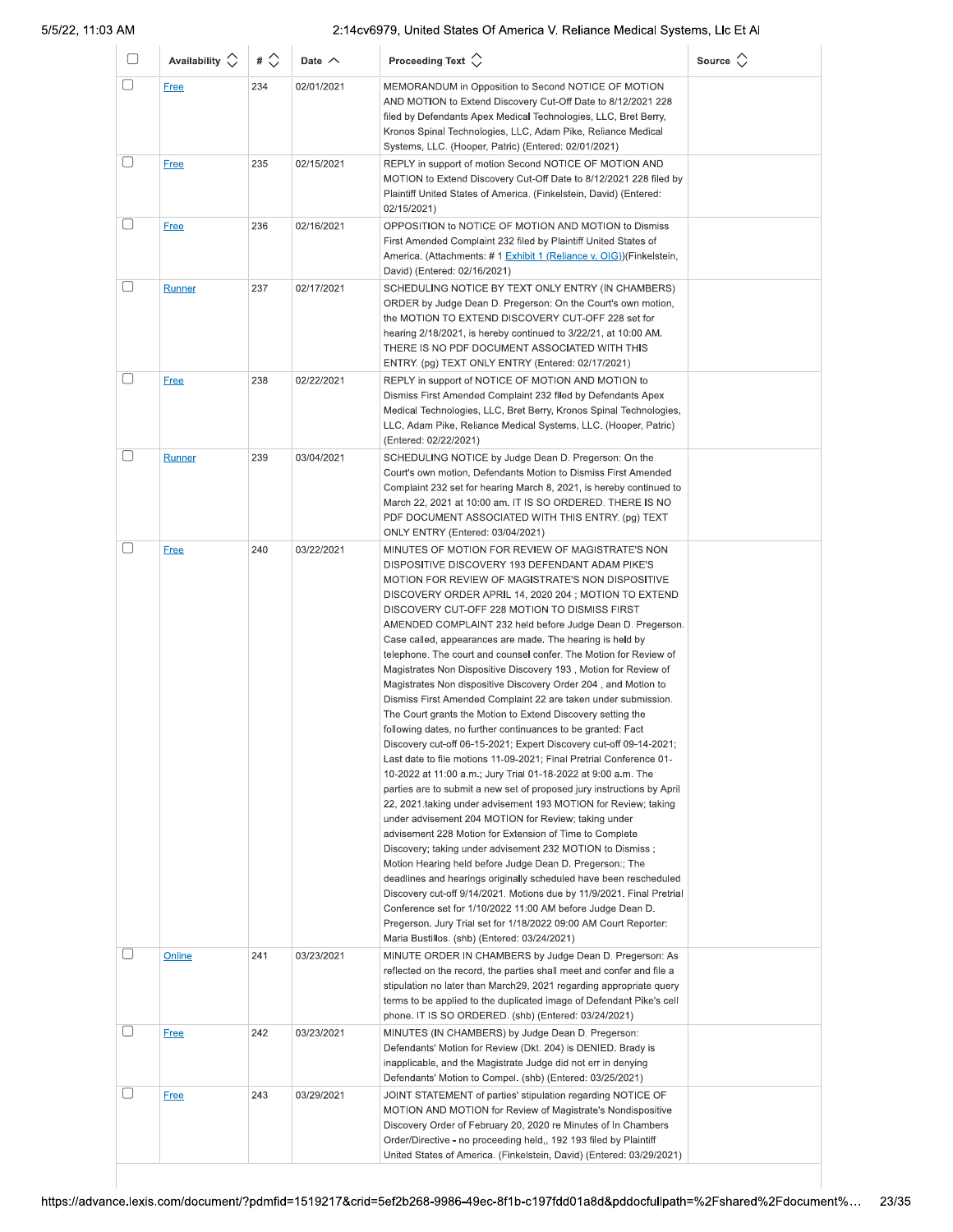| PROPOSED JURY INSTRUCTIONS (Annotated - Clean set) filed by<br>Plaintiff United States of America (Srinivas, Rohith) (Entered:<br>PROPOSED JURY INSTRUCTIONS (Annotated - Clean set) filed by<br>Defendants Apex Medical Technologies, LLC, Bret Berry, Kronos<br>Spinal Technologies, LLC, Adam Pike, Reliance Medical Systems,<br>APPLICATION to file document Exhibits 1, 2, 3, 4, 5, 6, 7, 8, 9, 12,<br>Defendants Apex Medical Technologies, LLC, Bret Berry, Kronos<br>Spinal Technologies, LLC, Adam Pike, Reliance Medical Systems,<br>LLC. (Attachments: #1 Proposed Order)(Hooper, Patric) (Entered:<br>SEALED DECLARATION IN SUPPORT OF APPLICATION to file<br>document Exhibits 1, 2, 3, 4, 5, 6, 7, 8, 9, 12, 19, 28, 30, 32, 34, 35,<br>Medical Technologies, LLC, Bret Berry, Kronos Spinal Technologies,<br>LLC, Adam Pike, Reliance Medical Systems, LLC. (Hooper, Patric)<br>DOCUMENTS UNDER SEAL by Judge Dean D. Pregerson granting<br>246 APPLICATION: IT IS HEREBY ORDERED THAT the Application<br>for Leave to File Documents Under Seal is GRANTED. Exhibits 1, 2, |
|--------------------------------------------------------------------------------------------------------------------------------------------------------------------------------------------------------------------------------------------------------------------------------------------------------------------------------------------------------------------------------------------------------------------------------------------------------------------------------------------------------------------------------------------------------------------------------------------------------------------------------------------------------------------------------------------------------------------------------------------------------------------------------------------------------------------------------------------------------------------------------------------------------------------------------------------------------------------------------------------------------------------------------------------------------------------------------------------|
|                                                                                                                                                                                                                                                                                                                                                                                                                                                                                                                                                                                                                                                                                                                                                                                                                                                                                                                                                                                                                                                                                            |
|                                                                                                                                                                                                                                                                                                                                                                                                                                                                                                                                                                                                                                                                                                                                                                                                                                                                                                                                                                                                                                                                                            |
|                                                                                                                                                                                                                                                                                                                                                                                                                                                                                                                                                                                                                                                                                                                                                                                                                                                                                                                                                                                                                                                                                            |
|                                                                                                                                                                                                                                                                                                                                                                                                                                                                                                                                                                                                                                                                                                                                                                                                                                                                                                                                                                                                                                                                                            |
| 3, 4, 5, 6, 7, 8, 9, 12, 19, 28, 30, 32, 34, 35, 36, and 39 in support of<br>the Reliance Defendants' Motion for Partial Summary Judgment, to<br>be filed on or about July 6, 2021, shall be filed under seal. (bm)                                                                                                                                                                                                                                                                                                                                                                                                                                                                                                                                                                                                                                                                                                                                                                                                                                                                        |
| NOTICE OF MOTION AND MOTION for Partial Summary Judgment<br>filed by Defendants Apex Medical Technologies, LLC, Bret Berry,<br>Kronos Spinal Technologies, LLC, Adam Pike, Reliance Medical<br>Systems, LLC. Motion set for hearing on 9/13/2021 at 10:00 AM<br>before Judge Dean D. Pregerson. (Attachments: # 1 Proposed                                                                                                                                                                                                                                                                                                                                                                                                                                                                                                                                                                                                                                                                                                                                                                 |
| MEMORANDUM in Support of NOTICE OF MOTION AND MOTION<br>Medical Technologies, LLC, Bret Berry, Kronos Spinal Technologies,<br>LLC, Adam Pike, Reliance Medical Systems, LLC. (Hooper, Patric)                                                                                                                                                                                                                                                                                                                                                                                                                                                                                                                                                                                                                                                                                                                                                                                                                                                                                              |
| DECLARATION of Patric Hooper in support of NOTICE OF MOTION<br>Defendants Apex Medical Technologies, LLC, Bret Berry, Kronos<br>Spinal Technologies, LLC, Adam Pike, Reliance Medical Systems,                                                                                                                                                                                                                                                                                                                                                                                                                                                                                                                                                                                                                                                                                                                                                                                                                                                                                             |
| DECLARATION of Bret Berry in support of NOTICE OF MOTION<br>Defendants Apex Medical Technologies, LLC, Bret Berry, Kronos<br>Spinal Technologies, LLC, Adam Pike, Reliance Medical Systems,                                                                                                                                                                                                                                                                                                                                                                                                                                                                                                                                                                                                                                                                                                                                                                                                                                                                                                |
| STATEMENT of Uncontroverted Facts and Conclusions of Law in<br>support of NOTICE OF MOTION AND MOTION for Partial Summary<br>Judgment 249 filed by Defendants Apex Medical Technologies, LLC,<br>Bret Berry, Kronos Spinal Technologies, LLC, Adam Pike, Reliance                                                                                                                                                                                                                                                                                                                                                                                                                                                                                                                                                                                                                                                                                                                                                                                                                          |
| Technologies, LLC, Bret Berry, Kronos Spinal Technologies, LLC,<br>Adam Pike, Reliance Medical Systems, LLC. (Attachments: #1<br>Exhibit 10, # 2 Exhibit 11, # 3 Exhibit 13, # 4 Exhibit 14, # 5 Exhibit<br>15, # 6 Exhibit 16, # 7 Exhibit 17, # 8 Exhibit 18, # 9 Exhibit 20, # 10<br>Exhibit 21, # 11 Exhibit 22, # 12 Exhibit 23, # 13 Exhibit 24, # 14<br>Exhibit 25, #15 Exhibit 26, #16 Exhibit 27: Pages 464-738, #17                                                                                                                                                                                                                                                                                                                                                                                                                                                                                                                                                                                                                                                              |
| Medical Systems, LLC. (Hooper, Patric) (Entered: 07/06/2021)                                                                                                                                                                                                                                                                                                                                                                                                                                                                                                                                                                                                                                                                                                                                                                                                                                                                                                                                                                                                                               |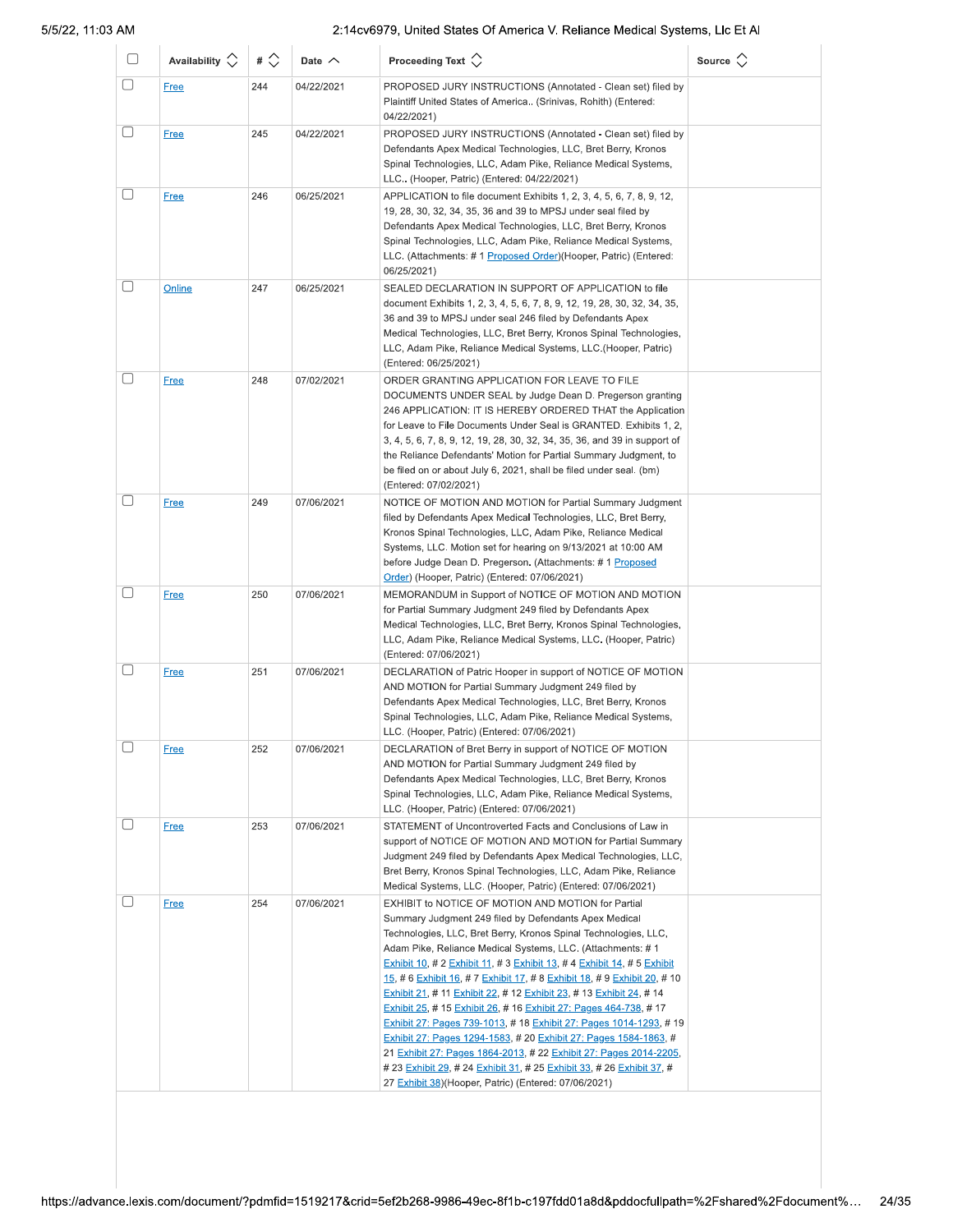| U                      | Availability $\Diamond$ | # $\Diamond$ | Date $\wedge$ | Proceeding Text $\left\langle \right\rangle$                                                                                                                                                                                                                                                                                                                                                                                                                                                                                                                                                                                                                                                                                                                                                                                                                                                                                                                                      | Source $\Diamond$ |
|------------------------|-------------------------|--------------|---------------|-----------------------------------------------------------------------------------------------------------------------------------------------------------------------------------------------------------------------------------------------------------------------------------------------------------------------------------------------------------------------------------------------------------------------------------------------------------------------------------------------------------------------------------------------------------------------------------------------------------------------------------------------------------------------------------------------------------------------------------------------------------------------------------------------------------------------------------------------------------------------------------------------------------------------------------------------------------------------------------|-------------------|
| □                      | Online                  | 255          | 07/06/2021    | SEALED DOCUMENT Exhibits 1, 2, 3, 4, 5, 6, 7, 8, 9, 12, 19, 28, 30,<br>32, 34, 35, 36 and 39 to MPSJ re NOTICE OF MOTION AND<br>MOTION for Partial Summary Judgment 249, Order on Motion for<br>Leave to File Document Under Seal, 248 filed by Defendants Apex<br>Medical Technologies, LLC, Bret Berry, Kronos Spinal Technologies,<br>LLC, Adam Pike, Reliance Medical Systems, LLC. (Attachments: # 1<br>Exhibit 1: Pages 1-110, # 2 Exhibit 1: Pages 111-219, # 3 Exhibit 2, #<br>4 Exhibit 3, # 5 Exhibit 4, # 6 Exhibit 5, # 7 Exhibit 6, # 8 Exhibit 7, #<br>9 Exhibit 8, # 10 Exhibit 9, # 11 Exhibit 12, # 12 Exhibit 19, # 13<br>Exhibit 28, # 14 Exhibit 30, # 15 Exhibit 32, # 16 Exhibit 34, # 17<br>Exhibit 35, # 18 Exhibit 36, # 19 Exhibit 39) (Hooper, Patric) (Entered:<br>07/06/2021)                                                                                                                                                                        |                   |
| $\left[ \quad \right]$ | <b>Free</b>             | 256          | 07/26/2021    | STIPULATION to Continue Trial and PTC from January 18, 2022<br>and January 10, 2022 to February 22, 2022 and February 14, 2022<br>filed by Defendants Apex Medical Technologies, LLC, Bret Berry,<br>Kronos Spinal Technologies, LLC, Adam Pike, Reliance Medical<br>Systems, LLC. (Attachments: # 1 Proposed Order) (Hooper, Patric)<br>(Entered: 07/26/2021)                                                                                                                                                                                                                                                                                                                                                                                                                                                                                                                                                                                                                    |                   |
|                        | <b>Free</b>             | 257          | 07/28/2021    | ORDER GRANTING STIPULATION TO CONTINUE TRIAL AND<br>PRETRIAL CONFERENCE DATES, 256 by Judge Dean D.<br>Pregerson: IT IS HEREBY ORDERED that Trial is continued to<br>February 22, 2022, at 9:00 a.m., and the Final Pretrial Conference is<br>continued to February 14, 2022, at 11:00 a.m. (shb) (Entered:<br>07/28/2021)                                                                                                                                                                                                                                                                                                                                                                                                                                                                                                                                                                                                                                                        |                   |
| $\Box$                 | <b>Free</b>             | 258          | 08/06/2021    | ORDER DENYING DEFENDANTS MOTION TO DISMISS FIRST<br>AMENDED COMPLAINT, 232 by Judge Dean D. Pregerson:<br>Defendants Motion to Dismiss is DENIED. IT IS SO ORDERED. See<br>order for details. (shb) (Entered: 08/06/2021)                                                                                                                                                                                                                                                                                                                                                                                                                                                                                                                                                                                                                                                                                                                                                         |                   |
| □                      | <b>Free</b>             | 259          | 08/12/2021    | ANSWER to Amended Complaint/Petition, 231 filed by Defendants<br>Apex Medical Technologies, LLC, Bret Berry, Kronos Spinal<br>Technologies, LLC, Adam Pike, Reliance Medical Systems, LLC.<br>(Hooper, Patric) (Entered: 08/12/2021)                                                                                                                                                                                                                                                                                                                                                                                                                                                                                                                                                                                                                                                                                                                                              |                   |
| $\Box$                 | <b>Free</b>             | 260          | 08/23/2021    | APPLICATION for Leave to file Second Motion for Partial Summary<br>Judgment filed by Defendants Bret Berry, Adam Pike. (Attachments:<br># 1 Memorandum, # 2 Declaration, # 3 Proposed Order) (Hooper,<br>Patric) (Entered: 08/23/2021)                                                                                                                                                                                                                                                                                                                                                                                                                                                                                                                                                                                                                                                                                                                                            |                   |
| $\Box$                 | <b>Free</b>             | 261          | 08/23/2021    | STATEMENT of GENUINE DISPUTES in response to NOTICE OF<br>MOTION AND MOTION for Partial Summary Judgment 249 filed by<br>Plaintiff United States of America. (Finkelstein, David) (Entered:<br>08/23/2021)                                                                                                                                                                                                                                                                                                                                                                                                                                                                                                                                                                                                                                                                                                                                                                        |                   |
| $\left[ \quad \right]$ | <b>Free</b>             | 262          | 08/23/2021    | OPPOSITION to NOTICE OF MOTION AND MOTION for Partial<br>Summary Judgment 249 filed by Plaintiff United States of America.<br>(Attachments: #1 Declaration of David Finkelstein, #2 Exhibit 1, #3<br>Exhibit 2, # 4 Exhibit 3, # 5 Exhibit 4, # 6 Exhibit 5, # 7 Exhibit 6, # 8<br>Exhibit 7, # 9 Exhibit 8, # 10 Exhibit 9, # 11 Exhibit 10, # 12 Exhibit<br>11, # 13 Exhibit 12, # 14 Exhibit 13, # 15 Exhibit 14, # 16 Exhibit 15,<br># 17 Exhibit 16, # 18 Exhibit 17, # 19 Exhibit 18, # 20 Exhibit 19, #<br>21 Exhibit 20, # 22 Exhibit 21, # 23 Exhibit 22, # 24 Exhibit 23, # 25<br>Exhibit 24, # 26 Exhibit 25, # 27 Exhibit 26, # 28 Exhibit 27, # 29<br>Exhibit 28, #30 Exhibit 29, #31 Exhibit 30, #32 Exhibit 31, #33<br>Exhibit 32, # 34 Exhibit 33, # 35 Exhibit 34, # 36 Exhibit 35, # 37<br>Exhibit 36, #38 Exhibit 37, #39 Exhibit 38, #40 Declaration of John<br>Hoffman, #41 Declaration of Ali Mesiwala, M.D.) (Finkelstein, David)<br>(Entered: 08/23/2021) |                   |
| $\Box$                 | <b>Free</b>             | 263          | 08/26/2021    | RESPONSE in opposition to re: APPLICATION for Leave to file<br>Second Motion for Partial Summary Judgment 260 filed by Plaintiff<br>United States of America. (Finkelstein, David) (Entered: 08/26/2021)                                                                                                                                                                                                                                                                                                                                                                                                                                                                                                                                                                                                                                                                                                                                                                          |                   |
| U                      | <b>Free</b>             | 264          | 08/30/2021    | REPLY in support of NOTICE OF MOTION AND MOTION for Partial<br>Summary Judgment 249 filed by Defendants Apex Medical<br>Technologies, LLC, Bret Berry, Kronos Spinal Technologies, LLC,<br>Adam Pike, Reliance Medical Systems, LLC. (Hooper, Patric)<br>(Entered: 08/30/2021)                                                                                                                                                                                                                                                                                                                                                                                                                                                                                                                                                                                                                                                                                                    |                   |
| □                      | <b>Free</b>             | 265          | 08/30/2021    | RESPONSE filed by Defendants Apex Medical Technologies, LLC,<br>Bret Berry, Kronos Spinal Technologies, LLC, Adam Pike, Reliance<br>Medical Systems, LLCto Statement (Motion related) 261 (Hooper,<br>Patric) (Entered: 08/30/2021)                                                                                                                                                                                                                                                                                                                                                                                                                                                                                                                                                                                                                                                                                                                                               |                   |
| $\Box$                 | <b>Free</b>             | 266          | 08/30/2021    | OBJECTIONS to Response in Opposition to Motion,,,, 262<br>Declaration of John Hoffman (ECF No. 262-40) filed by Defendants<br>Apex Medical Technologies, LLC, Bret Berry, Kronos Spinal<br>Technologies, LLC, Adam Pike, Reliance Medical Systems, LLC.<br>(Hooper, Patric) (Entered: 08/30/2021)                                                                                                                                                                                                                                                                                                                                                                                                                                                                                                                                                                                                                                                                                 |                   |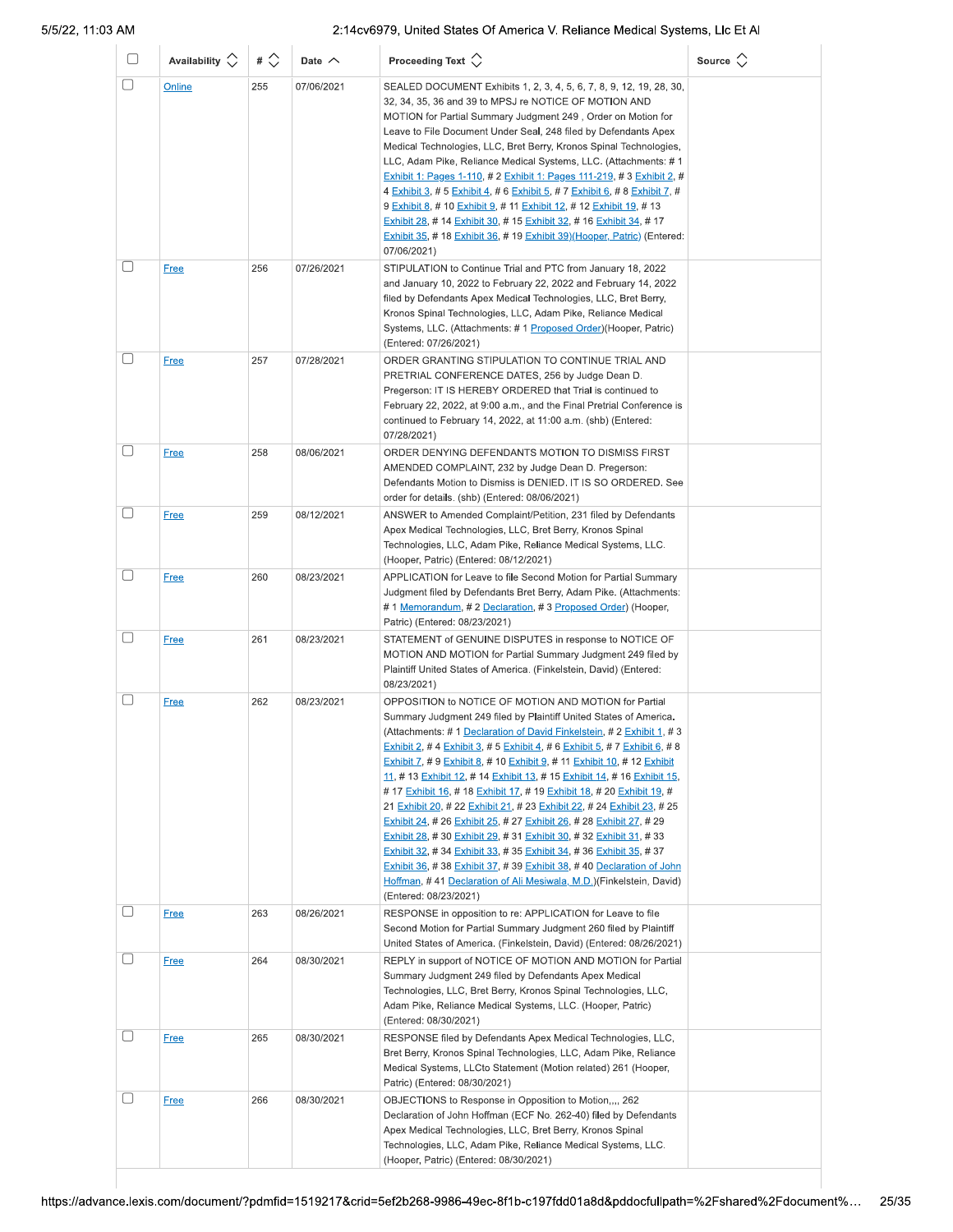| O      | Availability $\circlearrowright$ | # $\Diamond$ | Date $\wedge$ | Proceeding Text $\left\langle \right\rangle$                                                                                                                                                                                                                                                                                                                                                                 | Source $\Diamond$ |
|--------|----------------------------------|--------------|---------------|--------------------------------------------------------------------------------------------------------------------------------------------------------------------------------------------------------------------------------------------------------------------------------------------------------------------------------------------------------------------------------------------------------------|-------------------|
| □      | Free                             | 267          | 08/30/2021    | DECLARATION of Patric Hooper in support of NOTICE OF MOTION<br>AND MOTION for Partial Summary Judgment 249 filed by<br>Defendants Apex Medical Technologies, LLC, Bret Berry, Kronos<br>Spinal Technologies, LLC, Adam Pike, Reliance Medical Systems,<br>LLC. (Hooper, Patric) (Entered: 08/30/2021)                                                                                                        |                   |
| O      | <b>Free</b>                      | 268          | 09/03/2021    | ORDER GRANTING LEAVE OF COURT TO FILE SECOND<br>MOTION FOR PARTIAL SUMMARY JUDGMENT, 260 by Judge<br>Dean D. Pregerson: The Court hereby grants the application and<br>allows the filing of a second motion for partial summary judgment<br>within ten days of this order. IT IS SO ORDERED. (shb) (Entered:<br>09/03/2021)                                                                                  |                   |
|        | <b>Free</b>                      | 269          | 09/07/2021    | NOTICE OF MOTION AND MOTION for Partial Summary Judgment<br>as to Count V of the First Amended Complaint (Unjust Enrichment)<br>filed by Defendants Bret Berry, Adam Pike. Motion set for hearing on<br>10/18/2021 at 10:00 AM before Judge Dean D. Pregerson.<br>(Attachments: # 1 Proposed Order) (Hooper, Patric) (Entered:<br>09/07/2021)                                                                |                   |
| U      | <b>Free</b>                      | 270          | 09/07/2021    | MEMORANDUM in Support of NOTICE OF MOTION AND MOTION<br>for Partial Summary Judgment as to Count V of the First Amended<br>Complaint (Unjust Enrichment) 269 filed by Defendants Bret Berry,<br>Adam Pike. (Hooper, Patric) (Entered: 09/07/2021)                                                                                                                                                            |                   |
| $\Box$ | <b>Free</b>                      | 271          | 09/07/2021    | DECLARATION of Patric Hooper in support of NOTICE OF MOTION<br>AND MOTION for Partial Summary Judgment as to Count V of the<br>First Amended Complaint (Unjust Enrichment) 269 filed by<br>Defendants Bret Berry, Adam Pike. (Hooper, Patric) (Entered:<br>09/07/2021)                                                                                                                                       |                   |
| □      | <b>Free</b>                      | 272          | 09/07/2021    | DECLARATION of Bret Berry in support of NOTICE OF MOTION<br>AND MOTION for Partial Summary Judgment as to Count V of the<br>First Amended Complaint (Unjust Enrichment) 269 filed by<br>Defendants Bret Berry, Adam Pike. (Hooper, Patric) (Entered:<br>09/07/2021)                                                                                                                                          |                   |
| □      | <b>Free</b>                      | 273          | 09/07/2021    | STATEMENT of Uncontroverted Facts and Conclusions of Law in<br>support of NOTICE OF MOTION AND MOTION for Partial Summary<br>Judgment as to Count V of the First Amended Complaint (Unjust<br>Enrichment) 269 filed by Defendants Bret Berry, Adam Pike.<br>(Hooper, Patric) (Entered: 09/07/2021)                                                                                                           |                   |
| L      | Runner                           | 274          | 09/08/2021    | SCHEDULING NOTICE by Dean D. Pregerson. On the Courts own<br>motion, the MOTION FOR PARTIAL SUMMARY JUDGMENT 249<br>set for hearing 09/13/21 is continued to 10/18/2021 at 10:00 AM<br>before Judge Dean D. Pregerson. IT IS SO ORDERED. THERE IS<br>NO PDF DOCUMENT ASSOCIATED WITH THIS ENTRY. (pg)<br>TEXT ONLY ENTRY (Entered: 09/08/2021)                                                               |                   |
|        | <b>Free</b>                      | 275          | 09/24/2021    | Supplemental Authority Re: Proposed Jury Instructions filed by<br>Defendants Apex Medical Technologies, LLC, Bret Berry, Kronos<br>Spinal Technologies, LLC, Adam Pike, Reliance Medical Systems,<br>LLC (Hooper, Patric) (Entered: 09/24/2021)                                                                                                                                                              |                   |
|        | <b>Free</b>                      | 276          | 09/27/2021    | STATEMENT of GENUINE DISPUTES, in opposition to NOTICE OF<br>MOTION AND MOTION for Partial Summary Judgment as to Count<br>V of the First Amended Complaint (Unjust Enrichment) 269 filed by<br>Plaintiff United States of America. (Finkelstein, David) (Entered:<br>09/27/2021)                                                                                                                            |                   |
| □      | <b>Free</b>                      | 277          | 09/27/2021    | OPPOSITION to NOTICE OF MOTION AND MOTION for Partial<br>Summary Judgment as to Count V of the First Amended Complaint<br>(Unjust Enrichment) 269 filed by Plaintiff United States of America.<br>(Attachments: #1 Declaration, #2 Exhibit 1, #3 Exhibit 2, #4<br><b>Exhibit 3, # 5 Exhibit 4, # 6 Exhibit 5, # 7 Exhibit 6, # 8 Exhibit 7, # 9</b><br>Exhibit 8) (Finkelstein, David) (Entered: 09/27/2021) |                   |
| O      | <b>Free</b>                      | 278          | 10/01/2021    | REPLY in support of NOTICE OF MOTION AND MOTION for Partial<br>Summary Judgment as to Count V of the First Amended Complaint<br>(Unjust Enrichment) 269 filed by Defendants Bret Berry, Adam Pike.<br>(Hooper, Patric) (Entered: 10/01/2021)                                                                                                                                                                 |                   |
| $\Box$ | <b>Free</b>                      | 279          | 10/01/2021    | OBJECTIONS to Declaration of David Finkelstein (ECF No. 277-1)<br>and Exhibits thereto filed by Defendants Bret Berry, Adam Pike.<br>(Hooper, Patric) (Entered: 10/01/2021)                                                                                                                                                                                                                                  |                   |
|        | <b>Free</b>                      | 280          | 10/01/2021    | RESPONSE filed by Defendants Bret Berry, Adam Piketo Statement<br>(Motion related), 276 (Hooper, Patric) (Entered: 10/01/2021)                                                                                                                                                                                                                                                                               |                   |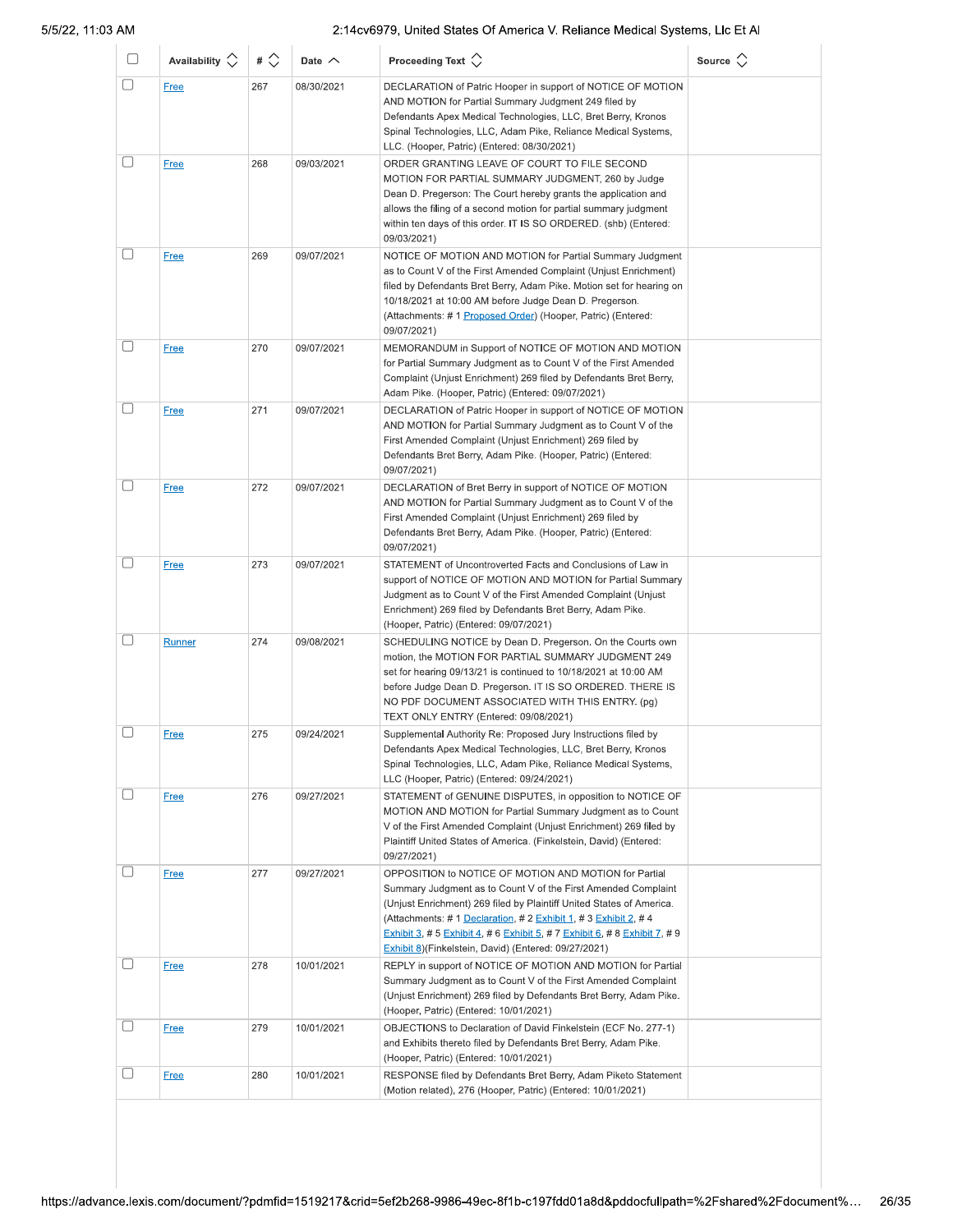| 0 | Availability $\circlearrowright$ | # $\Diamond$ | Date $\wedge$            | Proceeding Text $\bigcirc$                                                                                                                                                                                                                                                                                                                                                                                                                                                                                                                                                                                                                                                                                                                                                                                                                             | Source $\langle \rangle$ |
|---|----------------------------------|--------------|--------------------------|--------------------------------------------------------------------------------------------------------------------------------------------------------------------------------------------------------------------------------------------------------------------------------------------------------------------------------------------------------------------------------------------------------------------------------------------------------------------------------------------------------------------------------------------------------------------------------------------------------------------------------------------------------------------------------------------------------------------------------------------------------------------------------------------------------------------------------------------------------|--------------------------|
| □ | <b>Free</b>                      | 281          | 10/18/2021               | MINUTES OF Held by Conference Bridge - MOTION FOR PARTIAL<br>SUMMARY JUDGMENT 249 Held by Conference Bridge - MOTION<br>FOR PARTIAL SUMMARY JUDGMENT AS TO COUNT V OF THE<br>FIRST AMENDED COMPLAINT 269 Hearing held before Judge<br>Dean D. Pregerson: The motions are taken under submission. As<br>reflected on the record, two weeks after the Court issues its ruling<br>the parties shall meet and confer and file a joint statement setting<br>forth the amount of hours jointly agreed upon by each side. IT IS SO<br>ORDERED. Court Reporter: Maria Bustillos. (shb) (Entered:<br>10/19/2021)                                                                                                                                                                                                                                                |                          |
| □ | <b>Free</b>                      | 282          | 10/20/2021               | TRANSCRIPT ORDER as to Defendants Apex Medical<br>Technologies, LLC, Bret Berry, Kronos Spinal Technologies, LLC,<br>Adam Pike, Reliance Medical Systems, LLC for Court Reporter.<br>Court will contact Tia Reiss at treiss@health-law.com with further<br>instructions regarding this order. Transcript preparation will not begin<br>until payment has been satisfied with the court reporter. (Hooper,<br>Patric) (Entered: 10/20/2021)                                                                                                                                                                                                                                                                                                                                                                                                             |                          |
| □ | <b>Free</b>                      | 283          | 11/01/2021               | NOTICE OF MOTION AND MOTION for Partial Summary Judgment<br>as to volume and value of claims, and "materiality" of AKS filed by<br>plaintiff United States of America. Motion set for hearing on<br>12/6/2021 at 10:00 AM before Judge Dean D. Pregerson.<br>(Attachments: #1 Memorandum of law in support of motion, #2<br>Declaration of Mark Hogle, #3 Declaration of Ian Dew, #4 Exhibit 1<br>to Dew Declaration, #5 Declaration of David Finkelstein, #6 Exhibit<br><u>1, # 7 Exhibit 2, # 8 Exhibit 3, # 9 Exhibit 4, # 10 Exhibit 5, # 11</u><br>Exhibit 6, # 12 Exhibit 7, # 13 Exhibit 8, # 14 Exhibit 9, # 15 Exhibit<br>10, #16 Exhibit 11, #17 Exhibit 12, #18 Exhibit 13, #19 Exhibit 14<br><u>(redacted),</u> # 20 Exhibit 15 (redacted), # 21 Exhibit 16 (redacted), #<br>22 Proposed Order) (Finkelstein, David) (Entered: 11/01/2021) |                          |
| □ | <b>Free</b>                      | 284          | 11/01/2021               | STATEMENT of of Uncontroverted Facts in connection with NOTICE<br>OF MOTION AND MOTION for Partial Summary Judgment as to<br>volume and value of claims, and "materiality" of AKS 283 filed by<br>Plaintiff United States of America. (Finkelstein, David) (Entered:<br>11/01/2021)                                                                                                                                                                                                                                                                                                                                                                                                                                                                                                                                                                    |                          |
|   | <b>Free</b><br><b>Free</b>       | 285<br>286   | 11/01/2021<br>11/10/2021 | REQUEST for Leave to file Exhibits under Seal filed by plaintiff<br>United States of America. (Attachments: # 1 Proposed Order)<br>(Finkelstein, David) (Entered: 11/01/2021)<br>ORDER RE: DEFENDANTS' MOTIONS FOR PARTIAL SUMMARY<br>JUDGMENT 249 269 by Judge Dean D. Pregerson. For the reasons<br>stated above, the Reliance Defendants' motion for summary<br>judgment (Dkt. 249) is DENIED. Defendants Pike and Berry's<br>motion for summary judgment (Dkt. 269) as to the unjust enrichment<br>claim alleged in Count Five of the FAC is GRANTED. (lom) (Entered:<br>11/10/2021)                                                                                                                                                                                                                                                               |                          |
|   | <b>Free</b>                      | 287          | 11/15/2021               | MEMORANDUM in Opposition to NOTICE OF MOTION AND<br>MOTION for Partial Summary Judgment as to volume and value of<br>claims, and "materiality" of AKS 283 filed by Defendants Apex<br>Medical Technologies, LLC, Bret Berry, Kronos Spinal Technologies,<br>LLC, Adam Pike, Reliance Medical Systems, LLC. (Hooper, Patric)<br>(Entered: 11/15/2021)                                                                                                                                                                                                                                                                                                                                                                                                                                                                                                   |                          |
|   | <b>Free</b>                      | 288          | 11/15/2021               | DECLARATION of Patric Hooper in opposition to NOTICE OF<br>MOTION AND MOTION for Partial Summary Judgment as to volume<br>and value of claims, and "materiality" of AKS 283 filed by<br>Defendants Apex Medical Technologies, LLC, Bret Berry, Kronos<br>Spinal Technologies, LLC, Adam Pike, Reliance Medical Systems,<br>LLC. (Hooper, Patric) (Entered: 11/15/2021)                                                                                                                                                                                                                                                                                                                                                                                                                                                                                 |                          |
| □ | <b>Free</b>                      | 289          | 11/15/2021               | RESPONSE filed by Defendants Apex Medical Technologies, LLC,<br>Bret Berry, Kronos Spinal Technologies, LLC, Adam Pike, Reliance<br>Medical Systems, LLCto Statement (Motion related), 284 (Hooper,<br>Patric) (Entered: 11/15/2021)                                                                                                                                                                                                                                                                                                                                                                                                                                                                                                                                                                                                                   |                          |
| U | <b>Free</b>                      | 290          | 11/22/2021               | REPLY in support of NOTICE OF MOTION AND MOTION for Partial<br>Summary Judgment as to volume and value of claims, and<br>"materiality" of AKS 283 filed by Plaintiff United States of America.<br>(Finkelstein, David) (Entered: 11/22/2021)                                                                                                                                                                                                                                                                                                                                                                                                                                                                                                                                                                                                           |                          |
|   | Runner                           | 291          | 11/29/2021               | SCHEDULING NOTICE by Judge Dean D. Pregerson: On the<br>Courts own motion, Motion for Partial Summary Judgment 283 set<br>for hearing 12/6/21 is continued to 12/13/21 at 10:00 a.m. IT IS SO<br>ORDERED. THERE IS NO PDF DOCUMENT ASSOCIATED WITH<br>THIS ENTRY. (pg) TEXT ONLY ENTRY (Entered: 11/29/2021)                                                                                                                                                                                                                                                                                                                                                                                                                                                                                                                                           |                          |
|   | <b>Free</b>                      | 292          | 12/07/2021               | STATUS REPORT on estimated time for trial filed by Plaintiff United<br>States of America. (Finkelstein, David) (Entered: 12/07/2021)                                                                                                                                                                                                                                                                                                                                                                                                                                                                                                                                                                                                                                                                                                                   |                          |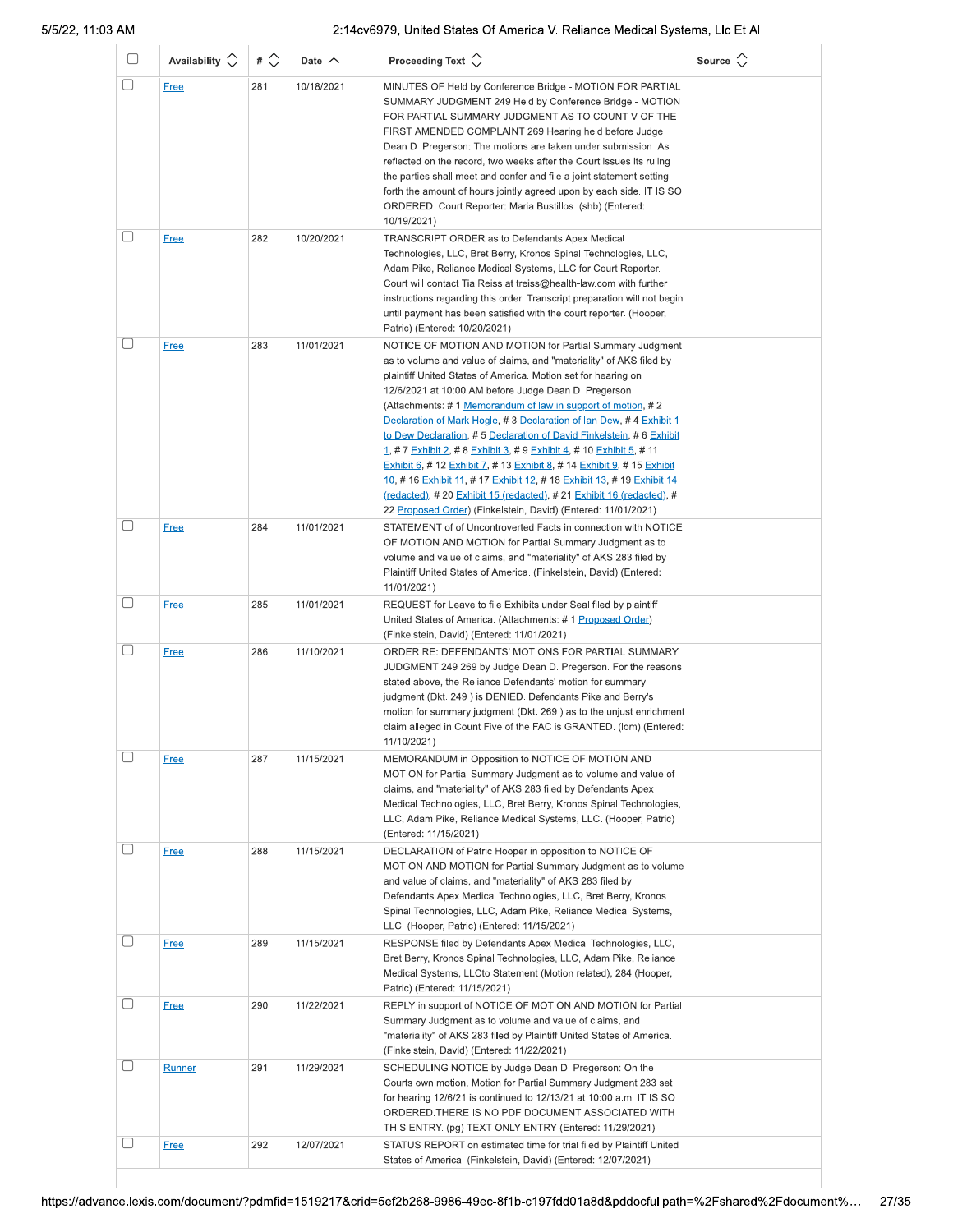| U      | Availability $\Diamond$ | # $\Diamond$ | Date $\wedge$ | Proceeding Text $\hat{\searrow}$                                                                                                                                                                                                                                                                                                                                                                                                                                                                                                                                                                                                                                       | Source $\Diamond$ |
|--------|-------------------------|--------------|---------------|------------------------------------------------------------------------------------------------------------------------------------------------------------------------------------------------------------------------------------------------------------------------------------------------------------------------------------------------------------------------------------------------------------------------------------------------------------------------------------------------------------------------------------------------------------------------------------------------------------------------------------------------------------------------|-------------------|
| □      | Free                    | 293          | 12/09/2021    | NOTICE of Appearance filed by attorney Bridget A Gordon on behalf<br>of Defendants Apex Medical Technologies, LLC, Bret Berry, Kronos<br>Spinal Technologies, LLC, Adam Pike, Reliance Medical Systems,<br>LLC (Attorney Bridget A Gordon added to party Apex Medical<br>Technologies, LLC(pty:dft), Attorney Bridget A Gordon added to<br>party Bret Berry(pty:dft), Attorney Bridget A Gordon added to party<br>Kronos Spinal Technologies, LLC(pty:dft), Attorney Bridget A Gordon<br>added to party Adam Pike(pty:dft), Attorney Bridget A Gordon added<br>to party Reliance Medical Systems, LLC(pty:dft))(Gordon, Bridget)<br>(Entered: 12/09/2021)              |                   |
| $[\ ]$ | <b>Free</b>             | 294          | 12/10/2021    | MINUTE ORDER IN CHAMBERS by Judge Dean D. Pregerson: re:<br>Order on Motion for Partial Summary Judgment, 286., ORDER<br>REOPENING CASE by Judge Dean D. Pregerson. (Made JS-5,<br>Case reopened) (shb) (Entered: 12/10/2021)                                                                                                                                                                                                                                                                                                                                                                                                                                          |                   |
|        | <b>Free</b>             | 295          | 12/13/2021    | MINUTES OF MOTION FOR PARTIAL SUMMARY JUDGMENT 283<br>(VIA TELEPHONE CONFERENCE BRIDGE) Hearing held before<br>Judge Dean D. Pregerson: Court and counsel confer as reflected on<br>the record. The matter is taken under submission. Court Reporter:<br>Maria Bustillos. (shb) (Entered: 12/13/2021)                                                                                                                                                                                                                                                                                                                                                                  |                   |
| □      | <b>Free</b>             | 296          | 12/14/2021    | Notice of Appearance or Withdrawal of Counsel: for attorney Robert<br>E Chandler counsel for Plaintiff United States of America. Filed by<br>Plaintiff United States. (Attorney Robert E Chandler added to party<br>United States of America(pty:pla))(Chandler, Robert) (Entered:<br>12/14/2021)                                                                                                                                                                                                                                                                                                                                                                      |                   |
|        | <b>Free</b>             | 297          | 12/17/2021    | EX PARTE APPLICATION to file document Motion in Limine No. 1<br>under seal filed by Defendants Apex Medical Technologies, LLC,<br>Bret Berry, Kronos Spinal Technologies, LLC, Adam Pike, Reliance<br>Medical Systems, LLC. (Attachments: # 1 Memorandum, # 2<br>Declaration, #3 Proposed Order)(Hooper, Patric) (Entered:<br>12/17/2021)                                                                                                                                                                                                                                                                                                                              |                   |
|        | Online                  | 298          | 12/17/2021    | SEALED DECLARATION IN SUPPORT OF EX PARTE<br>APPLICATION to file document Motion in Limine No. 1 under seal<br>297 filed by Defendants Apex Medical Technologies, LLC, Bret<br>Berry, Kronos Spinal Technologies, LLC, Adam Pike, Reliance<br>Medical Systems, LLC. (Attachments: #1 Unredacted Document<br>Motion in Limine No. 1, # 2 Unredacted Document Declaration of<br>Patric Hooper ISO Motion in Limine No. 1, #3 Unredacted<br>Document Exhibits A-P, #4 Unredacted Document Proposed Order)<br>(Hooper, Patric) (Entered: 12/17/2021)                                                                                                                       |                   |
|        | <b>Free</b>             | 299          | 12/20/2021    | OPPOSITION to EX PARTE APPLICATION to file document Motion<br>in Limine No. 1 under seal 297 filed by Plaintiff United States of<br>America. (Attachments: #1 Declaration of David Finkelstein, #2<br>Exhibit A, # 3 Exhibit B, # 4 Exhibit C, # 5 Exhibit D, # 6 Exhibit E)<br>(Finkelstein, David) (Entered: 12/20/2021)                                                                                                                                                                                                                                                                                                                                             |                   |
|        | <b>Free</b>             | 300          | 01/07/2022    | MINUTES (IN CHAMBERS) by Judge Dean D. Pregerson: The<br>Reliance Defendants' Ex Parte Application (Dkt. 297) is GRANTED,<br>in part, and DENIED, in part. The application is granted insofar as<br>the Reliance Defendants seek to file Motion in Limine No. 1 under<br>seal. The application is denied, however, to the extent it seeks to<br>shorten time to have the motion heard on January 24, 2022. The<br>government's opposition to the Reliance Defendants' Motion in<br>Limine No. 1 shall be filed on or before January 24, 2022. The<br>motion shall be heard on Monday, February 7, 2022. See order for<br>more information. (shb) (Entered: 01/07/2022) |                   |
|        | Online                  | 301          | 01/07/2022    | SEALED NOTICE OF MOTION AND MOTION in Limine No. 1 re<br>Order on Motion for Leave to File Document Under Seal,, 300 filed<br>by Defendants Apex Medical Technologies, LLC, Bret Berry, Kronos<br>Spinal Technologies, LLC, Adam Pike, Reliance Medical Systems,<br>LLC. Motion set for hearing on 2/7/2022 at 10:00 AM before Judge<br>Dean D. Pregerson. (Attachments: #1 Declaration of Patric Hooper,<br># 2 Exhibit A-P, # 3 Proposed Order)(Hooper, Patric) (Entered:<br>01/07/2022)                                                                                                                                                                             |                   |
|        | <b>Free</b>             | 302          | 01/10/2022    | NOTICE OF MOTION AND MOTION for Order for to Allow Present<br>Counsel to Examine Defendant Hoffman filed by Defendants Apex<br>Medical Technologies, LLC, Bret Berry, Kronos Spinal Technologies,<br>LLC, Adam Pike, Reliance Medical Systems, LLC. Motion set for<br>hearing on 2/7/2022 at 10:00 AM before Judge Dean D. Pregerson.<br>(Attachments: #1 Proposed Order) (Hooper, Patric) (Entered:<br>01/10/2022)                                                                                                                                                                                                                                                    |                   |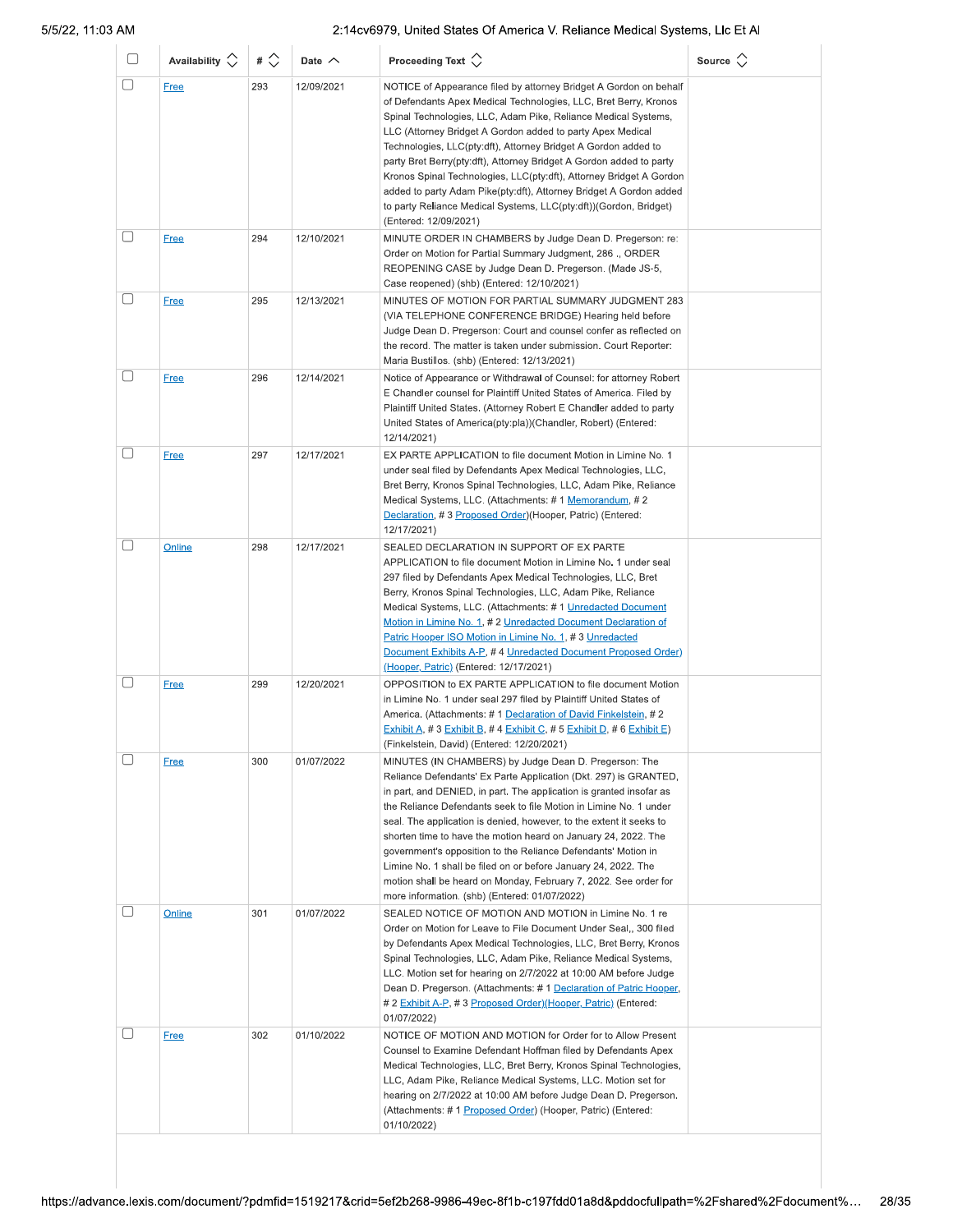| U        | Availability $\Diamond$ | # $\Diamond$ | Date $\wedge$ | Proceeding Text $\left\langle \right\rangle$                                                                                                                                                                                                                                                                                                                                                                                                                                                                                                                                        | Source $\Diamond$ |
|----------|-------------------------|--------------|---------------|-------------------------------------------------------------------------------------------------------------------------------------------------------------------------------------------------------------------------------------------------------------------------------------------------------------------------------------------------------------------------------------------------------------------------------------------------------------------------------------------------------------------------------------------------------------------------------------|-------------------|
| □        | <b>Free</b>             | 303          | 01/10/2022    | MEMORANDUM in Support of NOTICE OF MOTION AND MOTION<br>for Order for to Allow Present Counsel to Examine Defendant<br>Hoffman 302 filed by Defendants Apex Medical Technologies, LLC,<br>Bret Berry, Kronos Spinal Technologies, LLC, Adam Pike, Reliance<br>Medical Systems, LLC. (Hooper, Patric) (Entered: 01/10/2022)                                                                                                                                                                                                                                                          |                   |
|          | <b>Free</b>             | 304          | 01/10/2022    | DECLARATION of Patric Hooper in support of NOTICE OF MOTION<br>AND MOTION for Order for to Allow Present Counsel to Examine<br>Defendant Hoffman 302 filed by Defendants Apex Medical<br>Technologies, LLC, Bret Berry, Kronos Spinal Technologies, LLC,<br>Adam Pike, Reliance Medical Systems, LLC. (Hooper, Patric)<br>(Entered: 01/10/2022)                                                                                                                                                                                                                                     |                   |
|          | <b>Free</b>             | 305          | 01/24/2022    | PRETRIAL STIPULATION regarding Exhibits . (Attachments: #1<br>Exhibit A (Joint Statement or Uncontested Facts), # 2 Exhibit B<br>(Joint Statement of Contested Issues), #3 Exhibit C (Joint Exhibit<br>List), #4 Exhibit D (U.S. Separate Exhibit List), #5 Exhibit E<br>(Reliance Separate Exhibit List), # 6 Exhibit F (U.S. Witness List), #<br>7 Exhibit G (Reliance Witness List), #8 Exhibit H (U.S. Deposition<br>Designations), #9 Exhibit I (U.S. Proposed Verdict Form), #10<br>Exhibit J (Reliance Proposed Verdict Form)) (Finkelstein, David)<br>(Entered: 01/24/2022) |                   |
| □        | <b>Free</b>             | 306          | 01/24/2022    | Witness List filed by Defendants Apex Medical Technologies, LLC,<br>Bret Berry, Kronos Spinal Technologies, LLC, Adam Pike, Reliance<br>Medical Systems, LLC (Hooper, Patric) (Entered: 01/24/2022)                                                                                                                                                                                                                                                                                                                                                                                 |                   |
| □        | <b>Free</b>             | 307          | 01/24/2022    | Proposed Exhibit List filed by Defendants Apex Medical<br>Technologies, LLC, Bret Berry, Kronos Spinal Technologies, LLC,<br>Adam Pike, Reliance Medical Systems, LLC (Hooper, Patric)<br>(Entered: 01/24/2022)                                                                                                                                                                                                                                                                                                                                                                     |                   |
|          | <b>Free</b>             | 308          | 01/24/2022    | MEMORANDUM of CONTENTIONS of FACT and LAW filed by<br>Defendants Apex Medical Technologies, LLC, Bret Berry, Kronos<br>Spinal Technologies, LLC, Adam Pike, Reliance Medical Systems,<br>LLC. (Hooper, Patric) (Entered: 01/24/2022)                                                                                                                                                                                                                                                                                                                                                |                   |
|          | <b>Free</b>             | 309          | 01/24/2022    | PROPOSED JURY VERDICT filed by Defendants Apex Medical<br>Technologies, LLC, Bret Berry, Kronos Spinal Technologies, LLC,<br>Adam Pike, Reliance Medical Systems, LLC. (Hooper, Patric)<br>(Entered: 01/24/2022)                                                                                                                                                                                                                                                                                                                                                                    |                   |
| □        | <b>Free</b>             | 310          | 01/24/2022    | NOTICE OF MOTION AND MOTION IN LIMINE (#2) to Exclude<br>Evidence Unrelated to Medicare Bills at Issue filed by Defendants<br>Apex Medical Technologies, LLC, Bret Berry, Kronos Spinal<br>Technologies, LLC, Adam Pike, Reliance Medical Systems, LLC.<br>Motion set for hearing on 2/14/2022 at 11:00 AM before Judge Dean<br>D. Pregerson. (Attachments: # 1 Proposed Order) (Hooper, Patric)<br>(Entered: 01/24/2022)                                                                                                                                                           |                   |
| □        | <b>Free</b>             | 311          | 01/24/2022    | NOTICE OF MOTION AND MOTION IN LIMINE (#3) to Exclude<br>Proposed Witnesses G.D. and Kevin Reynolds filed by Defendants<br>Apex Medical Technologies, LLC, Bret Berry, Kronos Spinal<br>Technologies, LLC, Adam Pike, Reliance Medical Systems, LLC.<br>Motion set for hearing on 2/14/2022 at 11:00 AM before Judge Dean<br>D. Pregerson. (Attachments: # 1 Proposed Order)(Hooper, Patric)<br>(Entered: 01/24/2022)                                                                                                                                                               |                   |
| $[\ \ ]$ | <b>Free</b>             | 312          | 01/24/2022    | NOTICE OF MOTION AND MOTION IN LIMINE (#4) to Exclude<br>Plea Agreements of Aria Sabit, M.D. and John Hoffman filed by<br>Defendants Apex Medical Technologies, LLC, Bret Berry, Kronos<br>Spinal Technologies, LLC, Adam Pike, Reliance Medical Systems,<br>LLC. Motion set for hearing on 2/14/2022 at 11:00 AM before Judge<br>Dean D. Pregerson. (Attachments: # 1 Proposed Order) (Hooper,<br>Patric) (Entered: 01/24/2022)                                                                                                                                                    |                   |
| □        | <b>Free</b>             | 313          | 01/24/2022    | NOTICE OF MOTION AND MOTION IN LIMINE (#5) to Exclude OIG<br>Guidance filed by Defendants Apex Medical Technologies, LLC, Bret<br>Berry, Kronos Spinal Technologies, LLC, Adam Pike, Reliance<br>Medical Systems, LLC. Motion set for hearing on 2/14/2022 at 11:00<br>AM before Judge Dean D. Pregerson. (Attachments: # 1 Proposed<br>Order)(Hooper, Patric) (Entered: 01/24/2022)                                                                                                                                                                                                |                   |
|          | <u>Free</u>             | 314          | 01/24/2022    | APPLICATION for Leave to file Motion in Limine (#6) filed by<br>Defendants Apex Medical Technologies, LLC, Bret Berry, Kronos<br>Spinal Technologies, LLC, Adam Pike, Reliance Medical Systems,<br>LLC. Application set for hearing on 2/14/2022 at 11:00 AM before<br>Judge Dean D. Pregerson. (Attachments: # 1 Declaration, # 2<br>Proposed Order) (Hooper, Patric) (Entered: 01/24/2022)                                                                                                                                                                                        |                   |
|          | <b>Free</b>             | 315          | 01/24/2022    | OBJECTIONS to United States' Proposed Use of Deposition<br>Transcripts filed by Defendants Apex Medical Technologies, LLC,<br>Bret Berry, Kronos Spinal Technologies, LLC, Adam Pike, Reliance<br>Medical Systems, LLC. (Hooper, Patric) (Entered: 01/24/2022)                                                                                                                                                                                                                                                                                                                      |                   |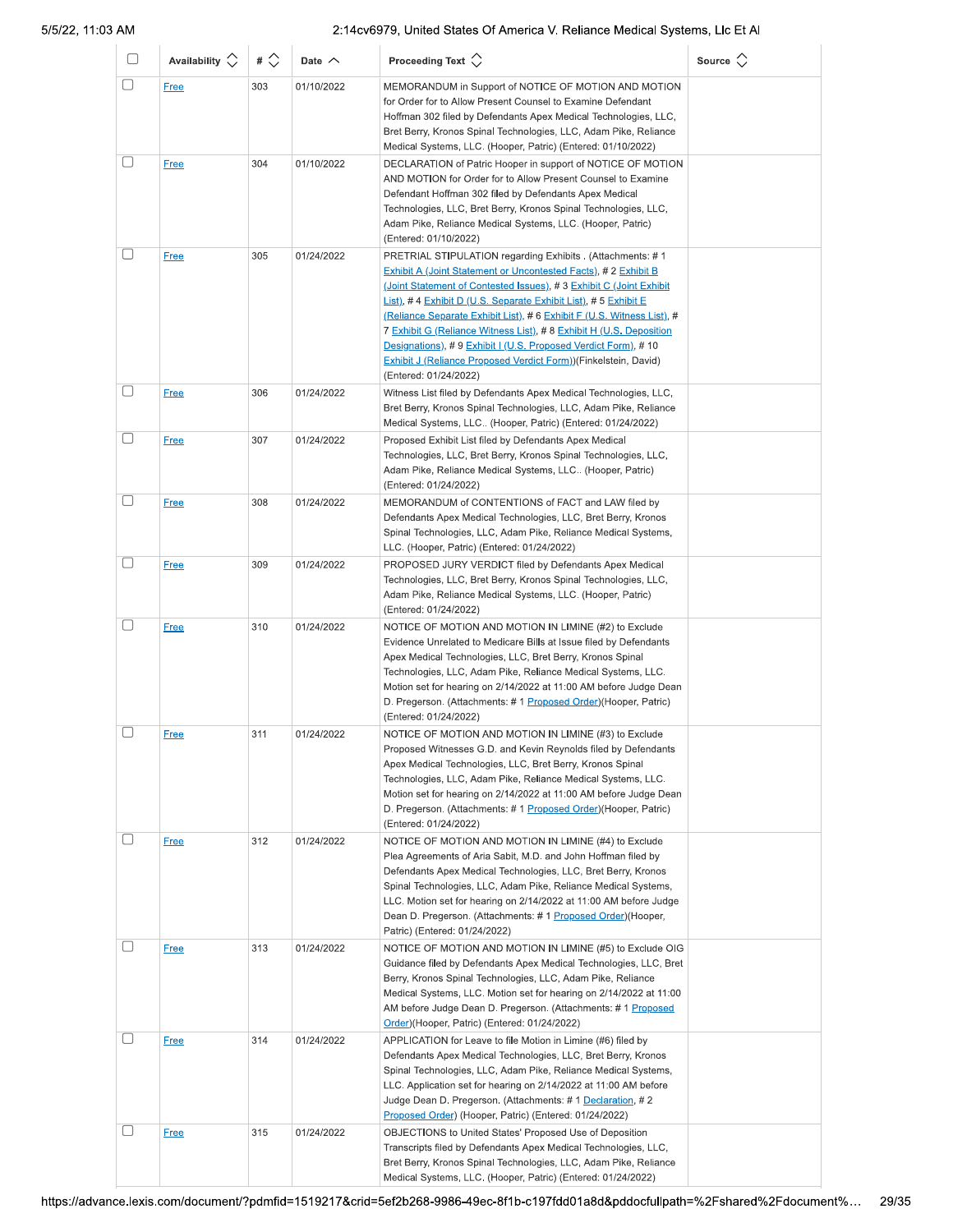| u        | Availability $\circlearrowright$ | # $\Diamond$ | Date $\wedge$ | Proceeding Text $\left\langle \right\rangle$                                                                                                                                                                                                                                                                                                                                                 | Source $\Diamond$ |
|----------|----------------------------------|--------------|---------------|----------------------------------------------------------------------------------------------------------------------------------------------------------------------------------------------------------------------------------------------------------------------------------------------------------------------------------------------------------------------------------------------|-------------------|
| □        | Free                             | 316          | 01/24/2022    | NOTICE OF MOTION AND MOTION IN LIMINE (#6) to Exclude<br>Daily Surgery Totals filed by Defendants Apex Medical Technologies,<br>LLC, Bret Berry, Kronos Spinal Technologies, LLC, Adam Pike,<br>Reliance Medical Systems, LLC. Motion set for hearing on 2/14/2022<br>at 11:00 AM before Judge Dean D. Pregerson. (Attachments: #1<br>Proposed Order) (Hooper, Patric) (Entered: 01/24/2022) |                   |
|          | <b>Free</b>                      | 317          | 01/24/2022    | OPPOSITION to EX PARTE APPLICATION to file document Motion<br>in Limine No. 1 under seal 297 filed by Plaintiff United States of<br>America. (Attachments: #1 Exhibit Exhibit 1 - Declaration of<br>Jonathan Baum)(Chandler, Robert) (Entered: 01/24/2022)                                                                                                                                   |                   |
| u        | <b>Free</b>                      | 318          | 01/24/2022    | NOTICE OF MOTION AND MOTION IN LIMINE (#2) to Bar<br>Refences to Treble Damages and Penalties filed by Plaintiff United<br>States of America. Motion set for hearing on 2/14/2022 at 10:00 AM<br>before Judge Dean D. Pregerson. (Chandler, Robert) (Entered:<br>01/24/2022)                                                                                                                 |                   |
|          | <b>Free</b>                      | 319          | 01/24/2022    | MEMORANDUM of CONTENTIONS of FACT and LAW filed by<br>Plaintiff United States of America. (Chandler, Robert) (Entered:<br>01/24/2022)                                                                                                                                                                                                                                                        |                   |
|          | <b>Free</b>                      | 320          | 01/24/2022    | OPPOSITION to NOTICE OF MOTION AND MOTION for Order for<br>to Allow Present Counsel to Examine Defendant Hoffman 302 filed<br>by Plaintiff United States of America. (Attachments: #1 Declaration<br>of David Finkelstein, # 2 Exhibit 1, # 3 Exhibit 2, # 4 Exhibit 3)<br>(Finkelstein, David) (Entered: 01/24/2022)                                                                        |                   |
|          | <b>Free</b>                      | 321          | 01/24/2022    | NOTICE OF MOTION AND MOTION IN LIMINE (1) to Restrict<br>testimony about the criminal investigation of the Reliance<br>Defendants filed by plaintiff United States of America. Motion set for<br>hearing on 2/14/2022 at 10:00 AM before Judge Dean D. Pregerson.<br>(Attachments: #1 Proposed Order) (Finkelstein, David) (Entered:<br>01/24/2022)                                          |                   |
| П        | <b>Free</b>                      | 322          | 01/25/2022    | REPLY in support of NOTICE OF MOTION AND MOTION for Order<br>for to Allow Present Counsel to Examine Defendant Hoffman 302<br>Objection to Untimely-Filed Opposition filed by Defendants Apex<br>Medical Technologies, LLC, Bret Berry, Kronos Spinal Technologies,<br>LLC, Adam Pike, Reliance Medical Systems, LLC. (Hooper, Patric)<br>(Entered: 01/25/2022)                              |                   |
|          | <b>Free</b>                      | 323          | 01/26/2022    | REPLY in support of SEALED NOTICE OF MOTION AND MOTION<br>in Limine No. 1 re Order on Motion for Leave to File Document<br>Under Seal,, 300 301 filed by Defendants Apex Medical<br>Technologies, LLC, Bret Berry, Kronos Spinal Technologies, LLC,<br>Adam Pike, Reliance Medical Systems, LLC. (Hooper, Patric)<br>(Entered: 01/26/2022)                                                   |                   |
|          | <b>Free</b>                      | 324          | 01/27/2022    | EX PARTE APPLICATION for Leave to file surreply filed by plaintiff<br>United States of America. (Attachments: # 1 Exhibit 1 (Surreply), # 2<br>Proposed Order) (Finkelstein, David) (Entered: 01/27/2022)                                                                                                                                                                                    |                   |
|          | <b>Free</b>                      | 325          | 01/31/2022    | MEMORANDUM in Opposition to MOTION IN LIMINE (1) to Restrict<br>testimony about the criminal investigation of the Reliance<br>Defendants 321 filed by Defendants Apex Medical Technologies,<br>LLC, Bret Berry, Kronos Spinal Technologies, LLC, Adam Pike,<br>Reliance Medical Systems, LLC. (Hooper, Patric) (Entered:<br>01/31/2022)                                                      |                   |
|          | <b>Free</b>                      | 326          | 01/31/2022    | MEMORANDUM in Opposition to MOTION IN LIMINE (#2) to Bar<br>Refences to Treble Damages and Penalties 318 filed by Defendants<br>Apex Medical Technologies, LLC, Bret Berry, Kronos Spinal<br>Technologies, LLC, Adam Pike, Reliance Medical Systems, LLC.<br>(Hooper, Patric) (Entered: 01/31/2022)                                                                                          |                   |
| $[\ \ ]$ | <b>Free</b>                      | 327          | 01/31/2022    | MEMORANDUM in Opposition to MOTION IN LIMINE (#4) to<br>Exclude Plea Agreements of Aria Sabit, M.D. and John Hoffman 312<br>filed by Plaintiff United States of America. (Finkelstein, David)<br>(Entered: 01/31/2022)                                                                                                                                                                       |                   |
|          | <b>Free</b>                      | 328          | 01/31/2022    | MEMORANDUM in Opposition to MOTION IN LIMINE (#5) to<br>Exclude OIG Guidance 313 filed by Plaintiff United States of<br>America. (Finkelstein, David) (Entered: 01/31/2022)                                                                                                                                                                                                                  |                   |
|          | <b>Free</b>                      | 329          | 01/31/2022    | MEMORANDUM in Opposition to MOTION IN LIMINE (#2) to<br>Exclude Evidence Unrelated to Medicare Bills at Issue 310 filed by<br>Plaintiff United States of America. (Chandler, Robert) (Entered:<br>01/31/2022)                                                                                                                                                                                |                   |
|          | <b>Free</b>                      | 330          | 01/31/2022    | MEMORANDUM in Opposition to MOTION IN LIMINE (#3) to<br>Exclude Proposed Witnesses G.D. and Kevin Reynolds 311 filed by<br>Plaintiff United States of America. (Chandler, Robert) (Entered:<br>01/31/2022)                                                                                                                                                                                   |                   |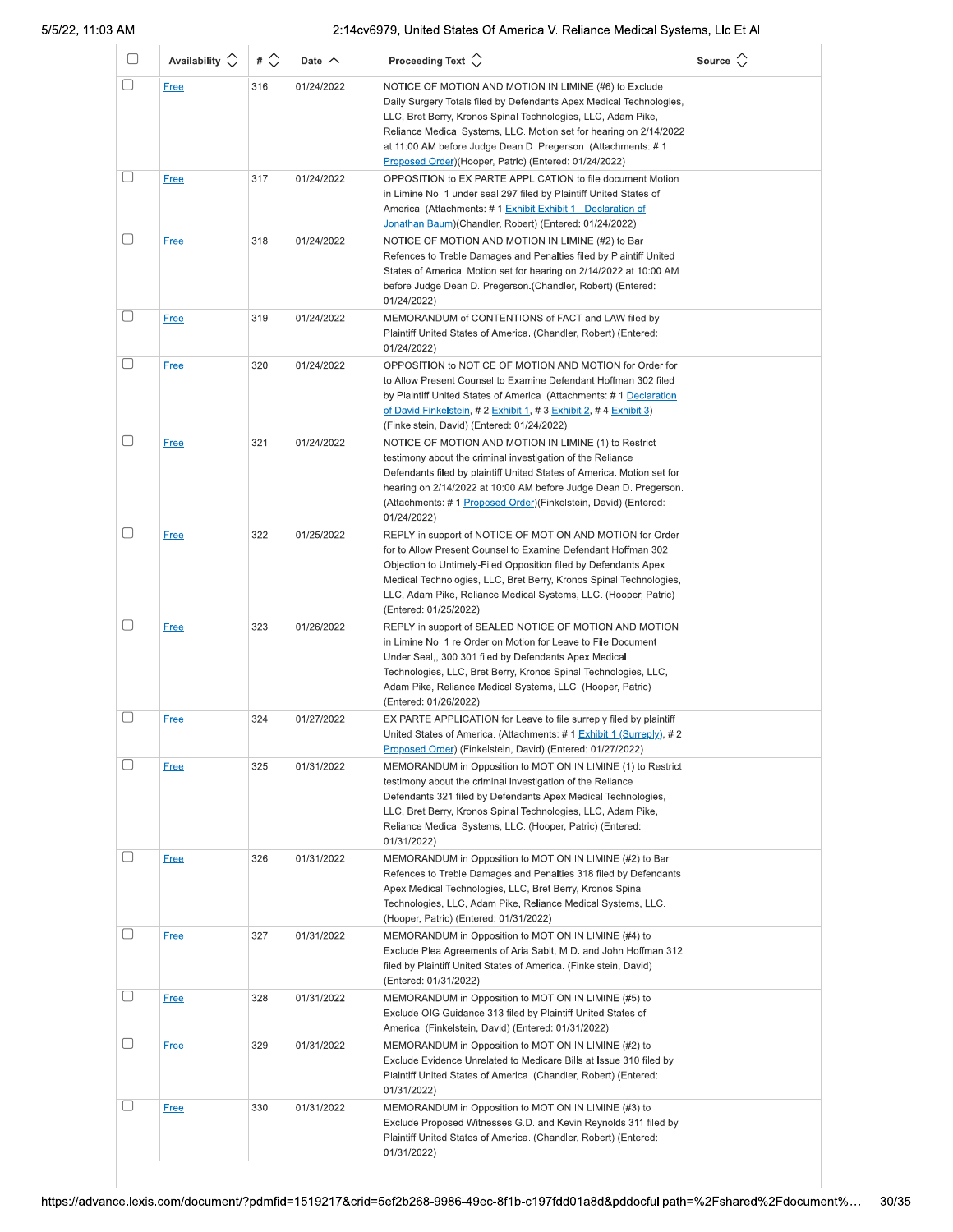| $\Box$   | Availability $\Diamond$    | $\#$ $\Diamond$ | Date $\wedge$            | Proceeding Text $\left\langle \right\rangle$                                                                                                                                                                                                                                                                                                                                                                                                                                                                    | Source $\Diamond$ |
|----------|----------------------------|-----------------|--------------------------|-----------------------------------------------------------------------------------------------------------------------------------------------------------------------------------------------------------------------------------------------------------------------------------------------------------------------------------------------------------------------------------------------------------------------------------------------------------------------------------------------------------------|-------------------|
| □        | <b>Free</b>                | 331             | 01/31/2022               | ORDER RE. EX PARTE APPLICATION TO FILE SURREPLY, 324<br>by Judge Dean D. Pregerson: IT IS HEREBY ORDERED that the<br>United States' surreply be filed. (shb) (Entered: 02/01/2022)                                                                                                                                                                                                                                                                                                                              |                   |
|          | <b>Free</b>                | 332             | 01/31/2022               | ORDER GRANTING RELIANCE DEFENDANTS APPLICATION<br>FOR LEAVE TO FILE SIX RATHER THAN FIVE MOTIONS IN<br>LIMINE 314, by Judge Dean D. Pregerson: The Court having<br>considered the Reliance defendants Application for Leave to File Six<br>Rather than Five Motions in Limine, and having found good cause<br>for doing so, HEREBY ORDERS, ADJUDGES AND DECREES<br>THAT the Reliance defendants shall be allowed to file six motions in<br>limine. (shb) (Entered: 02/01/2022)                                  |                   |
| U        | <b>Free</b>                | 333             | 02/07/2022               | PROPOSED JURY INSTRUCTIONS filed by Defendants Apex<br>Medical Technologies, LLC, Bret Berry, Kronos Spinal Technologies,<br>LLC, Adam Pike, Reliance Medical Systems, LLC (Hooper, Patric)<br>(Entered: 02/07/2022)                                                                                                                                                                                                                                                                                            |                   |
| □        | <b>Free</b>                | 334             | 02/07/2022               | REPLY in support of MOTION IN LIMINE (#2) to Exclude Evidence<br>Unrelated to Medicare Bills at Issue 310 filed by Defendants Apex<br>Medical Technologies, LLC, Bret Berry, Kronos Spinal Technologies,<br>LLC, Adam Pike, Reliance Medical Systems, LLC. (Hooper, Patric)<br>(Entered: 02/07/2022)                                                                                                                                                                                                            |                   |
| $\Box$   | <b>Free</b>                | 335             | 02/07/2022               | REPLY in support of MOTION IN LIMINE (#3) to Exclude Proposed<br>Witnesses G.D. and Kevin Reynolds 311 filed by Defendants Apex<br>Medical Technologies, LLC, Bret Berry, Kronos Spinal Technologies,<br>LLC, Adam Pike, Reliance Medical Systems, LLC. (Hooper, Patric)<br>(Entered: 02/07/2022)                                                                                                                                                                                                               |                   |
| □        | <b>Free</b><br><b>Free</b> | 336<br>337      | 02/07/2022<br>02/07/2022 | REPLY in support of MOTION IN LIMINE (#4) to Exclude Plea<br>Agreements of Aria Sabit, M.D. and John Hoffman 312 filed by<br>Defendants Apex Medical Technologies, LLC, Bret Berry, Kronos<br>Spinal Technologies, LLC, Adam Pike, Reliance Medical Systems,<br>LLC. (Hooper, Patric) (Entered: 02/07/2022)<br>REPLY in support of MOTION IN LIMINE (#5) to Exclude OIG<br>Guidance 313 filed by Defendants Apex Medical Technologies, LLC,<br>Bret Berry, Kronos Spinal Technologies, LLC, Adam Pike, Reliance |                   |
| ⊓        | <b>Free</b>                | 338             | 02/07/2022               | Medical Systems, LLC. (Attachments: # 1 Exhibit A-D) (Hooper,<br>Patric) (Entered: 02/07/2022)<br>MINUTES OF DEFENDANT'S MOTION IN LIMINE NO. 1 301                                                                                                                                                                                                                                                                                                                                                             |                   |
|          |                            |                 |                          | MOTION TO ALLOW PRESENT COUNSEL TO EXAMINE<br>DEFENDANT HOFFMAN 302 - By Telephone Hearing held before<br>Judge Dean D. Pregerson: Court hears oral argument and takes the<br>matter under submission. Court and counsel confer as reflected on<br>the record. The matter is taken under submission. The matter is<br>granted with an order to be issued hereafter. Court Reporter: Maria<br>Bustillos. (shb) (Entered: 02/07/2022)                                                                             |                   |
|          | <u>Free</u>                | 339             | 02/07/2022               | PROPOSED JURY INSTRUCTIONS filed by Plaintiff United States<br>of America (Chandler, Robert) (Entered: 02/07/2022)                                                                                                                                                                                                                                                                                                                                                                                              |                   |
|          | <b>Free</b>                | 340             | 02/07/2022               | PROPOSED JURY INSTRUCTIONS filed by Plaintiff United States<br>of America (Chandler, Robert) (Entered: 02/07/2022)                                                                                                                                                                                                                                                                                                                                                                                              |                   |
| $[\ \ ]$ | <b>Free</b>                | 341             | 02/08/2022               | TRANSCRIPT ORDER as to Defendants Apex Medical<br>Technologies, LLC, Bret Berry, Kronos Spinal Technologies, LLC,<br>Adam Pike, Reliance Medical Systems, LLC for Court Reporter.<br>Court will contact Tia Reiss at treiss@health-law.com with further<br>instructions regarding this order. Transcript preparation will not begin<br>until payment has been satisfied with the court reporter. (Hooper,<br>Patric) (Entered: 02/08/2022)                                                                      |                   |
| □        | <b>Free</b>                | 342             | 02/09/2022               | EX PARTE APPLICATION for Order for Disclosure of Specific<br>Documents Previously Filed Under Seal and In Camera filed by<br>Defendants Apex Medical Technologies, LLC, Bret Berry, Kronos<br>Spinal Technologies, LLC, Adam Pike, Reliance Medical Systems,<br>LLC. (Attachments: # 1 Proposed Order) (Hooper, Patric) (Entered:<br>02/09/2022)                                                                                                                                                                |                   |
| □        | <b>Free</b>                | 343             | 02/09/2022               | MEMORANDUM in Support of EX PARTE APPLICATION for Order<br>for Disclosure of Specific Documents Previously Filed Under Seal<br>and In Camera 342 filed by Defendants Apex Medical Technologies,<br>LLC, Bret Berry, Kronos Spinal Technologies, LLC, Adam Pike,<br>Reliance Medical Systems, LLC. (Hooper, Patric) (Entered:<br>02/09/2022)                                                                                                                                                                     |                   |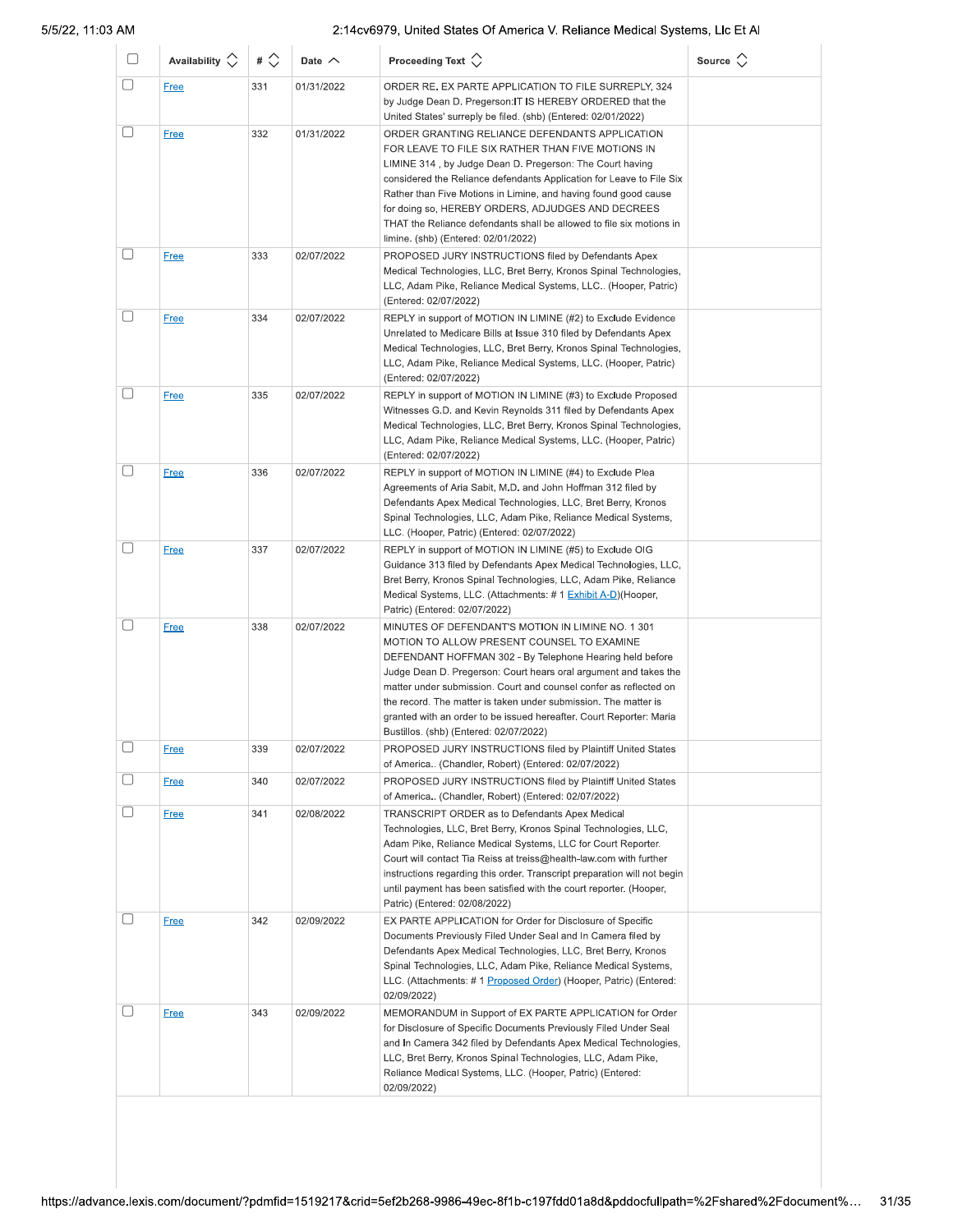| U | Availability $\Diamond$ | # $\Diamond$ | Date $\wedge$ | Proceeding Text $\left\langle \right\rangle$                                                                                                                                                                                                                                                                                                                                                                                                                                                                                                                                                                                                                                                                                                                                                                                                                                                                                                                                                                                                                                                                                                                                                                                                                                                                                                                                                                                                                                                                    | Source $\Diamond$ |
|---|-------------------------|--------------|---------------|-----------------------------------------------------------------------------------------------------------------------------------------------------------------------------------------------------------------------------------------------------------------------------------------------------------------------------------------------------------------------------------------------------------------------------------------------------------------------------------------------------------------------------------------------------------------------------------------------------------------------------------------------------------------------------------------------------------------------------------------------------------------------------------------------------------------------------------------------------------------------------------------------------------------------------------------------------------------------------------------------------------------------------------------------------------------------------------------------------------------------------------------------------------------------------------------------------------------------------------------------------------------------------------------------------------------------------------------------------------------------------------------------------------------------------------------------------------------------------------------------------------------|-------------------|
| O | <b>Free</b>             | 344          | 02/09/2022    | DECLARATION of Patric Hooper in support of EX PARTE<br>APPLICATION for Order for Disclosure of Specific Documents<br>Previously Filed Under Seal and In Camera 342 filed by Defendants<br>Apex Medical Technologies, LLC, Bret Berry, Kronos Spinal<br>Technologies, LLC, Adam Pike, Reliance Medical Systems, LLC.<br>(Hooper, Patric) (Entered: 02/09/2022)                                                                                                                                                                                                                                                                                                                                                                                                                                                                                                                                                                                                                                                                                                                                                                                                                                                                                                                                                                                                                                                                                                                                                   |                   |
| u | <b>Free</b>             | 345          | 02/10/2022    | Joint STIPULATION to Continue Trial from February 22, 2022 to<br>April 12, 2022 filed by Plaintiff United States of America.<br>(Attachments: #1 Proposed Order)(Chandler, Robert) (Entered:<br>02/10/2022)                                                                                                                                                                                                                                                                                                                                                                                                                                                                                                                                                                                                                                                                                                                                                                                                                                                                                                                                                                                                                                                                                                                                                                                                                                                                                                     |                   |
| U | <b>Free</b>             | 346          | 02/14/2022    | PROPOSED JURY INSTRUCTIONS United States of America<br>(Chandler, Robert) (Entered: 02/14/2022)                                                                                                                                                                                                                                                                                                                                                                                                                                                                                                                                                                                                                                                                                                                                                                                                                                                                                                                                                                                                                                                                                                                                                                                                                                                                                                                                                                                                                 |                   |
| O | <b>Free</b>             | 347          | 02/14/2022    | PROPOSED JURY INSTRUCTIONS filed by Plaintiff United States<br>of America (Attachments: # 1 Exhibit)(Chandler, Robert) (Entered:<br>02/14/2022)                                                                                                                                                                                                                                                                                                                                                                                                                                                                                                                                                                                                                                                                                                                                                                                                                                                                                                                                                                                                                                                                                                                                                                                                                                                                                                                                                                 |                   |
| U | <b>Free</b>             | 348          | 02/14/2022    | TRANSCRIPT ORDER as to Defendants Apex Medical<br>Technologies, LLC, Bret Berry, Kronos Spinal Technologies, LLC,<br>Adam Pike, Reliance Medical Systems, LLC for Court Reporter.<br>Court will contact Tia Reiss at treiss@health-law.com with further<br>instructions regarding this order. Transcript preparation will not begin<br>until payment has been satisfied with the court reporter. (Hooper,<br>Patric) (Entered: 02/14/2022)                                                                                                                                                                                                                                                                                                                                                                                                                                                                                                                                                                                                                                                                                                                                                                                                                                                                                                                                                                                                                                                                      |                   |
| u | <b>Free</b>             | 349          | 02/14/2022    | MINUTES OF FURTHER FINAL PRETRIAL CONFERENCE<br>DEFENDANT MOTION IN LIMINE (2) TO EXCLUDE EVIDENCE<br>UNRELATED TO MEDICARE BILLS AT ISSUE 310 ; DEFENDANT<br>MOTION IN LIMINE (3) TO EXCLUDE PROPOSED WITNESSES<br>G.D. AND KEVIN REYNOLDS 311; DEFENDANT MOTINO IN<br>LIMINE (4) TO EXCLUDE PLEA AGREEMENTS OF ARIA SABIT,<br>M.D. AND JOHN HOFFMAN 312; DEFENDANT MOTION IN<br>LIMINE (5) TO EXCLUDE OIG GUIDANCE 313; DEFENDANT<br>MOTION IN LIMINE (6) TO EXCLUDE DAILY SURGERY TOTALS<br>316 ; PLAINTIFF MOTION IN LIMINE (2) TO BAR REFERENCES<br>TO TREBLE DAMAGES AND PENALTIES 318; PLAINTIFF<br>MOTION IN LIMINE (1) TO RESTRICT TESTIMONY ABOUT THE<br>CRIMINAL INVESTIGATION OF THE RELIANCE DEFENDANTS<br>[321]: The final pretrial conference is held. The Court states its<br>tentative views on the motions in limine. Counsel address the Court.<br>The Court and counsel confer about Defendants Ex Parte<br>Application (Dkt. 342). Counsel address the Court. The Court issues<br>the following briefing schedule: the governments opposition is due<br>no later then February 28, 2022. Any Reply due by March 7, 2022. In<br>light of the current COVID-19 jury trial restrictions and the stipulation<br>of the parties (Dkt.345), trial is continued to May 3, 2022 at 8:30 a.m.<br>The Court sets a further Pretrial Conference for April 18, 2022 at<br>10:00 a.m. IT IS SO ORDERED. See order for more information.<br>Court Reporter: Maria Bustillos. (shb) (Entered: 02/17/2022) |                   |
|   | <b>Free</b>             | 350          | 02/22/2022    | ORDER RE: GOVERNMENTS MOTION FOR PARTIAL SUMMARY<br>JUDGMENT by Judge Dean D. Pregerson: The governments Motion<br>for Partial Summary Judgment is GRANTED, in substantial part. The<br>motion is granted with respect to the number of surgeries performed<br>by Drs. Mesiwala, Thaiyananthan, Sabit, and Xie and the number<br>anddollar amount of Medicare claims related thereto. Whether any or<br>all of those doctors was a physician-investor, however, presents a<br>triable issue. The motion is also granted with respect to materiality,<br>as violations of the Anti-Kickback Statute are material for purposes<br>of the False Claims Act as a matter of law. (shb) (Entered:<br>02/22/2022)                                                                                                                                                                                                                                                                                                                                                                                                                                                                                                                                                                                                                                                                                                                                                                                                      |                   |
|   | <b>Free</b>             | 351          | 02/28/2022    | OPPOSITION to EX PARTE APPLICATION for Order for Disclosure<br>of Specific Documents Previously Filed Under Seal and In Camera<br>342 filed by Plaintiff United States of America. (Attachments: #1<br>Declaration of Niall M. O'Donnell) (Finkelstein, David) (Entered:<br>02/28/2022)                                                                                                                                                                                                                                                                                                                                                                                                                                                                                                                                                                                                                                                                                                                                                                                                                                                                                                                                                                                                                                                                                                                                                                                                                         |                   |
| O | <b>Free</b>             | 352          | 02/28/2022    | Notice of Withdrawal of Motion for Order, 342 filed by Defendants<br>Apex Medical Technologies, LLC, Bret Berry, Kronos Spinal<br>Technologies, LLC, Adam Pike, Reliance Medical Systems, LLC.<br>(Hooper, Patric) (Entered: 02/28/2022)                                                                                                                                                                                                                                                                                                                                                                                                                                                                                                                                                                                                                                                                                                                                                                                                                                                                                                                                                                                                                                                                                                                                                                                                                                                                        |                   |
|   | <b>Free</b>             | 353          | 03/02/2022    | AMENDED Exhibit List filed by Defendants Apex Medical<br>Technologies, LLC, Bret Berry, Kronos Spinal Technologies, LLC,<br>Adam Pike, Reliance Medical Systems, LLC (Hooper, Patric)<br>(Entered: 03/02/2022)                                                                                                                                                                                                                                                                                                                                                                                                                                                                                                                                                                                                                                                                                                                                                                                                                                                                                                                                                                                                                                                                                                                                                                                                                                                                                                  |                   |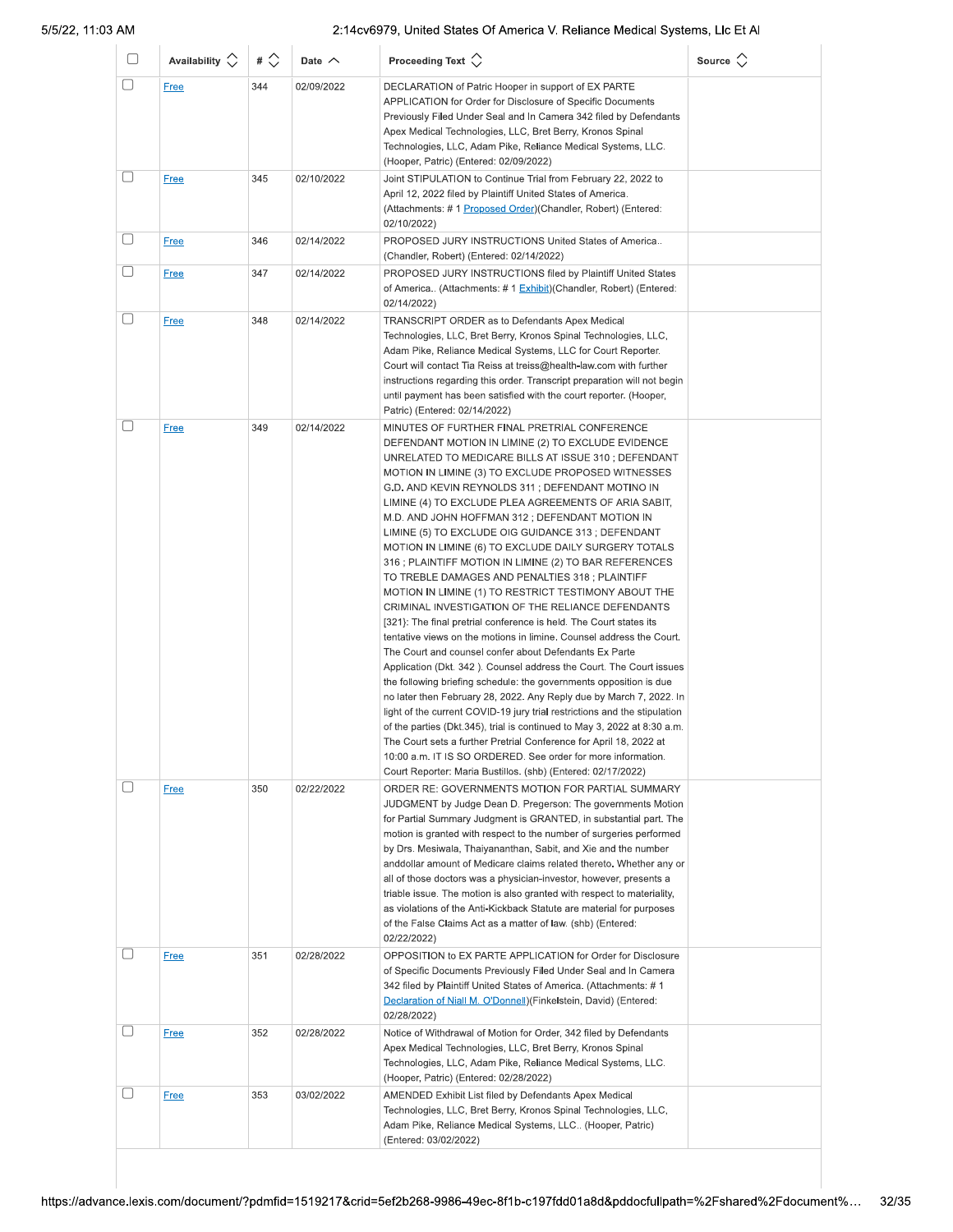| U         | Availability $\circlearrowright$ | # $\Diamond$ | Date $\wedge$ | Proceeding Text $\left\langle \right\rangle$                                                                                                                                                                                                                                                                                                                                                                                                                                                                                                                             | Source $\Diamond$ |
|-----------|----------------------------------|--------------|---------------|--------------------------------------------------------------------------------------------------------------------------------------------------------------------------------------------------------------------------------------------------------------------------------------------------------------------------------------------------------------------------------------------------------------------------------------------------------------------------------------------------------------------------------------------------------------------------|-------------------|
| O         | <b>Free</b>                      | 354          | 03/16/2022    | PROPOSED JURY INSTRUCTIONS filed by Defendants Apex<br>Medical Technologies, LLC, Bret Berry, Kronos Spinal Technologies,<br>LLC, Adam Pike, Reliance Medical Systems, LLC (Hooper, Patric)<br>(Entered: 03/16/2022)                                                                                                                                                                                                                                                                                                                                                     |                   |
| $[\quad]$ | <b>Free</b>                      | 355          | 04/06/2022    | STATUS REPORT regarding discovery filed by Plaintiff United States<br>of America. (Finkelstein, David) (Entered: 04/06/2022)                                                                                                                                                                                                                                                                                                                                                                                                                                             |                   |
| $[ \ \ ]$ | <b>Free</b>                      | 356          | 04/07/2022    | RESPONSE filed by Defendants Apex Medical Technologies, LLC,<br>Bret Berry, Kronos Spinal Technologies, LLC, Adam Pike, Reliance<br>Medical Systems, LLCto Status Report 355 (Hooper, Patric)<br>(Entered: 04/07/2022)                                                                                                                                                                                                                                                                                                                                                   |                   |
|           | <b>Free</b>                      | 357          | 04/11/2022    | PROPOSED JURY INSTRUCTIONS filed by Plaintiff United States<br>of America (Chandler, Robert) (Entered: 04/11/2022)                                                                                                                                                                                                                                                                                                                                                                                                                                                       |                   |
|           | <b>Free</b>                      | 358          | 04/11/2022    | PROPOSED JURY INSTRUCTIONS filed by Plaintiff United States<br>of America (Chandler, Robert) (Entered: 04/11/2022)                                                                                                                                                                                                                                                                                                                                                                                                                                                       |                   |
|           | <b>Free</b>                      | 359          | 04/12/2022    | STATUS REPORT and Request for Sanctions/Remedies Due to the<br>United States Misfeasance or Malfeasance filed by Defendant<br>Reliance Medical Systems, LLC. (Hooper, Patric) (Entered:<br>04/12/2022)                                                                                                                                                                                                                                                                                                                                                                   |                   |
| $[\ ]$    | <b>Free</b>                      | 360          | 04/14/2022    | Second Amended Separate Exhibit List filed by Defendants Apex<br>Medical Technologies, LLC, Bret Berry, Kronos Spinal Technologies,<br>LLC, Adam Pike, Reliance Medical Systems, LLC (Hooper, Patric)<br>(Entered: 04/14/2022)                                                                                                                                                                                                                                                                                                                                           |                   |
| ⊓         | <b>Free</b>                      | 361          | 04/14/2022    | STATUS REPORT (Joint) filed by Plaintiff United States of America.<br>(Attachments: # 1 Exhibit Exhibit A - Form Habeas Writ, # 2 Exhibit<br>Exhibit B - Stipulation)(Chandler, Robert) (Entered: 04/14/2022)                                                                                                                                                                                                                                                                                                                                                            |                   |
| □         | <b>Free</b>                      | 362          | 04/15/2022    | STATUS REPORT regarding discovery filed by Plaintiff United States<br>of America. (Attachments: # 1 Exhibit A (index of documents), # 2<br>Exhibit B (Sample Interview Report 1), #3 Exhibit C (Sample<br>Interview Report 2))(Finkelstein, David) (Entered: 04/15/2022)                                                                                                                                                                                                                                                                                                 |                   |
|           | Free                             | 363          | 04/15/2022    | RESPONSE filed by Defendants Apex Medical Technologies, LLC,<br>Bret Berry, Kronos Spinal Technologies, LLC, Adam Pike, Reliance<br>Medical Systems, LLCto Status Report, 362 (Hooper, Patric)<br>(Entered: 04/15/2022)                                                                                                                                                                                                                                                                                                                                                  |                   |
| □         | <b>Free</b>                      | 364          | 04/16/2022    | STATUS REPORT Re: United States' Production/Withholding filed<br>by Defendants Apex Medical Technologies, LLC, Bret Berry, Kronos<br>Spinal Technologies, LLC, Adam Pike, Reliance Medical Systems,<br>LLC. (Hooper, Patric) (Entered: 04/16/2022)                                                                                                                                                                                                                                                                                                                       |                   |
| $\Box$    | <b>Free</b>                      | 365          | 04/17/2022    | Joint STIPULATION to Dismiss defendant John Hoffmann filed by<br>plaintiff United States of America. (Attachments: #1 Exhibit A<br><u>(Hoffman Settlement Agreement),</u> # 2 Exhibit B (Hoffman<br>Declaration), #3 Proposed Order)(Finkelstein, David) (Entered:<br>04/17/2022)                                                                                                                                                                                                                                                                                        |                   |
| $\Box$    | <b>Free</b>                      | 366          | 04/18/2022    | MINUTES OF (Telephone) Further Final Pretrial Conference held<br>before Judge Dean D. Pregerson: Case called. Counsel state their<br>appearance. For reasons stated on the record, the request for<br>sanctions is denied. The Court and counsel discuss the upcoming<br>trial set for May 3, 2022. The Court informs the parties that due to<br>the restrictions produced by COVID-19 courtroom availability has yet<br>tobe confirmed by the Chief Judge, the parties will be notified<br>accordingly. Court Reporter: Maria Bustillos. (shb) (Entered:<br>04/18/2022) |                   |
| □         | <b>Free</b>                      | 367          | 04/20/2022    | APPLICATION for Writ of Habeas Corpus ad Testificandum as to<br>Aria Sabit filed by Plaintiff United States of America. Application set<br>for hearing on 4/25/2022 at 10:00 AM before Judge Dean D.<br>Pregerson. (Attachments: #1 Proposed Order, #2 Writ of Habeas<br>Corpus) (Chandler, Robert) (Entered: 04/20/2022)                                                                                                                                                                                                                                                |                   |
| $\Box$    | <b>Free</b>                      | 368          | 04/20/2022    | ORDER RE. DISMISSAL OF CLAIMS AGAINST JOHN HOFFMAN,<br>365 by Judge Dean D. Pregerson: IT IS HEREBY ORDERED THAT<br>counts I through IV of the Amended Complaint are dismissed only as<br>to John Hoffman. IT IS SO ORDERED. (shb) (Entered: 04/20/2022)                                                                                                                                                                                                                                                                                                                 |                   |
| □         | <u>Free</u>                      | 369          | 04/20/2022    | ORDER by Judge Dean D. Pregerson: GRANTING 367<br>APPLICATION for Writ of Habeas Corpus ad Testificandum for Aria<br>Sabit to testify on 5/3/2022 at 9:00 a.m. before Judge Dean D.<br>Pregerson (shb) Modified on 4/20/2022 (shb). (Entered: 04/20/2022)                                                                                                                                                                                                                                                                                                                |                   |
| u         | <b>Free</b>                      | 370          | 04/20/2022    | Writ of Habeas Corpus ad Testificandum Issued as to Aria Sabit.<br>(shb) (Entered: 04/20/2022)                                                                                                                                                                                                                                                                                                                                                                                                                                                                           |                   |
|           | <b>Free</b>                      | 371          | 04/21/2022    | Supplemental Authority Re: Jury Instruction on Deliberate Ignorance<br>filed by Defendants Apex Medical Technologies, LLC, Bret Berry,<br>Kronos Spinal Technologies, LLC, Adam Pike, Reliance Medical<br>Systems, LLC (Hooper, Patric) (Entered: 04/21/2022)                                                                                                                                                                                                                                                                                                            |                   |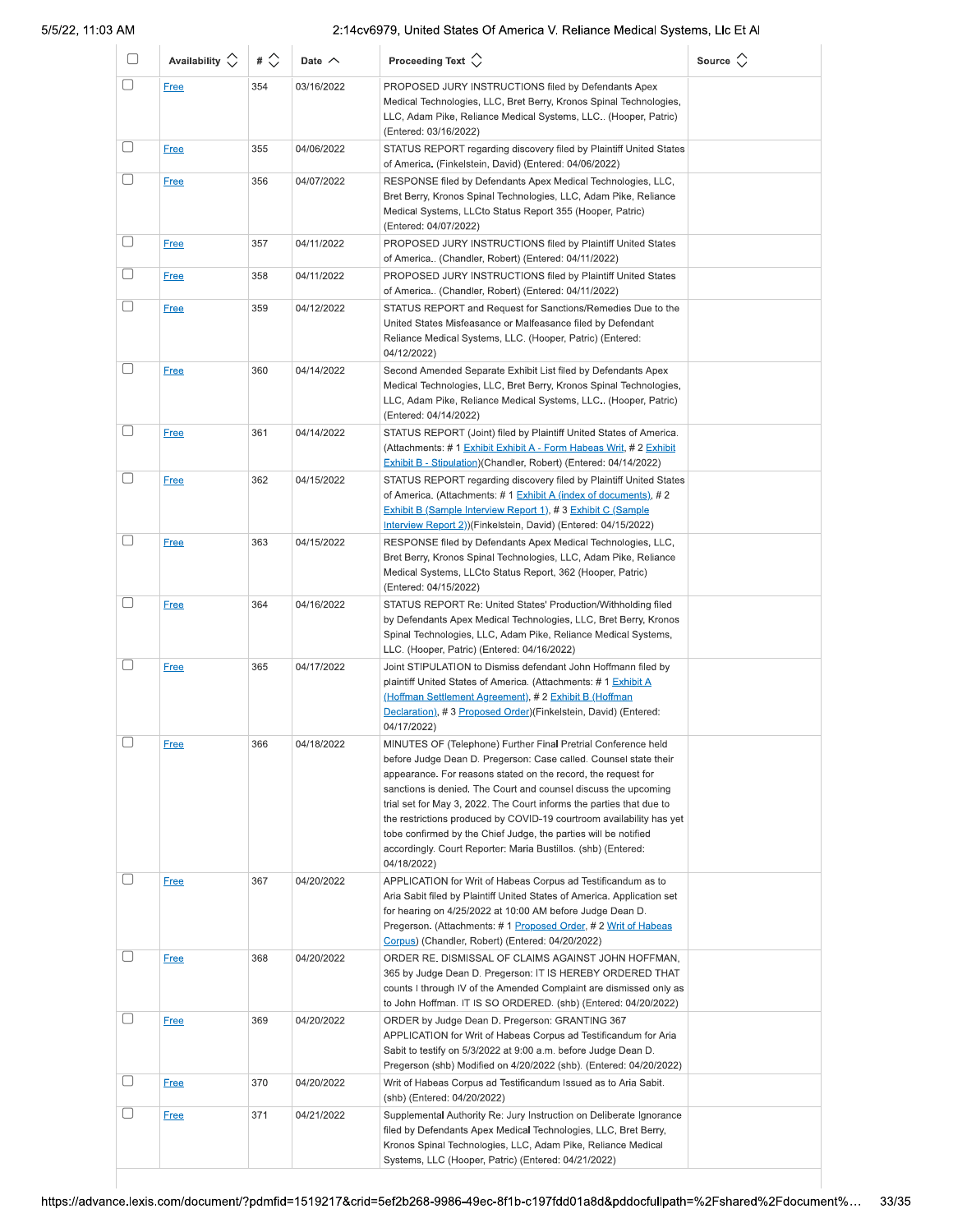| 0 | Availability $\Diamond$ | # $\Diamond$ | Date $\wedge$ | Proceeding Text $\langle \rangle$                                                                                                                                                                                                                                                                                                                                                                                                                                                                                                                                                                                          | Source $\Diamond$ |
|---|-------------------------|--------------|---------------|----------------------------------------------------------------------------------------------------------------------------------------------------------------------------------------------------------------------------------------------------------------------------------------------------------------------------------------------------------------------------------------------------------------------------------------------------------------------------------------------------------------------------------------------------------------------------------------------------------------------------|-------------------|
| U | <b>Free</b>             | 372          | 04/22/2022    | STATUS REPORT re. Discovery filed by Plaintiff United States of<br>America. (Finkelstein, David) (Entered: 04/22/2022)                                                                                                                                                                                                                                                                                                                                                                                                                                                                                                     |                   |
| u | <b>Free</b>             | 373          | 04/23/2022    | REQUEST for Reconsideration re Pretrial Conference - Final -<br>optional html form,, 366 Denial of Sanctions for the United States'<br>Abuse of Discovery Obligations Under Fed. R. Civ. P. 37(b) filed by<br>Defendants Apex Medical Technologies, LLC, Bret Berry, Kronos<br>Spinal Technologies, LLC, Adam Pike, Reliance Medical Systems,<br>LLC. (Attachments: # 1 Exhibit A, # 2 Exhibit B, # 3 Exhibit C, # 4<br>Exhibit D, # 5 Exhibit E, # 6 Exhibit F, # 7 Exhibit G, # 8 Exhibit H, #<br>9 Exhibit I) (Hooper, Patric) (Entered: 04/23/2022)                                                                    |                   |
| U | <b>Free</b>             | 374          | 04/25/2022    | OPPOSITION to REQUEST for Reconsideration re Pretrial<br>Conference - Final - optional html form,, 366 Denial of Sanctions for<br>the United States' Abuse of Discovery Obligations Under Fed. R.<br>Civ. P. 37(b) 373 filed by Plaintiff United States of America.<br>(Attachments: #1 Declaration of David Finkelstein, #2 Exhibit A<br>(United States' Privilege Log), #3 Exhibit B (Email from Patric<br>Hooper re. Government Interview Reports), #4 Exhibit C (Email<br>from John Hoffman to Adam Pike), #5 Exhibit D (United States'<br>Response to Defendants' RFPs))(Finkelstein, David) (Entered:<br>04/25/2022) |                   |
| U | <b>Free</b>             | 375          | 04/25/2022    | REPLY in support of REQUEST for Reconsideration re Pretrial<br>Conference - Final - optional html form,, 366 Denial of Sanctions for<br>the United States' Abuse of Discovery Obligations Under Fed. R.<br>Civ. P. 37(b) 373 filed by Defendants Apex Medical Technologies,<br>LLC, Bret Berry, Kronos Spinal Technologies, LLC, Adam Pike,<br>Reliance Medical Systems, LLC. (Hooper, Patric) (Entered:<br>04/25/2022)                                                                                                                                                                                                    |                   |
| U | <b>Free</b>             | 376          | 04/26/2022    | Amended, Joint Exhibit List filed by United States of America<br>(Finkelstein, David) (Entered: 04/26/2022)                                                                                                                                                                                                                                                                                                                                                                                                                                                                                                                |                   |
| O | Free                    | 377          | 04/26/2022    | United States' Amended Exhibit List filed by plaintiff United States of<br>America (Finkelstein, David) (Entered: 04/26/2022)                                                                                                                                                                                                                                                                                                                                                                                                                                                                                              |                   |
| □ | <b>Free</b>             | 378          | 04/27/2022    | NOTICE TO FILER OF DEFICIENCIES in Electronically Filed<br>Documents RE: Exhibit List 376, Exhibit List 377. The following<br>error(s) was/were found: Title page is missing. In response to this<br>notice, the Court may: (1) order an amended or correct document to<br>be filed; (2) order the document stricken; or (3) take other action as<br>the Court deems appropriate. You need not take any action in<br>response to this notice unless and until the Court directs you to do<br>so. (shb) (Entered: 04/27/2022)                                                                                               |                   |
| u | <b>Free</b>             | 379          | 04/29/2022    | Third Amended Exhibit List filed by Defendants Apex Medical<br>Technologies, LLC, Bret Berry, Kronos Spinal Technologies, LLC,<br>Adam Pike, Reliance Medical Systems, LLC (Hooper, Patric)<br>(Entered: 04/29/2022)                                                                                                                                                                                                                                                                                                                                                                                                       |                   |
| U | <b>Runner</b>           | 380          | 04/29/2022    | SCHEDULING NOTICE BY TEXT ONLY ENTRY (IN CHAMBERS)<br>by Judge Dean D. Pregerson. A Status Conference is set for<br>5/2/2022 at 2:30 PM before Judge Dean D. Pregerson. THERE IS<br>NO PDF DOCUMENT ASSOCIATED WITH THIS ENTRY. (cj) TEXT<br>ONLY ENTRY (Entered: 04/29/2022)                                                                                                                                                                                                                                                                                                                                              |                   |
| U | <b>Free</b>             | 381          | 04/29/2022    | PROPOSED JURY INSTRUCTIONS filed by Defendants Apex<br>Medical Technologies, LLC, Bret Berry, Kronos Spinal Technologies,<br>LLC, Adam Pike, Reliance Medical Systems, LLC (Hooper, Patric)<br>(Entered: 04/29/2022)                                                                                                                                                                                                                                                                                                                                                                                                       |                   |
| U | Online                  | 382          | 05/02/2022    | MINUTES OF STATUS CONFERENCE held before Judge Dean D.<br>Pregerson: Court and counsel confer. As reflected on the record the<br>Court and counsel discuss pending jury trial matters. Defendants<br>Renewed Motion for Sanctions 373 is denied. Court Reporter: Maria<br>Bustillos. (shb) (Entered: 05/03/2022)                                                                                                                                                                                                                                                                                                           |                   |
| U | Online                  | 383          | 05/03/2022    | MINUTES OF Jury Trial - 1st Day held before Judge Dean D.<br>Pregerson: Jury impaneled and sworn. Jury Trial continued to May 4,<br>2022 at 9:00 AM before Judge Dean D. Pregerson. Court Reporter:<br>Maria Bustillos. (shb) (Entered: 05/04/2022)                                                                                                                                                                                                                                                                                                                                                                        |                   |

**Retrieve Document(s)** 

Copyright © LexisNexis CourtLink, Inc. All Rights Reserved. \*\*\* THIS DATA IS FOR INFORMATIONAL PURPOSES ONLY \*\*\*